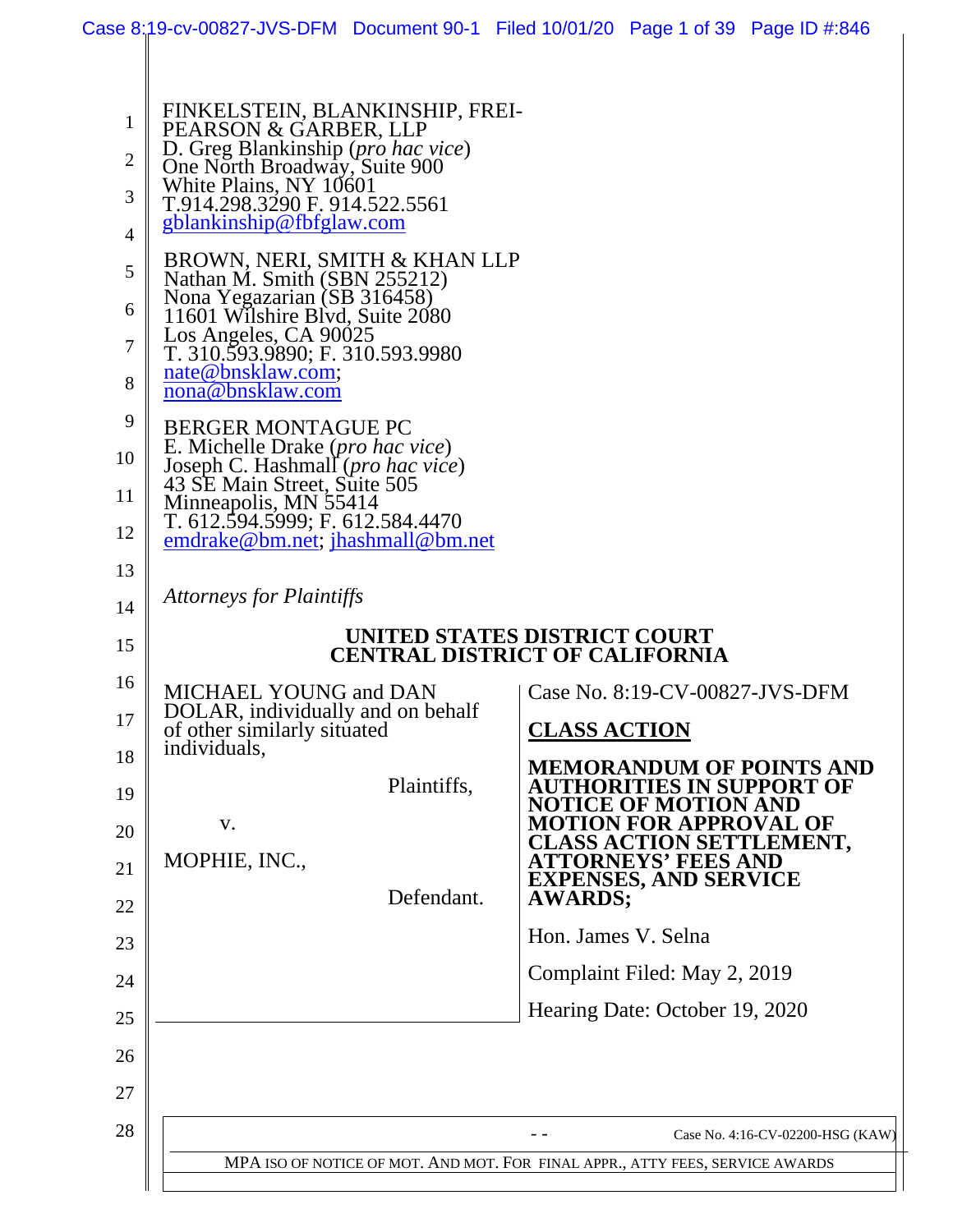| $\mathbf{1}$   |      | <b>Table Of Contents</b><br>Page(s)                                                                |
|----------------|------|----------------------------------------------------------------------------------------------------|
| $\overline{2}$ |      |                                                                                                    |
| 3              |      |                                                                                                    |
| 4              | Ι.   |                                                                                                    |
| 5              | Π.   |                                                                                                    |
| 6              | Ш.   |                                                                                                    |
| 7              |      | A.                                                                                                 |
| 8<br>9         |      | The Class Is So Numerous That<br>1.                                                                |
| 10             |      | 2.                                                                                                 |
| 11             |      | 3.                                                                                                 |
| 12<br>13       |      | 4.                                                                                                 |
| 14             |      | <b>Ascertainability Is Not A Barrier</b><br>5.<br>To Certifying The Proposed Settlement Class.  10 |
| 15             |      | <b>B.</b>                                                                                          |
| 16             | IV.  |                                                                                                    |
| 17             | V.   |                                                                                                    |
| 18             |      |                                                                                                    |
| 19             |      | <b>B.</b>                                                                                          |
| 20             |      | The Risks of Maintaining A Class Action Status Throughout Trial17<br>$\mathcal{C}$ .               |
| 21             |      | D.                                                                                                 |
| 22             |      | The Extent Of Discovery And Stage Of The Proceedings  18<br>Ε.                                     |
| 23             |      | F.                                                                                                 |
| 24             |      | G.                                                                                                 |
| 25             | VI.  |                                                                                                    |
| 26             |      |                                                                                                    |
| 27             | VII. |                                                                                                    |
| 28             |      |                                                                                                    |
|                |      | $-ii -$                                                                                            |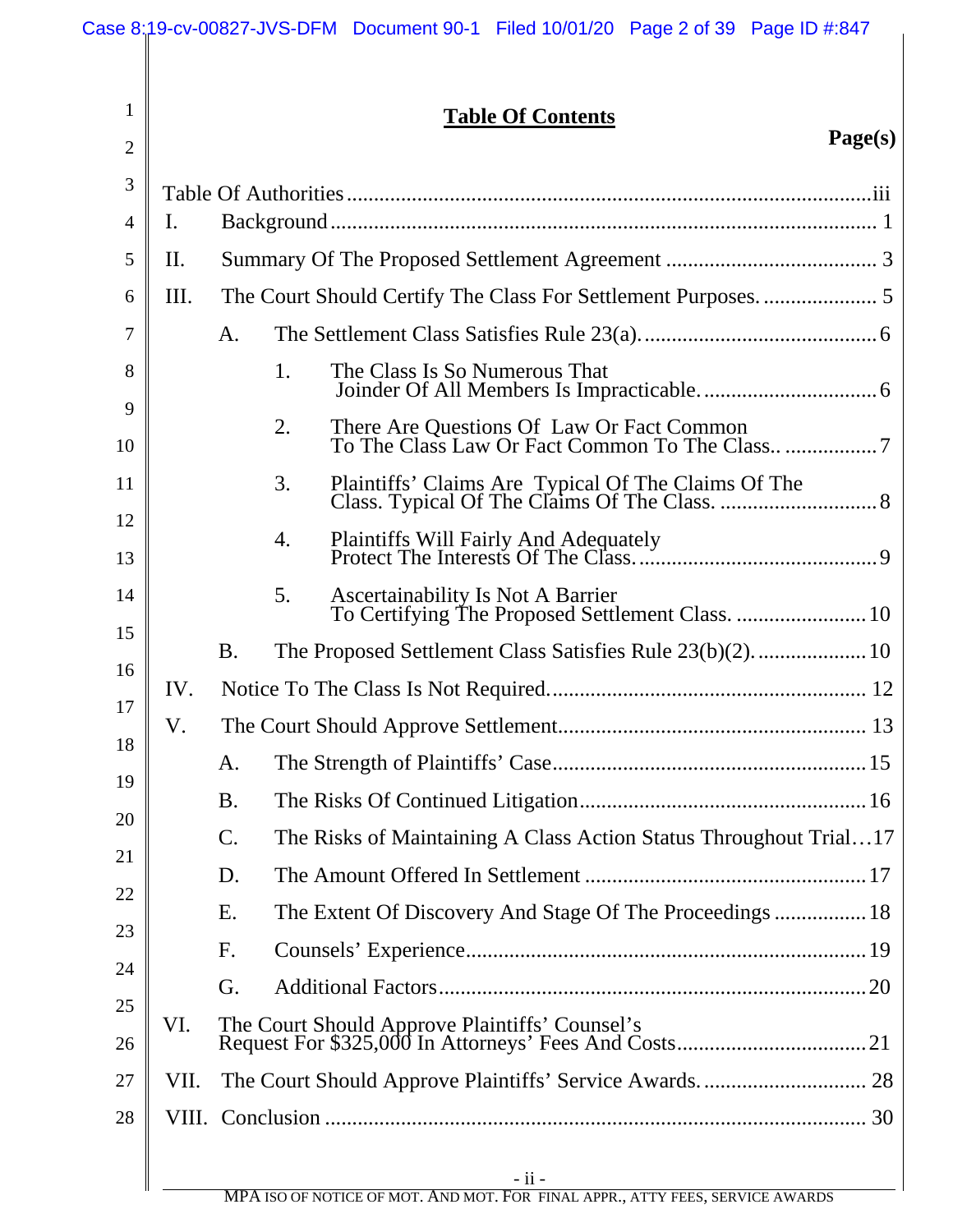|                                | <b>Table of Authorities</b>                                                   |
|--------------------------------|-------------------------------------------------------------------------------|
| $\mathbf{1}$<br>$\overline{2}$ | Page (s)<br>Cases                                                             |
|                                |                                                                               |
| 3<br>$\overline{4}$            | Ang v. Bimbo Bakeries USA, Inc.,                                              |
| 5                              |                                                                               |
| 6                              | Baby Neal for and by Kanter v. Casey,                                         |
| $\overline{7}$                 | Banas v. Volcano Corp.,                                                       |
| 8                              |                                                                               |
| 9                              | Bellinghausen v. Tractor Supply Co.,                                          |
| 10                             |                                                                               |
| 11                             | Brown v. CVS Pharmacy, Inc.,                                                  |
| 12                             |                                                                               |
| 13                             | Buccellato v. AT & T Operations, Inc.,                                        |
| 14                             |                                                                               |
| 15                             |                                                                               |
| 16                             | Californians for Disability Rights, Inc. v. Cal. Dep't of Transp.,            |
| 17                             |                                                                               |
| 18                             | Carter v. San Pasqual Fiduciary Trust Co.,                                    |
| 19                             |                                                                               |
| 20                             | Chan v. Sutter Health Sacramento Sierra Region,                               |
| 21                             |                                                                               |
| 22                             | Chan, v. Sutter Health Sacramento Sierra Region,                              |
| 23                             | No. 15-02004, 2017 WL 819903, at *1 (C.D. Cal. Feb. 14, 2017 Passim           |
| 24                             | Churchill Village, L.L.C. v. General Electric,                                |
| 25                             |                                                                               |
| 26                             | Class Plaintiffs v. City of Seattle,                                          |
| 27                             |                                                                               |
| 28                             | Contra Costa,                                                                 |
|                                | - iii -                                                                       |
|                                | MPA ISO OF NOTICE OF MOT. AND MOT. FOR FINAL APPR., ATTY FEES, SERVICE AWARDS |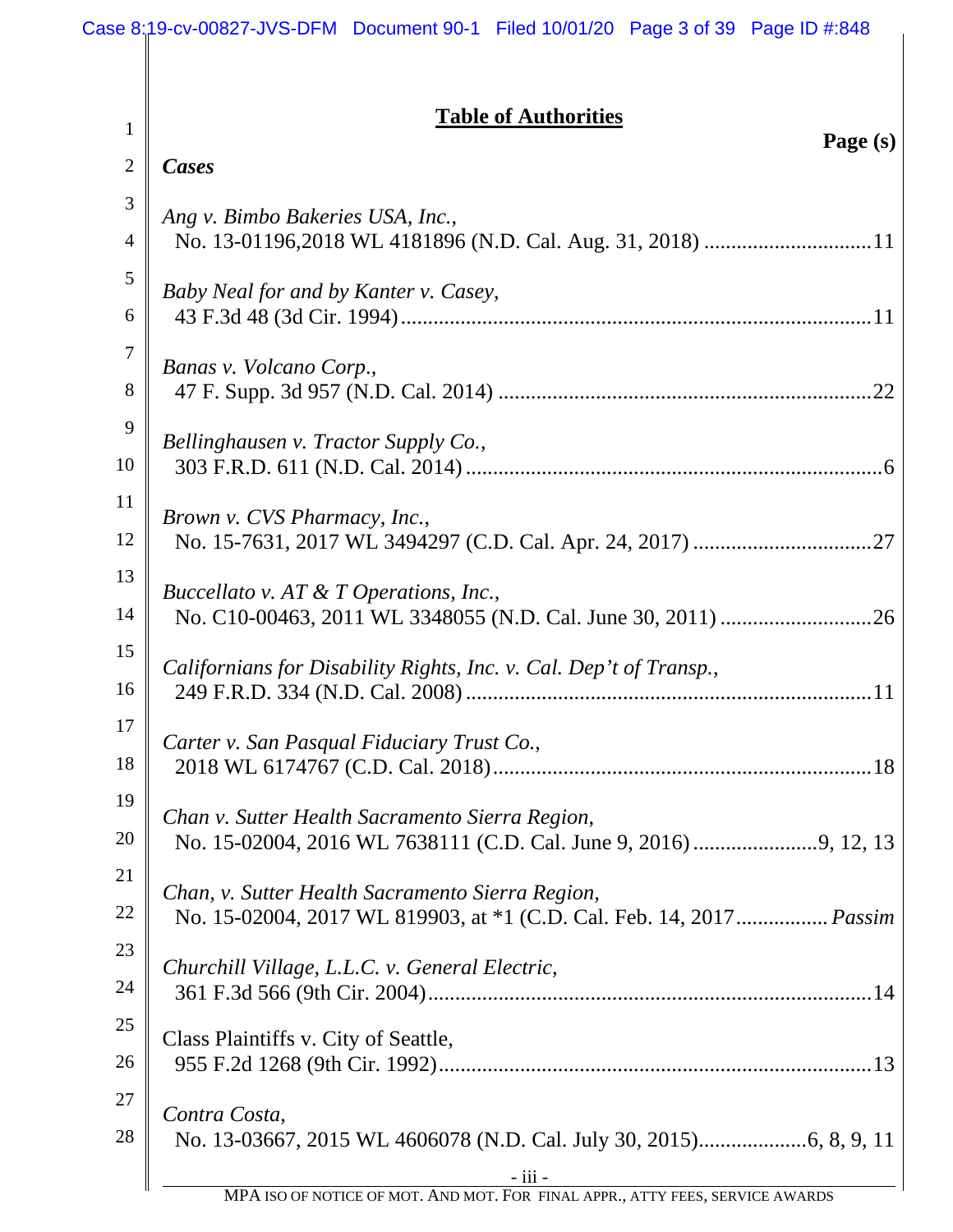| $\mathbf{1}$<br>$\overline{2}$ | De Leon v. Rocah USA, Inc.,                                      |
|--------------------------------|------------------------------------------------------------------|
| 3                              |                                                                  |
| $\overline{4}$                 | Devlin v. Ferrandino & Son, Inc.,                                |
| 5                              |                                                                  |
| 6                              | DL v. District of Columbia,                                      |
| $\overline{7}$                 |                                                                  |
| 8                              | Dyer v. Wells Fargo Bank, N.A.,                                  |
| 9                              |                                                                  |
| 10                             | Edwards v. First Am. Corp.,                                      |
| 11                             |                                                                  |
| 12                             | Ellis v. Costco Wholesale Corp.,                                 |
| 13                             |                                                                  |
| 14                             | Evon v. Law Offices of Sidney Mickell,                           |
| 15                             |                                                                  |
| 16                             | Good Morning to You Prods. Corp. v. Warner/Chappell Music, Inc., |
| 17                             |                                                                  |
| 18                             | Grannan v. Alliant Law Grp., P.C.,                               |
|                                |                                                                  |
| 19                             | Grant v. Capital Mgmt. Servs., L.P.,                             |
| 20                             |                                                                  |
| 21                             | Gray v. Golden Gate Nat'l Recreational Area,                     |
| 22                             |                                                                  |
| 23                             | Green v. Am. Express Co.,                                        |
| 24                             |                                                                  |
| 25                             | Hanlon v. Chrysler Corp.,                                        |
| 26                             |                                                                  |
| 27                             |                                                                  |
| 28                             |                                                                  |
|                                | $-iv -$                                                          |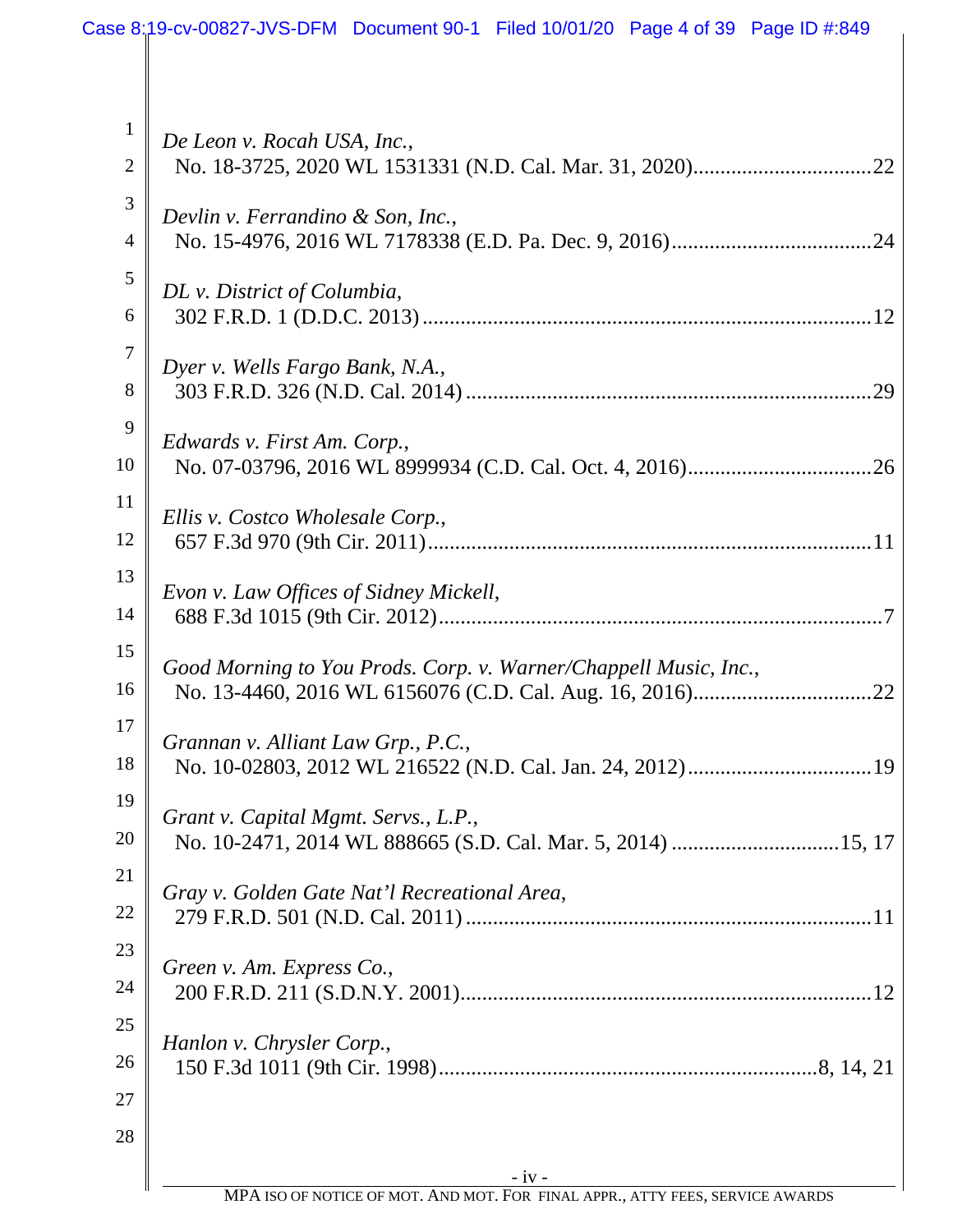| $\mathbf{1}$        | Harris v. Marhoefer,                           |
|---------------------|------------------------------------------------|
| $\overline{2}$<br>3 | Harris v. Vector Marketing Corp.,              |
| $\overline{4}$      | Hernandez v. Cty. of Monterey,                 |
| 5<br>6              |                                                |
| $\overline{7}$<br>8 | In re Bluetooth Headset Prods. Liab. Litig.,   |
| 9                   | In re Ceradyne, Inc.,                          |
| 10<br>11            | In re ConAgra Foods, Inc.,                     |
| 12<br>13            | In re Heritage Bond Litig.,                    |
| 14<br>15<br>16      | In re High-Tech Employee Antitrust Litig.,     |
| 17<br>18            | In re HP Power Plug and Graphic Card Litig.,   |
| 19<br>20            | In re Magsafe Apple Power Adapter Litig.,      |
| 21<br>22            | In re Mego Fin. Corp. Sec. Litig.,<br>.29      |
| 23<br>24            | In re Myford Touch Consumer Litig.,            |
| 25<br>26            | In re NJOY, Inc. Consumer Class Action Litig., |
| 27<br>28            |                                                |
|                     |                                                |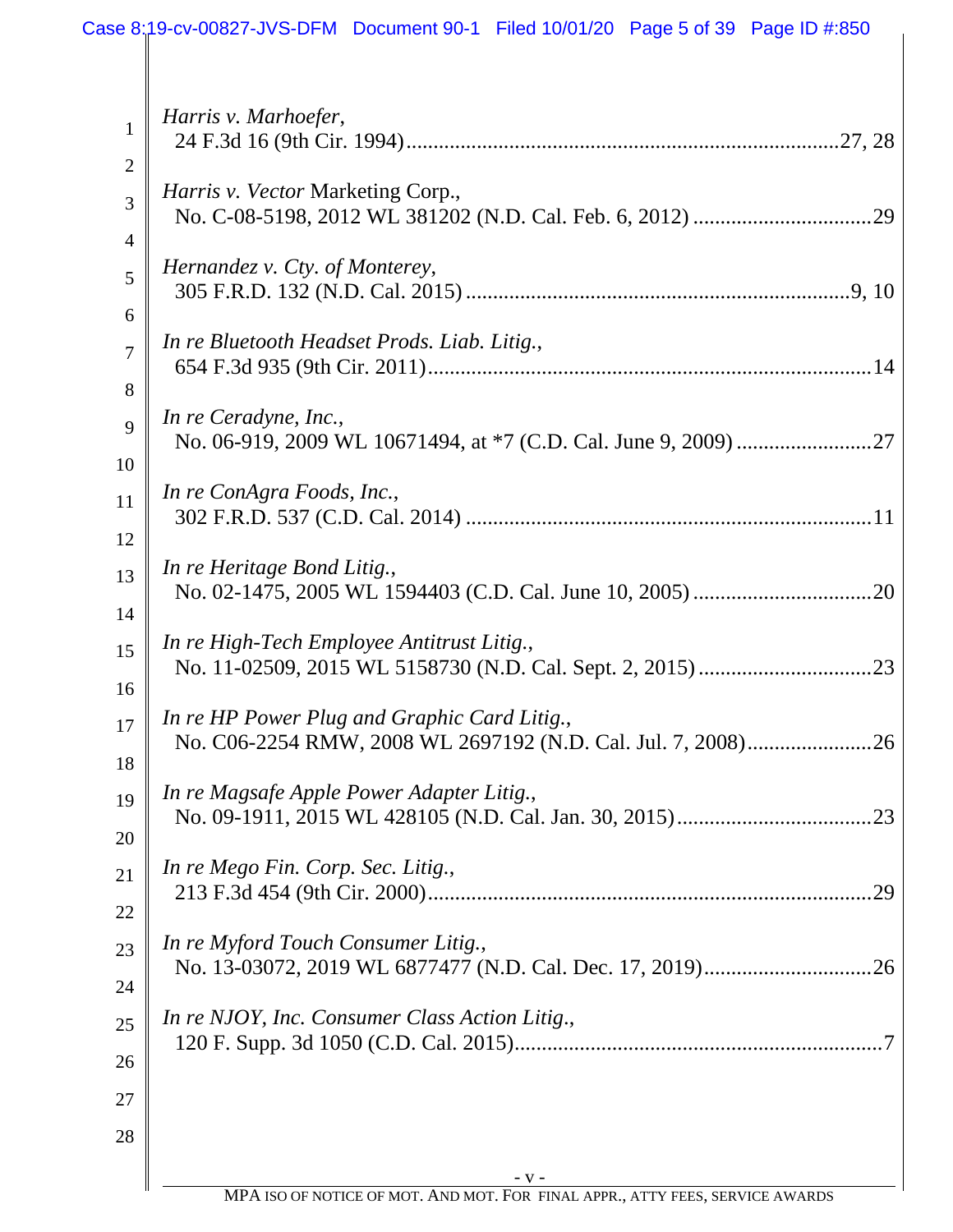| 1              | In re Toys R Us-Delaware, Inc.--Fair & Accurate Credit Transactions Act |
|----------------|-------------------------------------------------------------------------|
| $\overline{2}$ | (FACTA) Litig.,<br>.29                                                  |
|                |                                                                         |
| 3              | In re Wells Fargo Loan Processor Overtime Pay Litig.,                   |
| $\overline{4}$ | No. 07-1841, 2011 WL 3352460 (N.D. Cal. Aug. 2, 2011)  16, 17           |
| 5              | In re Wireless Facilities, Inc. Sec. Litig. II,                         |
| 6              |                                                                         |
| $\overline{7}$ | In re Yahoo Mail Litig.,                                                |
| 8              |                                                                         |
| 9              | Jermyn v. Best Buy Stores, L.P.,                                        |
| 10             |                                                                         |
| 11             |                                                                         |
| 12             | Jordan v. Multnomah Cty.,<br>.22                                        |
| 13             |                                                                         |
| 14             | Kim v. Space Pencil, Inc.,                                              |
| 15             |                                                                         |
|                | Kline v. Dymatize Enterprises, LLC,                                     |
| 16             |                                                                         |
| 17             | Kumar v. Salov N. Am. Corp., No.,                                       |
| 18             | No. 14-2411, 2017 WL 2902898 (N.D. Cal. July 7, 2017)<br>8.9            |
| 19             | Lazarin v. Pro Unlimited, Inc.,                                         |
| 20             |                                                                         |
| 21             | Lealao v. Beneficial California, Inc.,                                  |
| 22             |                                                                         |
| 23             |                                                                         |
| 24             | Lerwill v. Inflight Motion Pictures, Inc.,                              |
| 25             |                                                                         |
| 26             | Lilly v. Jamba Juice Co.,                                               |
| 27             |                                                                         |
| 28             |                                                                         |
|                |                                                                         |
|                | $-VI -$                                                                 |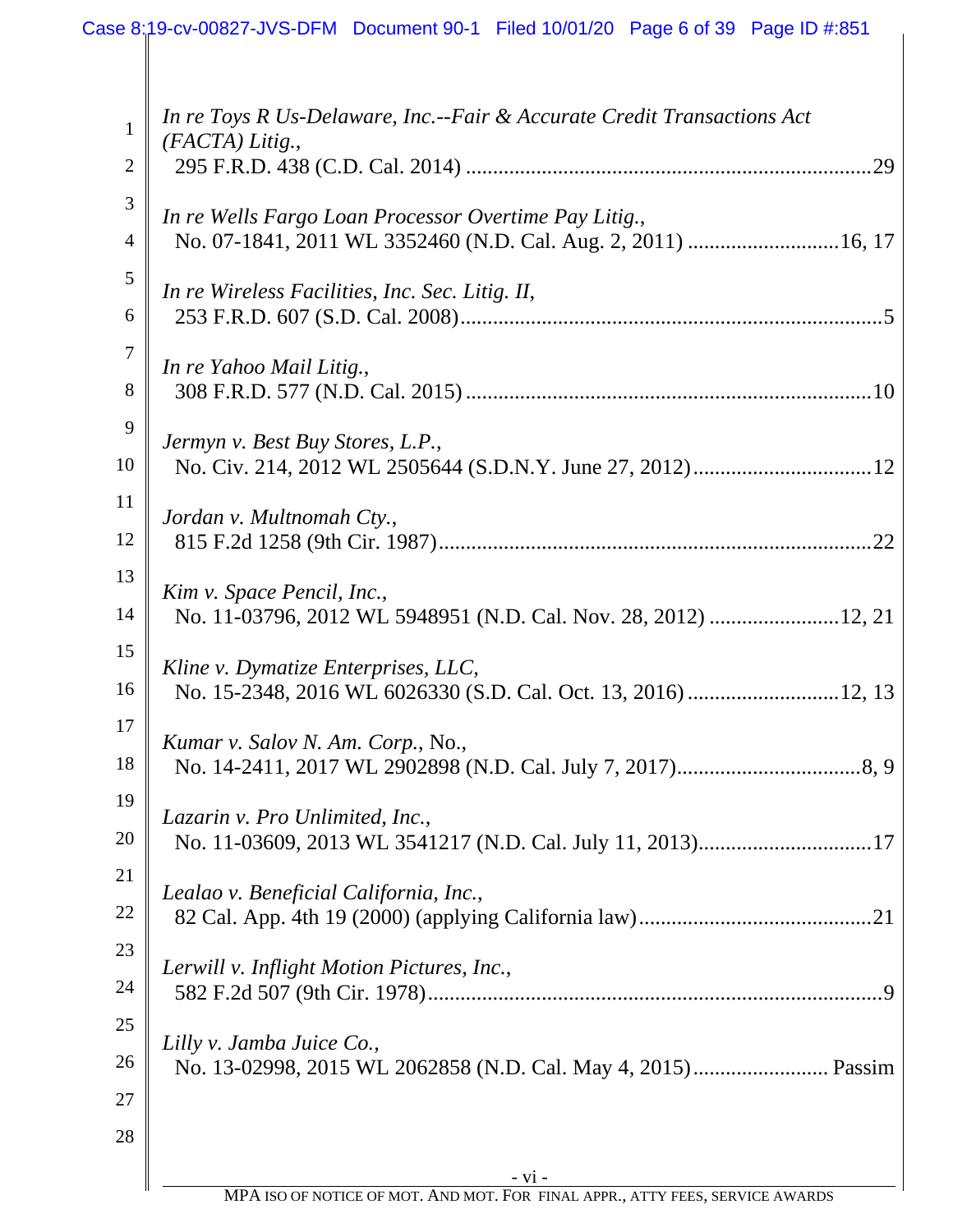# Case 8:19-cv-00827-JVS-DFM Document 90-1 Filed 10/01/20 Page 7 of 39 Page ID #:852

| Negrete v. Allianz Life Ins. Co. of N. Am.,<br>Officers for Justice v. Civil Serv. Comm'n of City & Cty. of San Francisco,<br>Parsons v. Ryan, |
|------------------------------------------------------------------------------------------------------------------------------------------------|
|                                                                                                                                                |
|                                                                                                                                                |
|                                                                                                                                                |
|                                                                                                                                                |
|                                                                                                                                                |
|                                                                                                                                                |
| Moreno v. San Francisco Bay Area Rapid Transit Dist.,                                                                                          |
|                                                                                                                                                |
| Miller v. Wise Co., Inc.,                                                                                                                      |
| Meister v. Regents of Univ. of California,                                                                                                     |
|                                                                                                                                                |
| McCrary v. Elations Co., LLC,                                                                                                                  |
|                                                                                                                                                |
| Mazza v. Am. Honda Motor Co.,                                                                                                                  |
|                                                                                                                                                |
| Mamula v. Satralloy, Inc.,                                                                                                                     |
| Madenlian v. Flax USA, Inc.,                                                                                                                   |
|                                                                                                                                                |
| Litty v. Merrill Lynch & Co.,                                                                                                                  |
| Linquist v. Bowen,                                                                                                                             |
|                                                                                                                                                |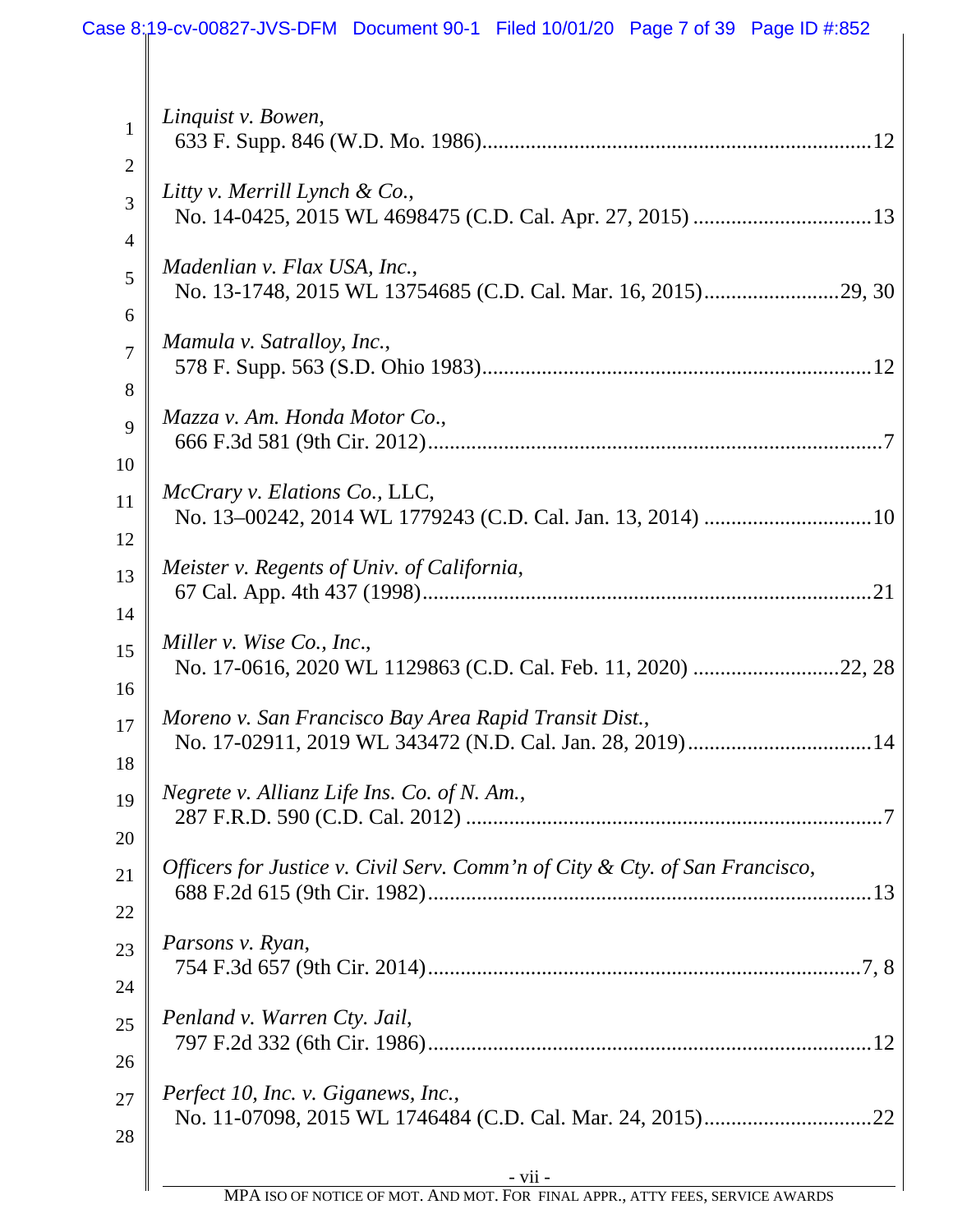| 1              | Ries v. Ariz. Bevs. U.S. LLC, LLC,                         |
|----------------|------------------------------------------------------------|
| $\overline{2}$ | Rivera v. Bio Engineered Supplements & Nutrition, Inc.,    |
| 3              |                                                            |
| $\overline{4}$ | Rodriguez v. Bumble Bee Foods, LLC,                        |
| 5              |                                                            |
| 6              | Rodriguez v. Hayes,                                        |
| $\overline{7}$ |                                                            |
| 8              | <i>Rodriguez v. W. Publ'g Corp.,</i>                       |
| 9              |                                                            |
| 10<br>11<br>12 | Rose v. Bank of Am. Corp.,                                 |
| 13             | Stathakos v. Columbia Sportswear Co.,                      |
| 14             |                                                            |
| 15             | Staton v. Boeing Co.,                                      |
| 16             |                                                            |
| 17             | Stevens v. Safeway Inc.,                                   |
| 18             | No. 05-1988, 2008 WL 11496497 (C.D. Cal. Feb. 25, 2008) 17 |
| 19             | Vasquez v. Kraft Heinz Food Co.,                           |
| 20             |                                                            |
| 21             | Vizcaino v. Microsoft Corp.,                               |
| 22             |                                                            |
| 23             | Wal-Mart Stores, Inc. v. Dukes,                            |
| 24             |                                                            |
| 25             | Wolin v. Jaguar Land Rover N. Am., LLC,                    |
| 26             |                                                            |
| 27             | Yeagley v. Wells Fargo & Co.,                              |
| 28             | $\overrightarrow{\text{viii}}$ -                           |
|                |                                                            |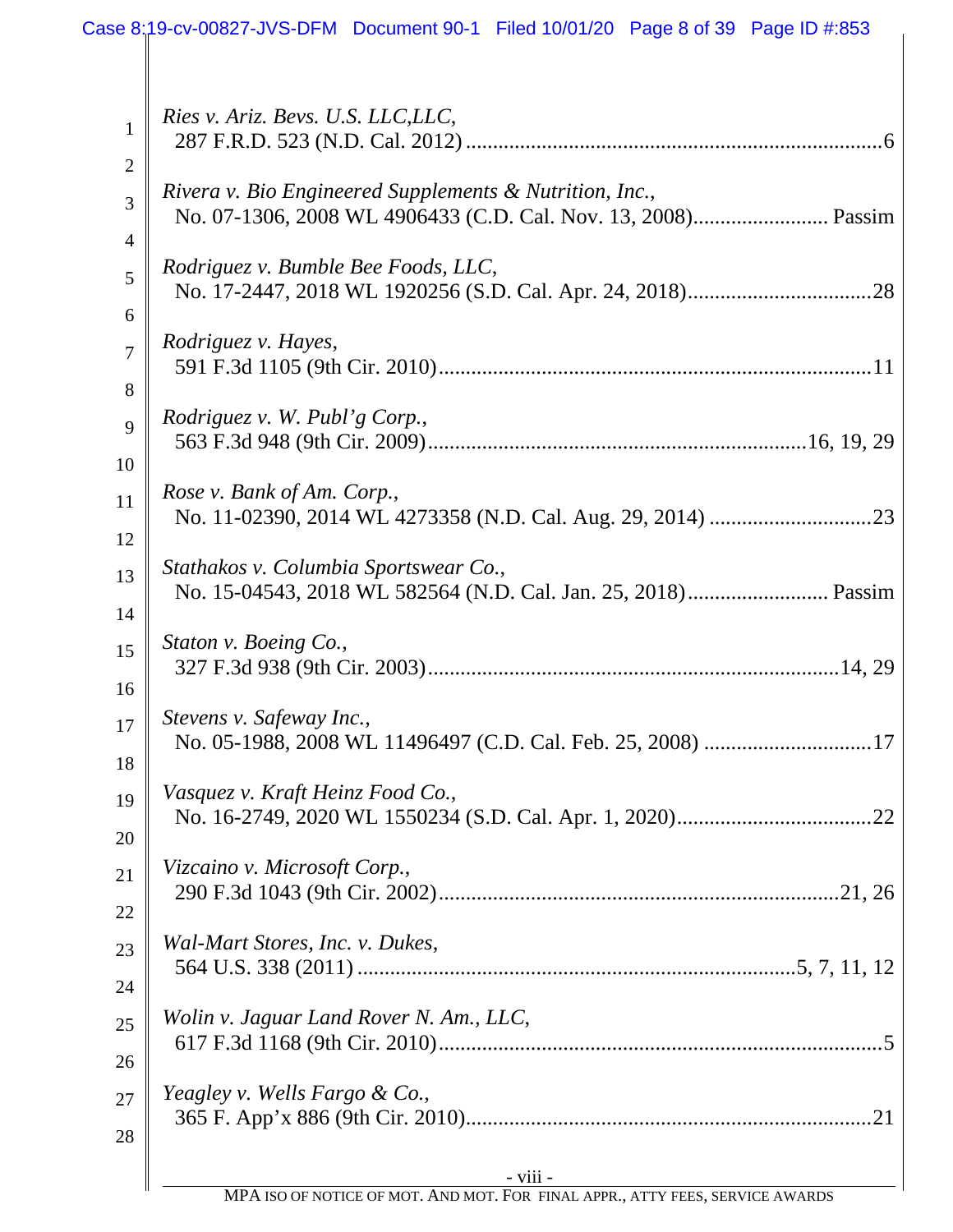# Case 8:19-cv-00827-JVS-DFM Document 90-1 Filed 10/01/20 Page 9 of 39 Page ID #:854

|                                | $\frac{1}{2}$ of $\frac{1}{2}$ of $\frac{1}{2}$ of $\frac{1}{2}$ of $\frac{1}{2}$ of $\frac{1}{2}$ of $\frac{1}{2}$ of $\frac{1}{2}$ of $\frac{1}{2}$ of $\frac{1}{2}$ of $\frac{1}{2}$ of $\frac{1}{2}$ of $\frac{1}{2}$ of $\frac{1}{2}$ of $\frac{1}{2}$ of $\frac{1}{2}$ of $\frac{1}{2}$ of |
|--------------------------------|--------------------------------------------------------------------------------------------------------------------------------------------------------------------------------------------------------------------------------------------------------------------------------------------------|
|                                | <b>Rules</b>                                                                                                                                                                                                                                                                                     |
| $\mathbf{1}$<br>$\overline{2}$ |                                                                                                                                                                                                                                                                                                  |
| $\mathfrak{Z}$                 |                                                                                                                                                                                                                                                                                                  |
| $\overline{4}$                 |                                                                                                                                                                                                                                                                                                  |
| $\sqrt{5}$                     |                                                                                                                                                                                                                                                                                                  |
| $\sqrt{6}$                     |                                                                                                                                                                                                                                                                                                  |
| $\overline{7}$                 |                                                                                                                                                                                                                                                                                                  |
| $8\,$                          |                                                                                                                                                                                                                                                                                                  |
| 9                              |                                                                                                                                                                                                                                                                                                  |
| $10\,$                         |                                                                                                                                                                                                                                                                                                  |
| $11\,$                         |                                                                                                                                                                                                                                                                                                  |
| $12\,$                         |                                                                                                                                                                                                                                                                                                  |
| 13                             |                                                                                                                                                                                                                                                                                                  |
| $14\,$                         |                                                                                                                                                                                                                                                                                                  |
| 15                             |                                                                                                                                                                                                                                                                                                  |
| $16\,$                         |                                                                                                                                                                                                                                                                                                  |
| 17                             |                                                                                                                                                                                                                                                                                                  |
| 18                             |                                                                                                                                                                                                                                                                                                  |
| 19                             |                                                                                                                                                                                                                                                                                                  |
| $20\,$                         |                                                                                                                                                                                                                                                                                                  |
| $21\,$                         |                                                                                                                                                                                                                                                                                                  |
| $22\,$                         |                                                                                                                                                                                                                                                                                                  |
| $23\,$                         |                                                                                                                                                                                                                                                                                                  |
| $24\,$                         |                                                                                                                                                                                                                                                                                                  |
| $25\,$                         |                                                                                                                                                                                                                                                                                                  |
| $26\,$                         |                                                                                                                                                                                                                                                                                                  |
| $27\,$                         |                                                                                                                                                                                                                                                                                                  |
| 28                             |                                                                                                                                                                                                                                                                                                  |
|                                | $\frac{\phantom{1}}{\phantom{1}}$ - ix - MPA ISO OF NOTICE OF MOT. AND MOT. FOR FINAL APPR., ATTY FEES, SERVICE AWARDS                                                                                                                                                                           |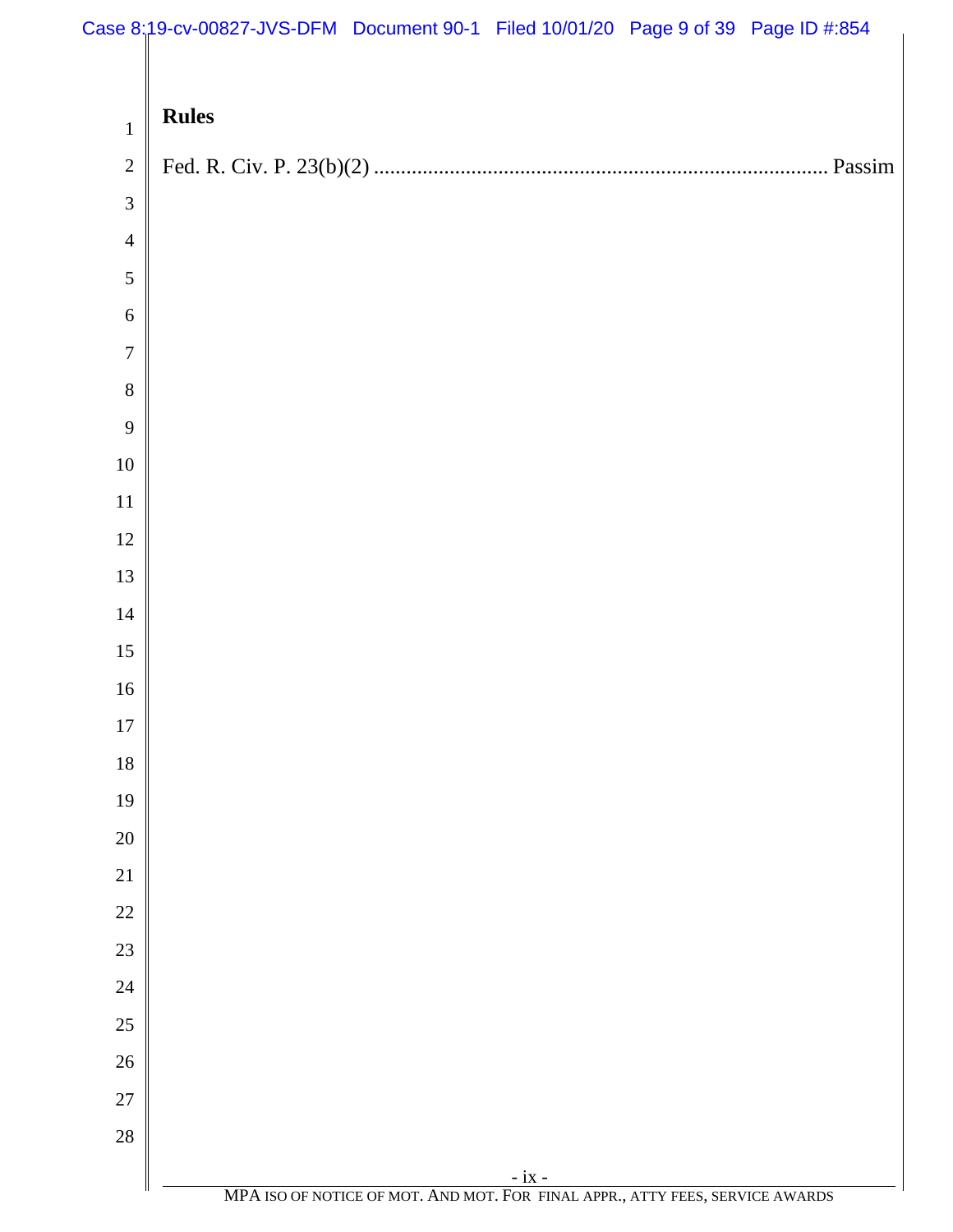# **MEMORANDUM OF POINTS AND AUTHORITIES**

2 3 6 Plaintiffs Michael Young ("Mr. Young") and Dan Dolar ("Mr. Dolar") (collectively, "Plaintiffs"), on behalf of the class (the "Class"), submit this Memorandum of Law in support of their motion for approval of a proposed class action settlement, an award of attorneys' fees and expenses, and for Plaintiffs' service awards in the above-captioned action (the "Litigation").

7 8 9 10 11 12 13 14 15 16 The proposed settlement (the "Settlement" or "Settlement Agreement"), which provides for injunctive relief only, warrants this Court's approval.<sup>1</sup> The Settlement is momentous, in that it requires Defendant Mophie, Inc. ("Mophie" or "Defendant," and collectively with Plaintiffs, the "Parties") to change the way it labels every power bank ("Power Bank") it sells in a manner that provides consumers with the information they need to make informed purchasing decisions. Approval of this Settlement and the ensuing injunctive relief obtained through Plaintiffs and their counsels' diligent efforts is a major step towards achieving widespread changes in the power bank market that will assist consumers everywhere.

17

1

4

5

### **I. Background**

18 19 20 21 22 23 24 25 26 27 Under the Powerstation and Juice Pack labels, Mophie manufactures, markets, and distributes for sale nationwide Power Banks that consumers use to charge their personal electronical devices ("PEDs"), such as laptops, tablets, and cellphones. First Am. Compl. ("FAC" or "Complaint"), ¶ 3, Dkt. No. 22. The capacity of Power Banks is measured in milliampere-hours ("mAh"). *Id.* ¶ 2.The amount of mAh available to charge PEDs determines how frequently a consumer may charge PEDs and how much power is available to the consumer for each charge. *Id.* Therefore, this information is essential to consumers' purchasing decisions, and Defendant prominently displays the mAh of its Power Banks on the Power Banks' packaging. *Id.* ¶ 22.

<sup>28</sup> <sup>1</sup> The Settlement Agreement is Exhibit 1 to the Declaration of D. Greg Blankinship ("Blankinship Decl.").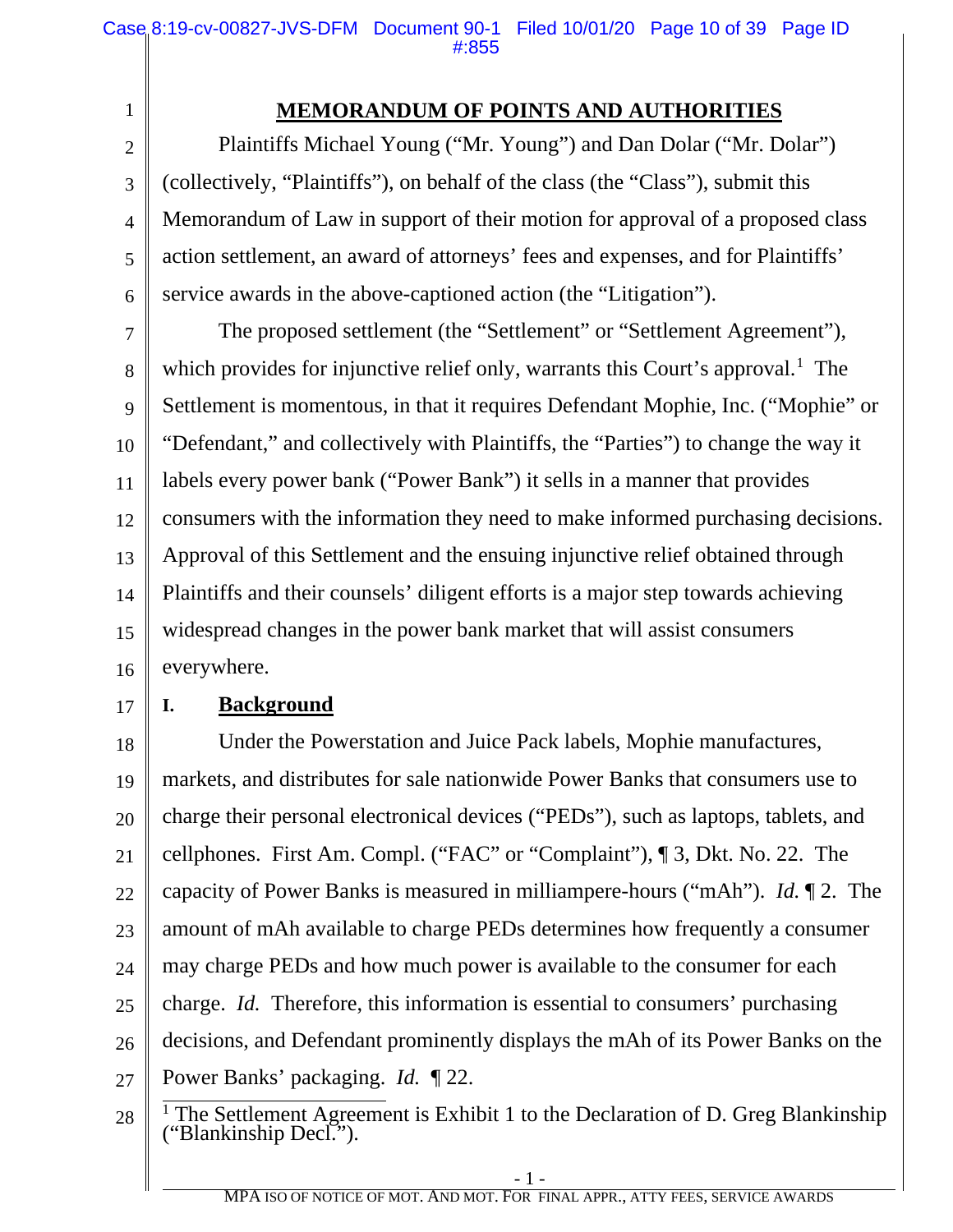1 2 3 4 5 6 7 8 9 10 11 Plaintiffs allege that the Products' actual capacities are lower than what Mophie represents. *Id.* 1 23. Plaintiffs support these allegations with results from a skilled and experienced testing company. *See* FAC ¶ 23. In fact, Defendant bases its mAh representations, not on the mAh its Power Banks are capable of delivering to recharge PEDs, but on the internal battery cells contained within a Power Bank. See Blankinship Decl.  $\P$  3.<sup>2</sup> Because the internal circuitry in a Power Bank uses power that cannot be used to recharge a PED, and owing to voltage conversion losses, a Power Bank is incapable of delivering all of the internal battery capacity. FAC  $\P$  24. Plaintiffs therefore allege that it is misleading to label a Power Bank with a specific mAh when it is only the internal battery cells that have that mAh capacity.

12 13 14 15 16 17 18 19 20 21 22 Accordingly, on April 25, 2019, Mr. Dolar filed a complaint in the Superior Court of the State of California, Orange County, Case No. 30-2019-01066228-CU-BT-CXC. On May 2, 2019, Mr. Young filed this action. Dkt. No. 1. Thereafter, on June 13, 2019, Mr. Young and Mr. Dolar joined together as Plaintiffs and filed the First Amended Complaint in this action, asserting that Mophie engaged in unfair and deceptive acts and practices in violation of the California Consumer Legal Remedies Act, California's False Advertising Law, California's Unfair Competition Law, the Florida Deceptive and Unfair Trade Practices Act, purportedly material identical state consumer protection statutes in various other states, the Magnuson-Moss Warranty Act, and in breach of express warranties resulting in unjust enrichment. FAC ¶¶ 42-127.

- 23
- 24

25

The Litigation was hard fought. The Parties engaged in substantial discovery, serving and responding to interrogatories, requests for production, and requests for admission. The parties also litigated a motion to dismiss. Dkt. Nos. 30, 52, and 57. Additionally, Defendant submitted to a Rule 30(b)(6) deposition of

27

26

28  $2A$  Power Bank is comprised of internal rechargeable battery cells and the circuitry required to safely convert battery voltage for PED use.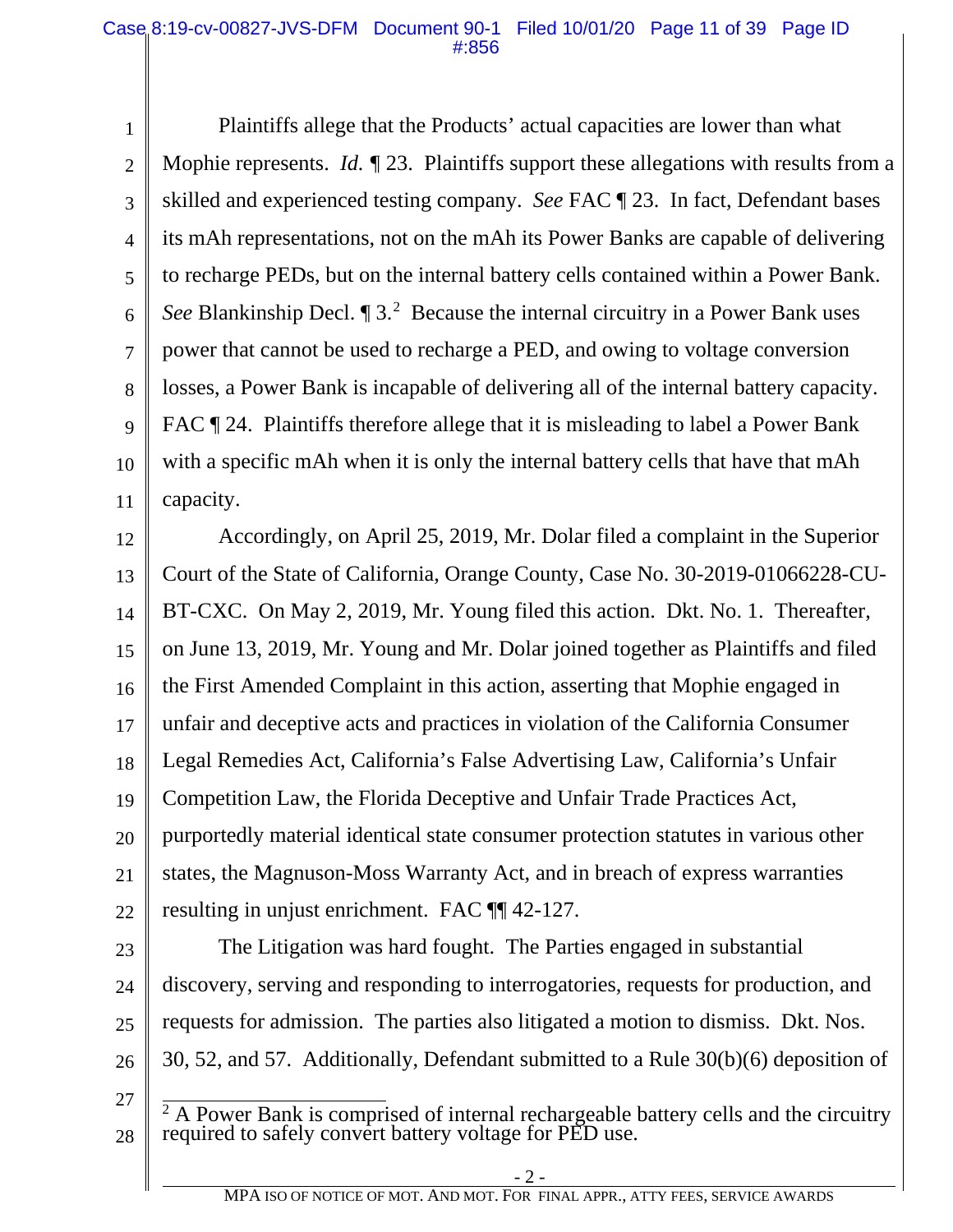1 2 3 4 5 6 7 8 Taylor Smith, Mophie's Chief Financial Officer. Blankinship Decl. ¶ 5. Plaintiffs reviewed Defendant's production, consisting of thousands of pages of documents and substantial data, and the Parties conferred multiple times. Blankinship Decl. ¶ 6. Plaintiffs also conferred with experts concerning the merits of the case. *Id.*  Both Plaintiffs and the Defendant (collectively, "the Parties") participated in a mediation before Judge Thierry Colaw on May 14, 2020. Blankinship Decl. at ¶ 7. The Parties were able to subsequently reach a proposed settlement for the Court's consideration. *Id.* 

9

#### **II. Summary Of The Proposed Settlement Agreement**

10 11 12 13 14 15 16 17 18 19 20 21 22 23 Under the Settlement, Mophie will agree to entry of a permanent injunction in the Federal Lawsuit for all Covered Products ordered by Mophie from manufacturers 90 days or more after the date of final approval of this settlement. In circumstances where Mophie includes the mAh rating on its package, where the rating is determined based on the capacity of the internal battery, Mophie agrees to use the following or substantially similar language: "contains a XXXX mAh battery." If Mophie references the mAh rating on its website for a product where the rating is determined based on the capacity of the internal battery, not later than 90 days or after the date of final approval of this settlement, Mophie will include the following or substantially similar language on the website for that product: "contains a XXXX mAh battery." Settlement Agreement ¶ 2. These changes will make clear to consumers that the mAh ratings are based on the internal battery contained in each Power Bank, not the mAh the Power Bank itself is capable of producing.

24 25 26 27 28 This is an exceptional achievement, resulting in the corrective action sought by Plaintiffs without causing the Parties to incur the immeasurable expense and risks associated with trial and appeal and the resulting use of scarce judicial resources. It requires Defendant to modify the allegedly false product labels and product descriptions in website listings to better convey that the displayed mAh

- 3 -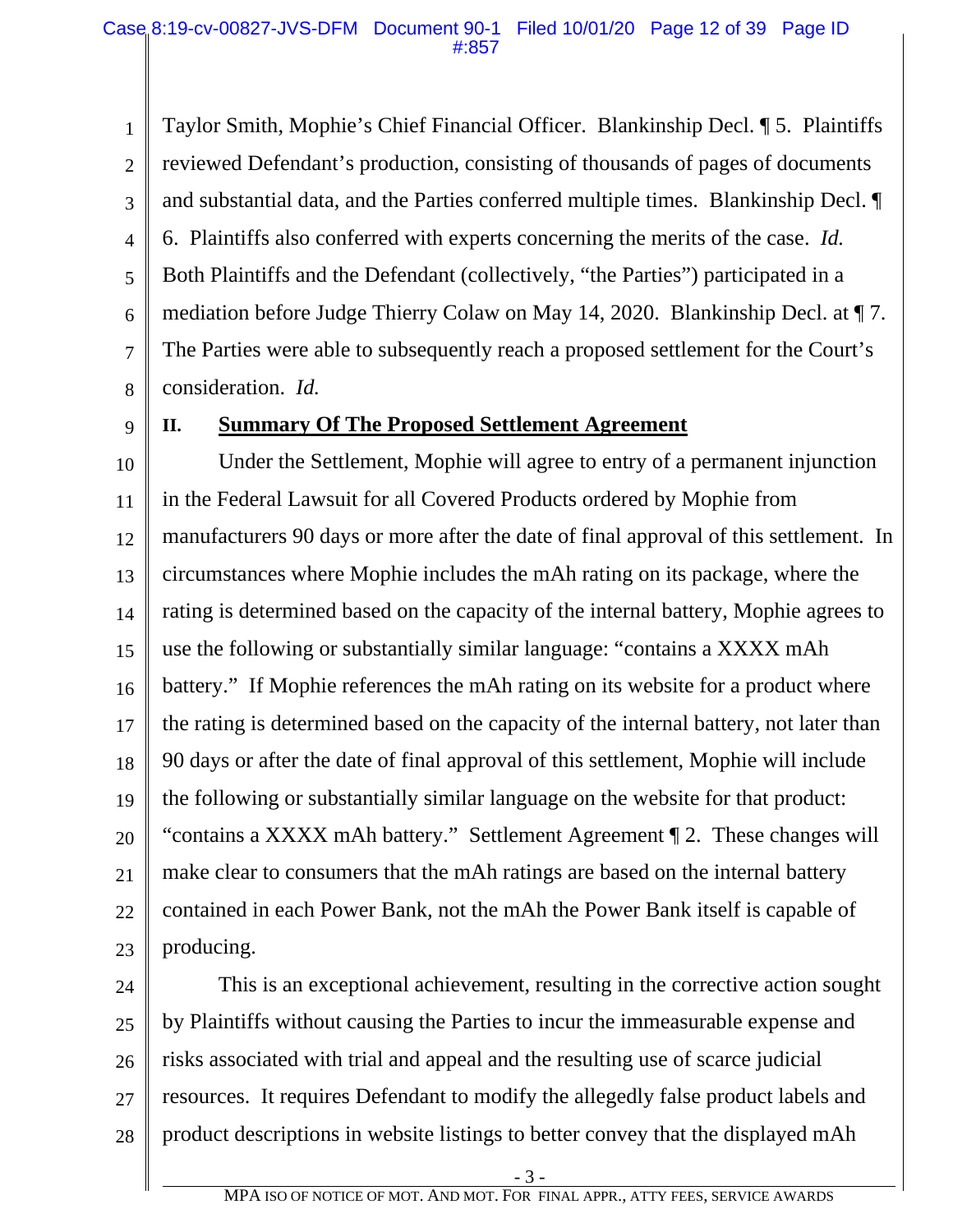1 2 3 4 5 6 7 reflects the internal battery capacity contained in a Power Bank. Plaintiffs and their counsel have therefore achieved a significant agreement that may well help to establish a more fair market for Power Banks in which consumers are provided with true and accurate information regarding Power Bank capacity. Thus, the proposed Settlement offers substantial benefits to all consumers in the market for Power Banks and avoids the delay, expense, and risks inherent in litigating claims through trial and appeal.

8 9 10 11 12 13 14 15 16 17 18 19 The Parties also request that the Court approve the payment of a \$5,000 service award to both Mr. Young and Mr. Dolar, the named Plaintiffs, for the time and effort spent assisting the prosecution of the action on behalf of the Class. Plaintiffs demonstrated an understanding of both the basis of the claims and the role of a class representative. Blankinship Decl. ¶ 8. They conferred with Plaintiffs' counsel concerning the status of the litigation, the complaint and amendments thereto, discovery responses, and the Settlement Agreement. *Id.* They responded to written discovery requests, produced documents relating to their purchases of Defendant's Products, and sat for lengthy depositions for which they had to travel. *Id.* Finally, the requested service awards, like all other relief sought in the instant motion, was subject to arm's length negotiation and is comparable to other awards in other class actions in this Circuit and District.

20 21 22 23 24 The Parties agree that the Court should issue an award of attorneys' fees and costs to Plaintiffs' counsel, not to exceed \$325,000.00. Settlement Agreement ¶ 7. As discussed below, Plaintiffs' counsel's request for \$325,000.00 in attorneys' fees and costs is amply supported by the remarkable result achieved and by Plaintiffs' counsel's lodestar (which is \$876,219.54) and costs (which are \$145,449.86).

25 26 27 28 The Settlement was the product of arm's length negotiations aided by an independent mediator and conducted by experienced counsel who obtained extensive discovery in the action and, as such, were well-positioned to evaluate the strengths and weaknesses of the claims and defenses asserted, the potential to

- 4 -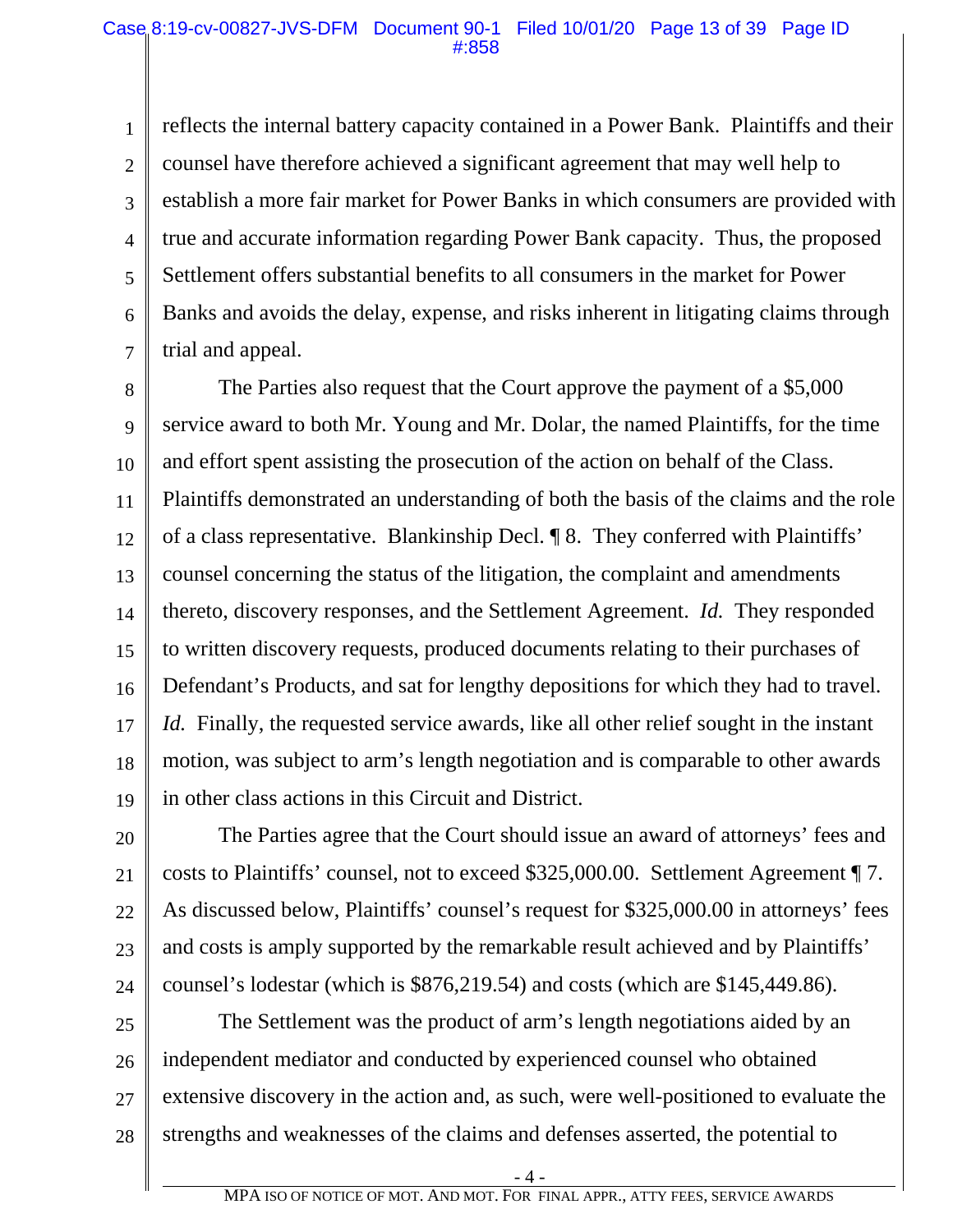1 2 3 4 5 6 7 8 achieve a more fair marketplace, and the fairness of the Settlement Agreement. Notably, the Settlement Agreement in no way limits the ability of class members to seek monetary relief. The Settlement Agreement only prohibits Plaintiffs, and not members of the proposed settlement class (the "Settlement Class"), from pursuing individual monetary claims against Defendant. Plaintiffs respectfully submit that the Court should approve the Settlement because it provides broad injunctive relief while expressly preserving the rights of the Settlement Class to seek monetary relief if they so choose.

9

#### **III. The Court Should Certify The Class For Settlement Purposes.**

10 11 12 13 14 15 Plaintiffs respectively request that the Court certify the proposed class under Rule 23(b)(2) for settlement purposes. There is no question that "Parties may settle a class action before class certification and stipulate that a defined class be conditionally certified for settlement purposes." *In re Wireless Facilities, Inc. Sec. Litig. II*, 253 F.R.D. 607, 610 (S.D. Cal. 2008) (citing *Molski v. Gleich*, 318 F.3d 93d 937 (9th Cir. 2003)).

16 17 18 19 20 21 22 23 24 25 26 27 28 Under Rule 23(a), a party intending "to certify a class must demonstrate that '(1) the class is so numerous that joinder of all members is impracticable; (2) there are questions of law or fact common to the class; (3) the claims or defenses of the representative parties are typical of the claims or defenses of the class; and (4) the representative parties will fairly and adequately protect the interests of the class.'" *Wolin v. Jaguar Land Rover N. Am., LLC*, 617 F.3d 1168, 1172 (9th Cir. 2010). As discussed below, ascertainability does not apply to class actions under Rule  $23(b)(2)$ . Rule  $23(b)(2)$  is satisfied if "the party opposing the class has acted or refused to act on grounds that apply generally to the class, so that final injunctive relief or corresponding declaratory relief is appropriate respecting the class as a whole [.]'" Fed. R. Civ. P. 23(b)(2); *see also Wal-Mart Stores, Inc. v. Dukes*, 564 U.S. 338, 359 (2011). Here, Plaintiffs seek certification of the following settlement class pursuant to Rule 23(b)(2): All purchasers of Mophie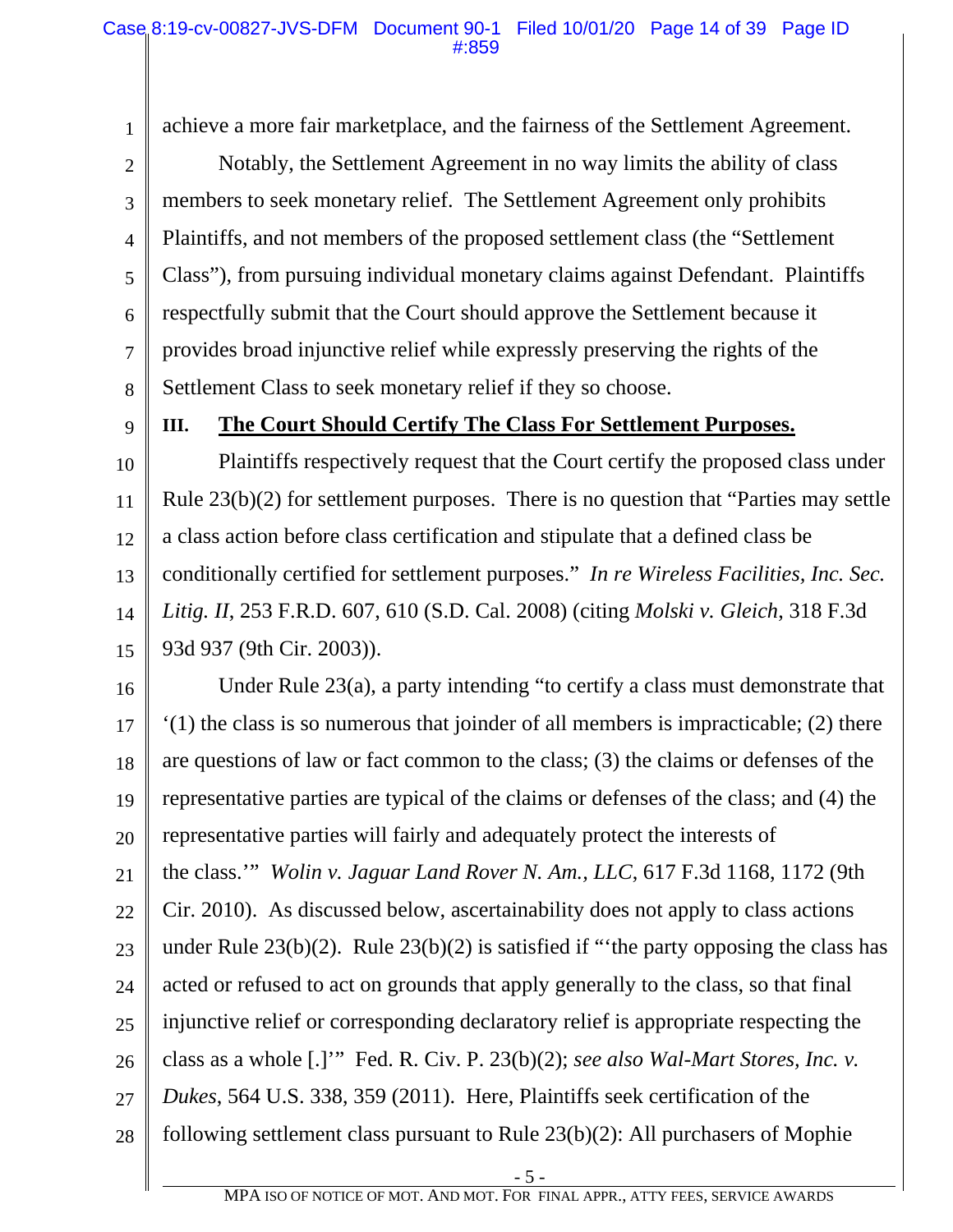1 juice packs or powerstations (the "Covered Products") in the United States.

2 Because all the certification requirements for settlement purposes are met and

3 Defendant consents to certification of a class action for settlement purposes,

4 Plaintiffs respectfully request that the Court certify the action.

5

### **A. The Settlement Class Satisfies Rule 23(a).**

6 7 8 There are five Rule 23(a) requirements (numerosity, commonality, typicality, adequacy, and ascertainability). The proposed settlement class meets these requirements.

9

10

#### **1. The Class Is So Numerous That Joinder Of All Members Is Impracticable.**

11 12 13 14 15 16 17 18 19 20 21 22 23 24 25 26 27 28 Rule 23(a)(1) requires a finding that "the class is so numerous that joinder of all members is impracticable." Further, "[a]lthough the absolute number of class members is not the sole determining factor, where a class is large in numbers, joinder will usually be impracticable." *Rivera v. Bio Engineered Supplements & Nutrition, Inc.*, No. 07-1306, 2008 WL 4906433, at \*5 (C.D. Cal. Nov. 13, 2008). "No specific number is required, although there is a presumption that a class with more than 40 members is impracticable to require joinder." *Ries v. Ariz. Bevs. U.S. LLC*, 287 F.R.D. 523, 536 (N.D. Cal. 2012); *see also Bellinghausen v. Tractor Supply Co.*, 303 F.R.D. 611, 616 (N.D. Cal. 2014) ("Where the exact size of the class is unknown but general knowledge and common sense indicate that it is large, the numerosity requirement is satisfied."); *Contra Costa*, No. 13-03667, 2015 WL 4606078, at \*9 (N.D. Cal. July 30, 2015) (in certifying a class under Rule 23(b)(2), finding numerosity because "the class contains at least 40"). Because Defendant has sold thousands of Power Banks to thousands of consumers, the proposed settlement class is sufficiently numerous. Blankinship Decl. ¶ 9.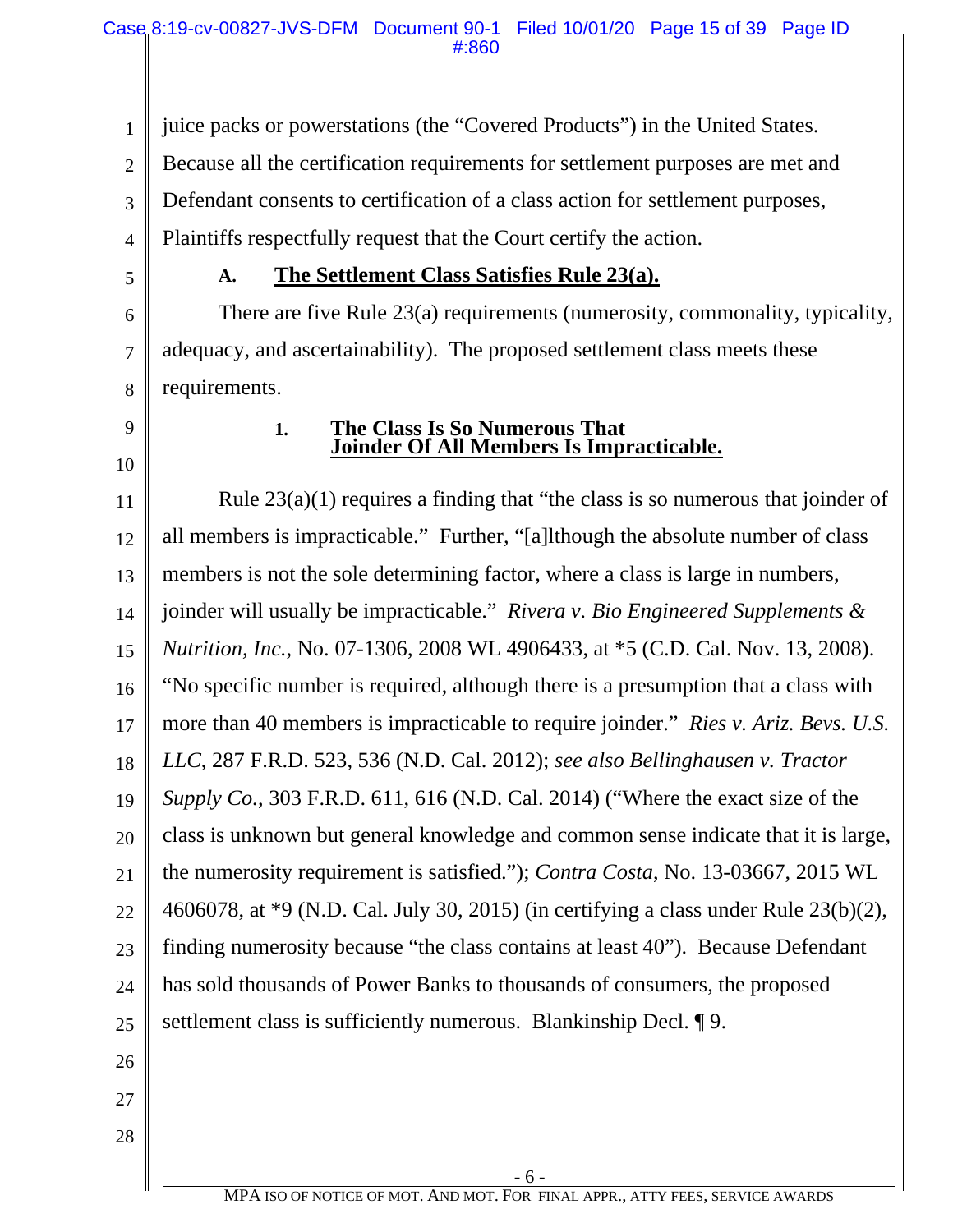3

4

5

6

7

# **2. There Are Questions Of Law Or Fact Common To The Class.**

Rule  $23(a)(2)$  provides that there must be "questions of law or fact common to the class" for a suit to be certified as a class action. Fed. R. Civ. P.  $23(a)(2)$ . "The existence of shared legal issues with divergent factual predicates is sufficient, as is a common core of salient facts coupled with disparate legal remedies within the class." *Rivera*, 2008 WL 4906433, at \*6 (C.D. Cal. Nov. 13, 2008).

8 9 10 11 12 13 14 15 16 17 18 19 20 21 22 23 24 25 26 27 28 Generally, courts have liberally construed the commonality requirement to require just *one* issue common to all class members. "[F]or purposes of Rule 23(a)(2)[,] even a single common question will do." *Wal-Mart*, 564 U.S. at 359; *see also Mazza v. Am. Honda Motor Co*., 666 F.3d 581, 589 (9th Cir. 2012) ("[C]ommonality only requires a single significant question of law or fact."). Thus, "[w]here the circumstances of each particular class member vary but retain a common core of factual or legal issues with the rest of the class, commonality exists." *Parsons v. Ryan*, 754 F.3d 657, 675 (9th Cir. 2014) (*quoting Evon v. Law Offices of Sidney Mickell*, 688 F.3d 1015, 1029 (9th Cir. 2012)). This provision is easily satisfied, especially in consumer protection class actions where, as in the present case, all class members were exposed to similar false or misleading statements regarding a company's products. *See, e.g.*, *In re NJOY, Inc. Consumer Class Action Litig*., 120 F. Supp. 3d 1050, 1096-97 (C.D. Cal. 2015) ("There is no question that all class members were exposed to the product packaging; this suffices to show commonality."). Minor differences in the offending representations do not preclude certification. *See Negrete v. Allianz Life Ins. Co. of N. Am.*, 287 F.R.D. 590, 602 (C.D. Cal. 2012) ("The minor differences in the language of these alleged misrepresentations may present individual issues, but any such issues 'go to predominance under Rule 23(b)(3), not to whether there are common issues under Rule 23(a)(2).'") (quoting *Mazza*, 666 F.3d at 589). Here, all class members were exposed to the same false or misleading

<sup>1</sup> 2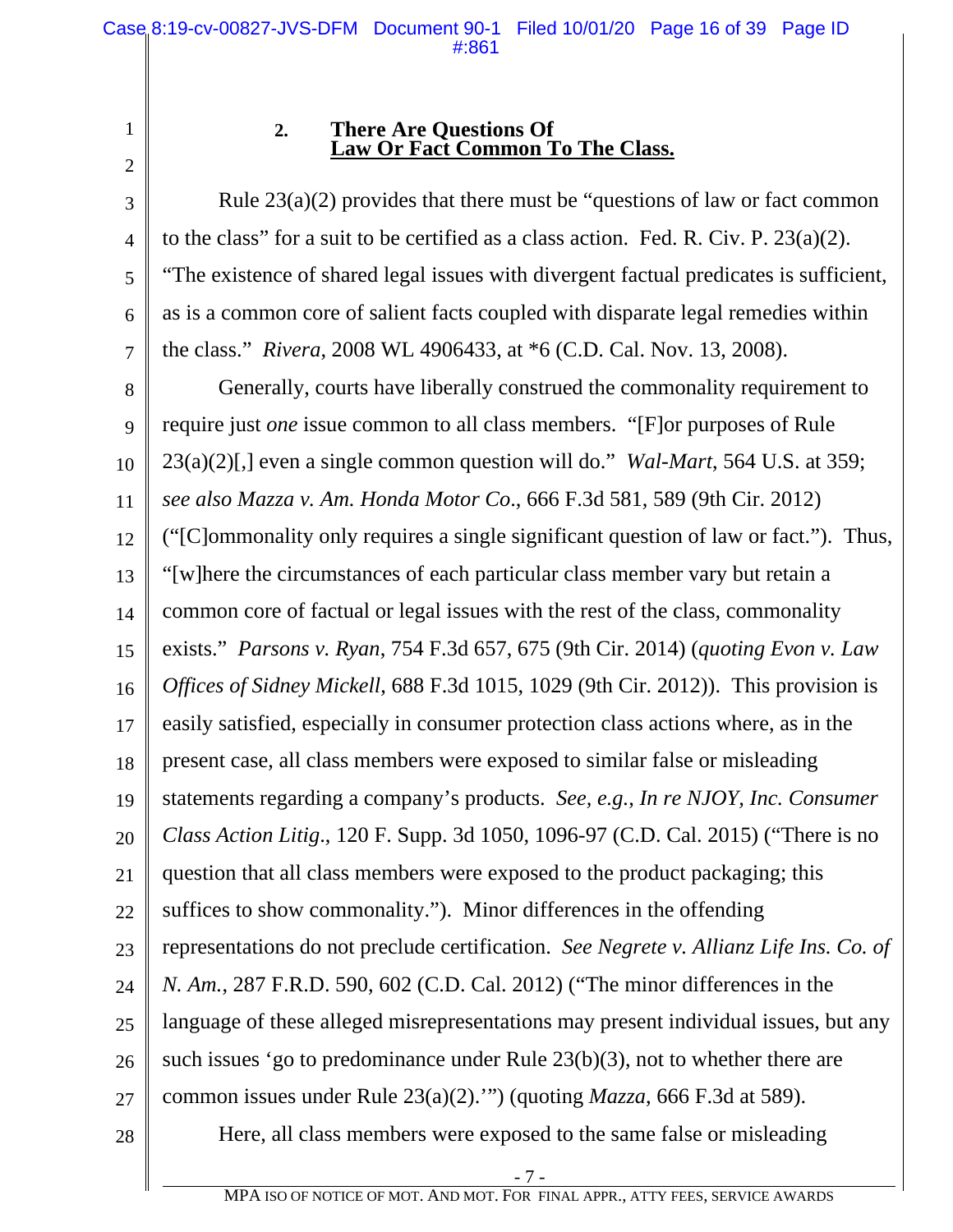1 2 3 4 5 6 7 8 statement -- that the Power Banks have a specific mAh rating, when, in fact, the actual mAh they produce is significantly lower. This results in many common questions of fact or law, including: whether Defendant misrepresents Power Banks' mAh rating; whether Defendant's conduct was unfair or deceptive in violation of state consumer protection statutes; whether Defendant's representations constitute a breached express warranty; whether Defendant is unjustly enriched; whether class members will be harmed by Defendant's actions; and whether future misrepresentations can be prevented.

9 10 11 12 13 14 In short, "the proposed class members share sufficient commonality to satisfy Rule 23(a)(2). *Rivera*, 2008 WL 4906433 at \*6; *see also Kumar v. Salov N. Am. Corp.*, No. 14-2411, 2017 WL 2902898, at \*6 (N.D. Cal. July 7, 2017), *aff'd*, 737 F. App'x 341 (9th Cir. 2018) ("The focus of this action -- whether the  $\dots$ representation misled reasonable consumers -- is common to all class members."). Accordingly, commonality exists.

15

16

#### **3. Plaintiffs' Claims Are Typical Of The Claims Of The Class.**

17 18 19 20 21 22 23 24 25 26 27 28 Rule 23(a)(3) provides that Plaintiffs' claims must be "typical of the claims of . . . the class." Fed. R. Civ. P. 23(a)(3). "Under this rule's permissive standards, representative claims are typical if they are reasonably co-extensive with those absent class members; they need not be substantially identical." *Parsons*, 754 F.3d at 685 (quoting *Hanlon v. Chrysler Corp.*, 150 F.3d 1011, 1020 (9th Cir. 1998)). In the context of a Rule 23(b)(2) class action, typicality is shown where the "representative claims are [ ] reasonably co-extensive with those of absent class members; they need not be substantially identical." *Rivera*, 2008 WL 4906433, at \*6; *see also Contra Costa*, 2015 WL 4606078, at \*10 ("Like the proposed class representatives, all members of the proposed Settlement Class are being or will be subjected to the systematic policies and practices . . . and have or will likely suffer injuries as a result.").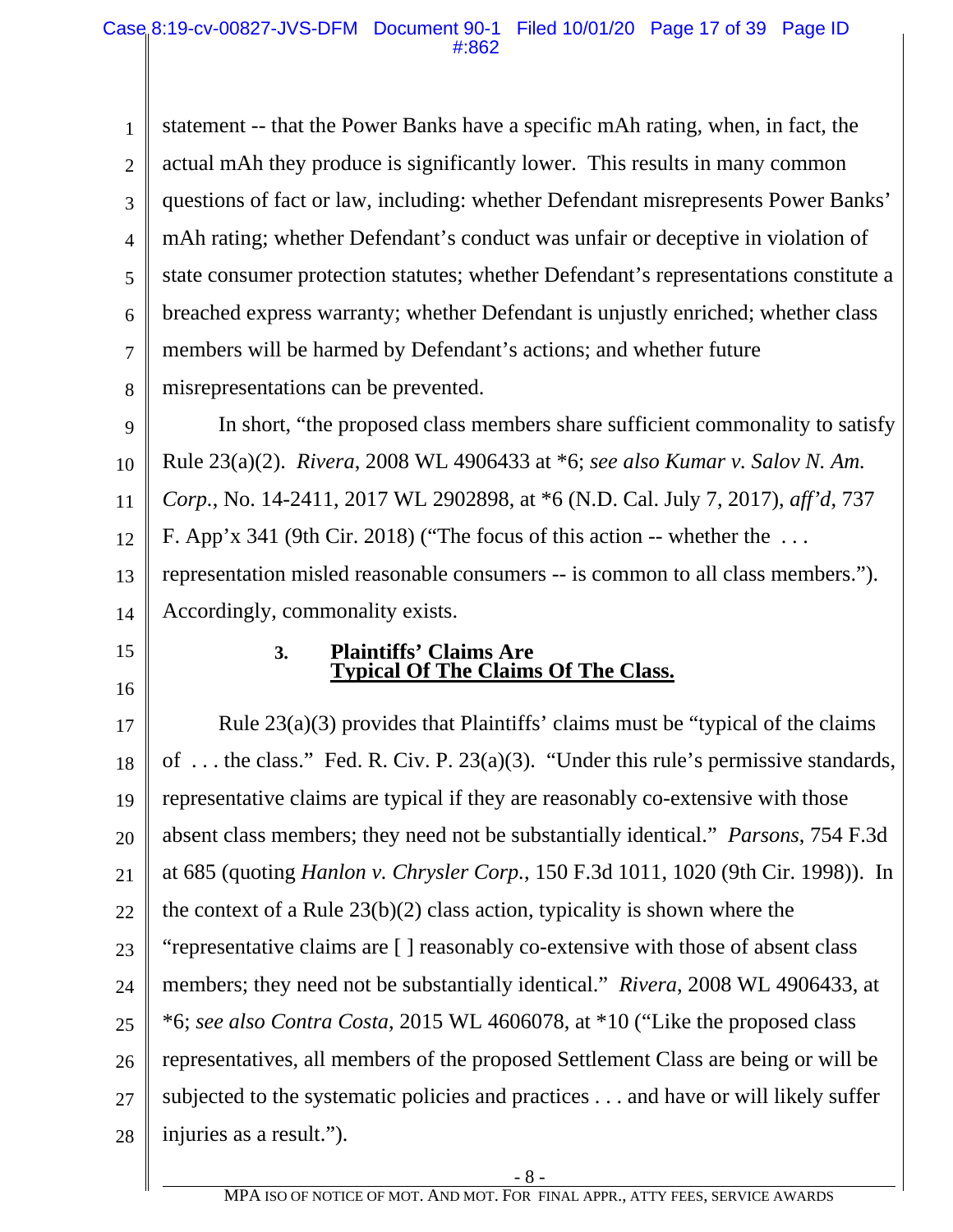1 2 3 4 5 6 7 8 9 10 Here, the claims of Plaintiffs and all class members arise out of a singular course of conduct, namely uniform false and deceptive representatives regarding mAh capacity made in connection with the sale of Power Banks. Class members' claims are also premised on the same theories of liability -- that Defendant's conduct constitutes violations of consumer protection laws, breaches of express warranty, and unjust enrichment. Under such circumstances, certification is warranted. *See Kumar*, 2017 WL 2902898, at \*6 ("[Plaintiffs] and other consumers around the country were all exposed to the same product and the same alleged misrepresentations, making [them] typical of class members nationwide.").

11

12

#### **4. Plaintiffs Will Fairly And Adequately Protect The Interests Of The Class.**

13 14 15 16 17 18 19 20 21 22 23 24 Rule 23(a)(4) requires that "the representative parties fairly and adequately protect the interests of the class." Fed. R. Civ. P.  $23(a)(4)$ . "Representation is adequate if [:] (1) class counsel are qualified and competent and (2) the class representative and his or her counsel are not disqualified by conflicts of interest." *Rivera*, 2008 WL 4906433, at \*7 (quoting *Lerwill v. Inflight Motion Pictures, Inc.,* 582 F.2d 507, 512 (9th Cir. 1978)) (internal quotations omitted); *see also Chan v. Sutter Health Sacramento Sierra Region*, No. 15-02004, 2016 WL 7638111, at \*6 (C.D. Cal. June 9, 2016) (same); *Contra Costa*, 2015 WL 4606078, at \*10 (internal citations omitted) ("Two questions must be considered in this determination: (1) do the named plaintiffs and their counsel have any conflicts of interest with other class members, and (2) will the named plaintiffs and their counsel prosecute the action vigorously on behalf of the class?").

25 26 27 28 Here, Plaintiffs have adequately represented the Settlement Class, and they will continue to do so. There exists no conflict, and, in any event, "[c] lass representatives have less risk of conflict with unnamed class members when they seek only declaratory and injunctive relief." *Hernandez v. Cty. of Monterey*, 305

- 9 -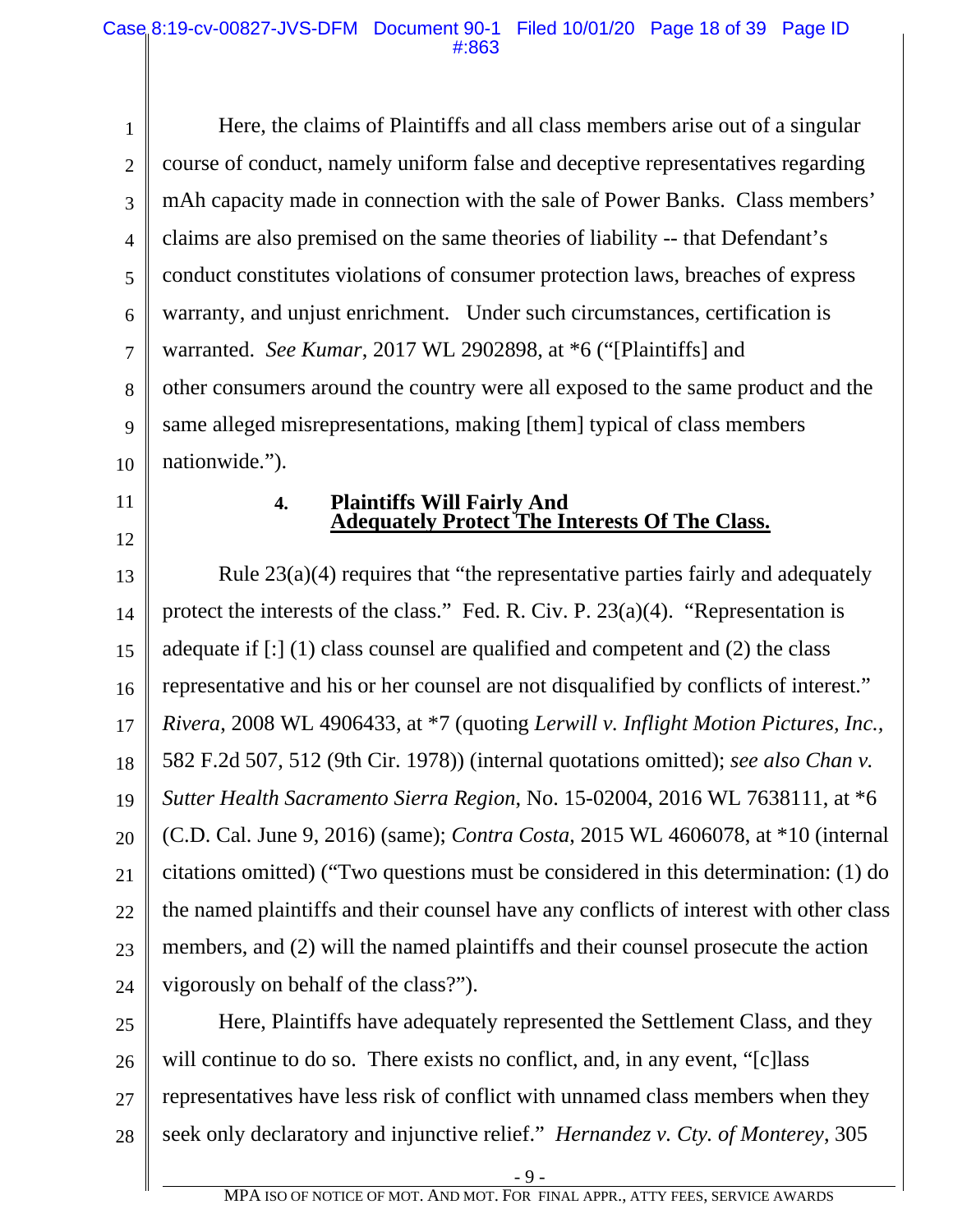1 2 3 4 5 6 7 8 9 10 11 12 13 14 15 16 17 18 19 20 21 22 23 24 25 26 27 28 - 10 - F.R.D. 132, 160 (N.D. Cal. 2015). Moreover, Plaintiffs have worked diligently with counsel in their preparation of pleadings, responding to numerous requests for discovery, and they sat for lengthy depositions. Blankinship Decl. ¶ 8. Likewise, Plaintiffs' counsel are qualified and experienced in prosecuting complex class actions nationwide, in both state and federal courts, including customer protection class actions against Power Bank distributors like Defendant. Blankinship Decl. ¶ 14; Declaration of E. Michelle Drake at ¶ 10; Declaration of Nathan M. Smith ¶ 3–4. Thus, Plaintiffs' counsel are capable of fairly and adequately representing the Class. **5. Ascertainability Is Not A Barrier To Certifying The Proposed Settlement Class.** "The ascertainability requirement does not apply to Rule 23(b)(2) actions." *In re Yahoo Mail Litig.*, 308 F.R.D. 577, 597 (N.D. Cal. 2015); *see also Rivera*, 2008 WL 4906433, at  $*8$  (C.D. Cal. Nov. 13, 2008) (same). To the extent that one might apply, the class definition sufficiently satisfies that ascertainability requirement. "In this Circuit, it is enough that the class definition describes a set of common characteristics sufficient to allow a prospective plaintiff to identify himself or herself as having a right to recover based on the description." *McCrary v. Elations Co.,*  LLC, No. 13–00242, 2014 WL 1779243, at \*8 (C.D. Cal. Jan. 13, 2014) (collecting cases). Here, all plaintiffs need to know to determine if they are in the proposed settlement class is whether they purchased a Mophie-branded Power Bank. **B. The Proposed Settlement Class Satisfies Rule 23(b)(2).** Rule 23(b)(2) is satisfied if "the party opposing the class has acted or refused to act on grounds that apply generally to the class, so that final injunctive relief or corresponding declaratory relief is appropriate respecting the class as a whole." Fed. R. Civ. P. 23(b)(2). Rule 23(b)(2) is "'almost automatically satisfied in actions primarily seeking injunctive relief.'" *Hernandez*, 305 F.R.D. at 151 (citing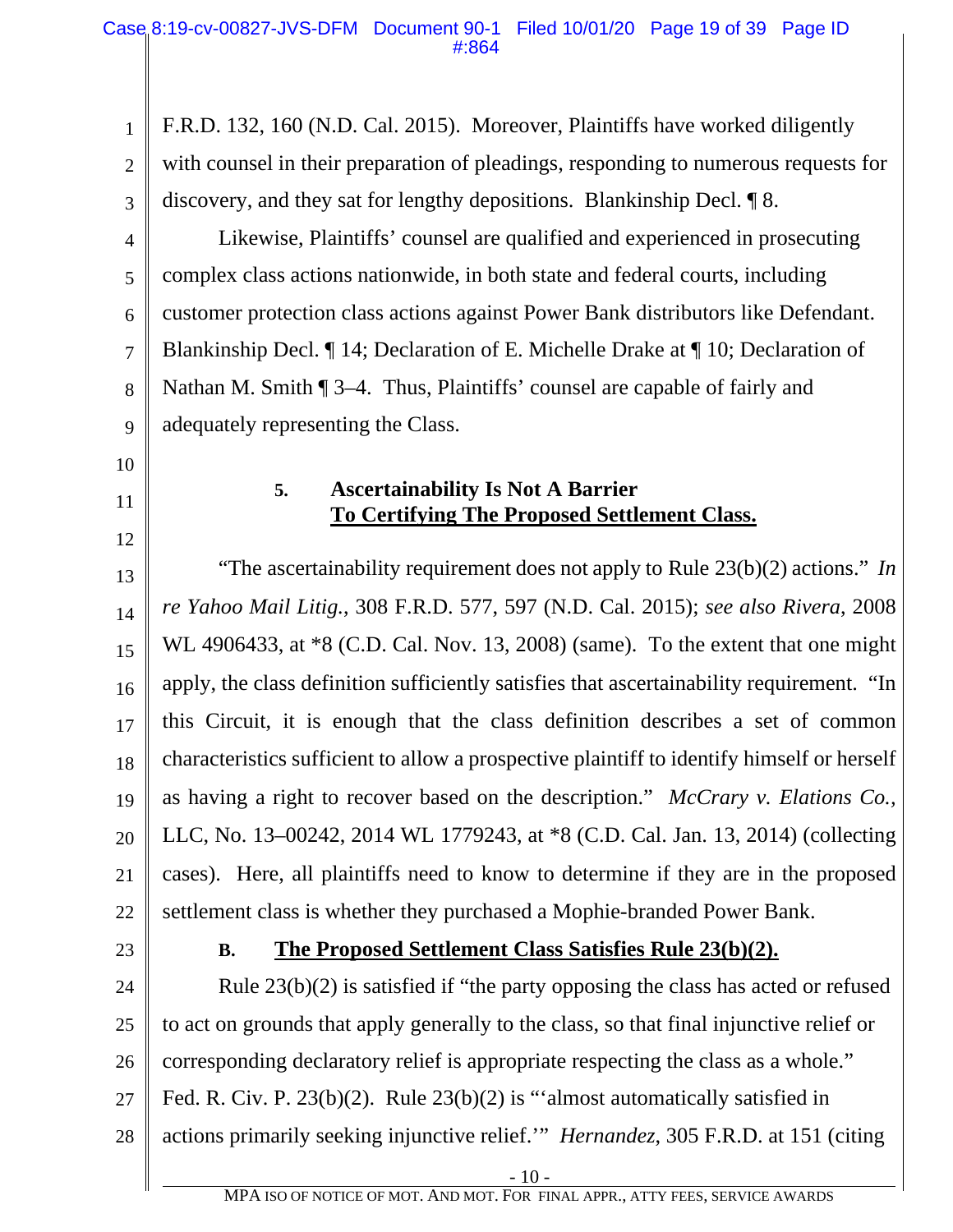*Gray v. Golden Gate Nat'l Recreational Area*, 279 F.R.D. 501, 520 (N.D. Cal.

2 2011) (quoting *Baby Neal for and by Kanter v. Casey*, 43 F.3d 48, 58 (3d Cir.

1994))); *see, e.g.*, *Rodriguez v. Hayes*, 591 F.3d 1105, 1125 (9th Cir. 2010);

*Californians for Disability Rights, Inc. v. Cal. Dep't of Transp.*, 249 F.R.D. 334,

345 (N.D. Cal. 2008)).

1

3

4

5

6 7 8 9 10 11 12 13 14 15 16 17 18 Thus, to satisfy Rule 23(b)(2), Plaintiffs need only show that Defendant's "policies and practices . . . constitute shared grounds for all of the individuals in the proposed class, demonstrating that Defendants have acted or refused to act on grounds that apply generally to the class." *Contra Costa*, 2015 WL 4606078, at \*11. Defendant uniformly labelled and advertised its Power Banks by representing that they had a certain mAh when they did not. A single injunction requiring Defendant to clarify its mAh representation to prevent consumer confusion applies to the entire class, rendering certification under Rule 23(b)(2) appropriate. *See Ang v. Bimbo Bakeries USA, Inc.*, No. 13-01196, 2018 WL 4181896, at \*12 (N.D. Cal. Aug. 31, 2018) ("The . . . question, then, is whether 'a single injunction . . . would provide relief to each member of the class.' Based on the alleged mislabeling, the Court finds that it would, and grants certification of all four classes under Rule 23(b)(2).") (citing *Dukes*, 564 U.S. at 360).

19 20 21 Certifying this class under Rule 23(b)(2) will redress Defendant's misleading policies and encourage a more fair marketplace for all consumers. Accordingly, Rule  $23(b)(2)$  is satisfied.<sup>3</sup>

22

23 24 25 26 27 28 <sup>3</sup> That Plaintiffs' Complaint pled a Rule 23(b)(2) and a Rule 23(b)(3) class is of no moment because Plaintiffs are only now seeking certification of Rule 23(b)(2) settlement class. *Cf. Ang*, 2018 WL 4181896, at \*11) (" settlement class. *Cf. Ang*, 2018 WL 4181896, at \*11) ("Defendant appears to argue that Plaintiffs' attempt to certify a damages class under Rule 23(b)(3) bars certification under Rule 23(b)(2). The Court, however, reads preclude Rule 23(b)(2) certification where the primary relief sought *under Rule 23(b)(2)* is monetary -- not where a plaintiff seeks certification under both Rule 23(b)(2) and (b)(3).") (citin*g Ellis v. Costco Wholesale Corp.*, 657 F.3d 970, 986 (9th Cir. 2011); see also In re ConAgra Foods, Inc., 302 F.R.D. 537, 573 (C.D. Cal. 2014) ("Ninth Circuit precedent indicates that the court can separately certify an injunctive relief class and if appropriate, also certi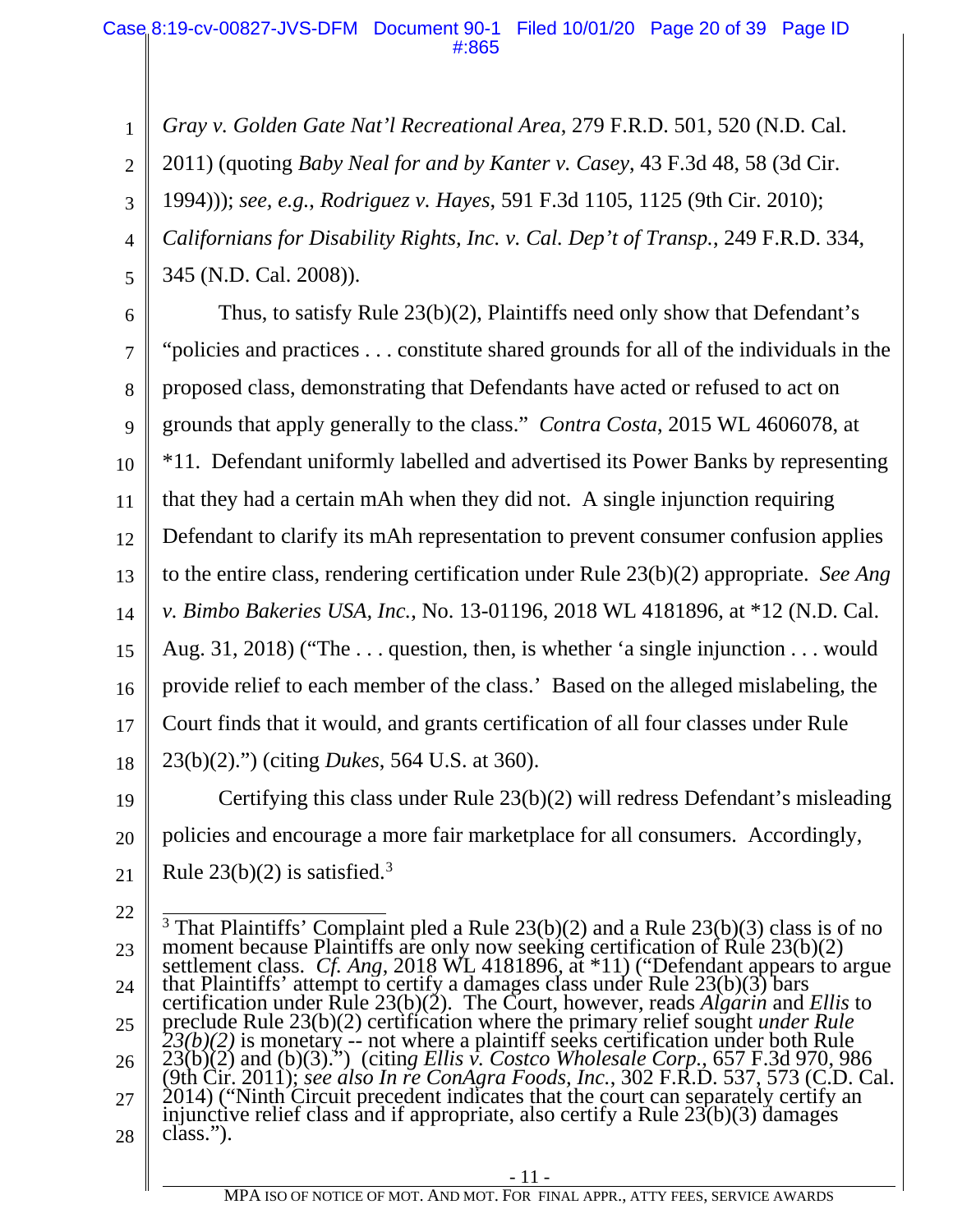1

## **IV. Notice To The Class Is Not Required.**

2 3 4 5 6 7 8 9 Because this action will be certified under Rule 23(b)(2), notice is unnecessary. *Chan*, 2016 WL 7638111 at \*14 ("Because notice is optional for a Rule 23(b)(2) class, *see* Fed. R. Civ. P. 23(c)(2)(A), and the Class Members' rights will not be prejudiced by the Settlement Agreement, notice is not required for purposes of the proposed Settlement Agreement.").Rule 23 "provides no opportunity for  $(b)(1)$  or  $(b)(2)$  class members to opt out, and does not even oblige the District Court to afford them notice of the action*.*" *Wal-Mart Stores, Inc. v. Dukes*, 131 S. Ct. 2541, 2558 (2011).

10 11 12 13 14 15 16 17 "[N]otice to the class of the settlement is not necessary because under the settlement, Plaintiffs and the class release only those claims they may have for injunctive relief -- relief they will receive through the settlement -- but not claims for statutory damages or other monetary awards." *Kline v. Dymatize Enterprises, LLC*, No. 15-2348, 2016 WL 6026330 at \*6 (S.D. Cal. Oct. 13, 2016). "When a class is certified under Rule 23(b)(2) and only provides for injunctive relief, no notice of class certification is required. *Id.* (citing *Kim v. Space Pencil, Inc.*, No. 11-03796, 2012 WL 5948951, at \*4 (N.D. Cal. Nov. 28, 2012)).

18 19 20 21 22 23 24 25 26 "In injunctive relief only class actions certified under Rule 23(b)(2), federal courts across the country have uniformly held that notice is not required." *Stathakos v. Columbia Sportswear Co.*, No. 15-04543, 2018 WL 582564 at \*3 (N.D. Cal. Jan. 25, 2018) (citing *Penland v. Warren Cty. Jail*, 797 F.2d 332, 334 (6th Cir. 1986)); *see also DL v. District of Columbia*, 302 F.R.D. 1, 17 (D.D.C. 2013); *Jermyn v. Best Buy Stores, L.P.*, No. Civ. 214, 2012 WL 2505644, \*12 (S.D.N.Y. June 27, 2012); *Green v. Am. Express Co.*, 200 F.R.D. 211, 212-13 (S.D.N.Y. 2001); *Linquist v. Bowen*, 633 F. Supp. 846, 862 (W.D. Mo. 1986); *Mamula v. Satralloy, Inc.*, 578 F. Supp. 563, 572 (S.D. Ohio 1983)).

- 27
- 28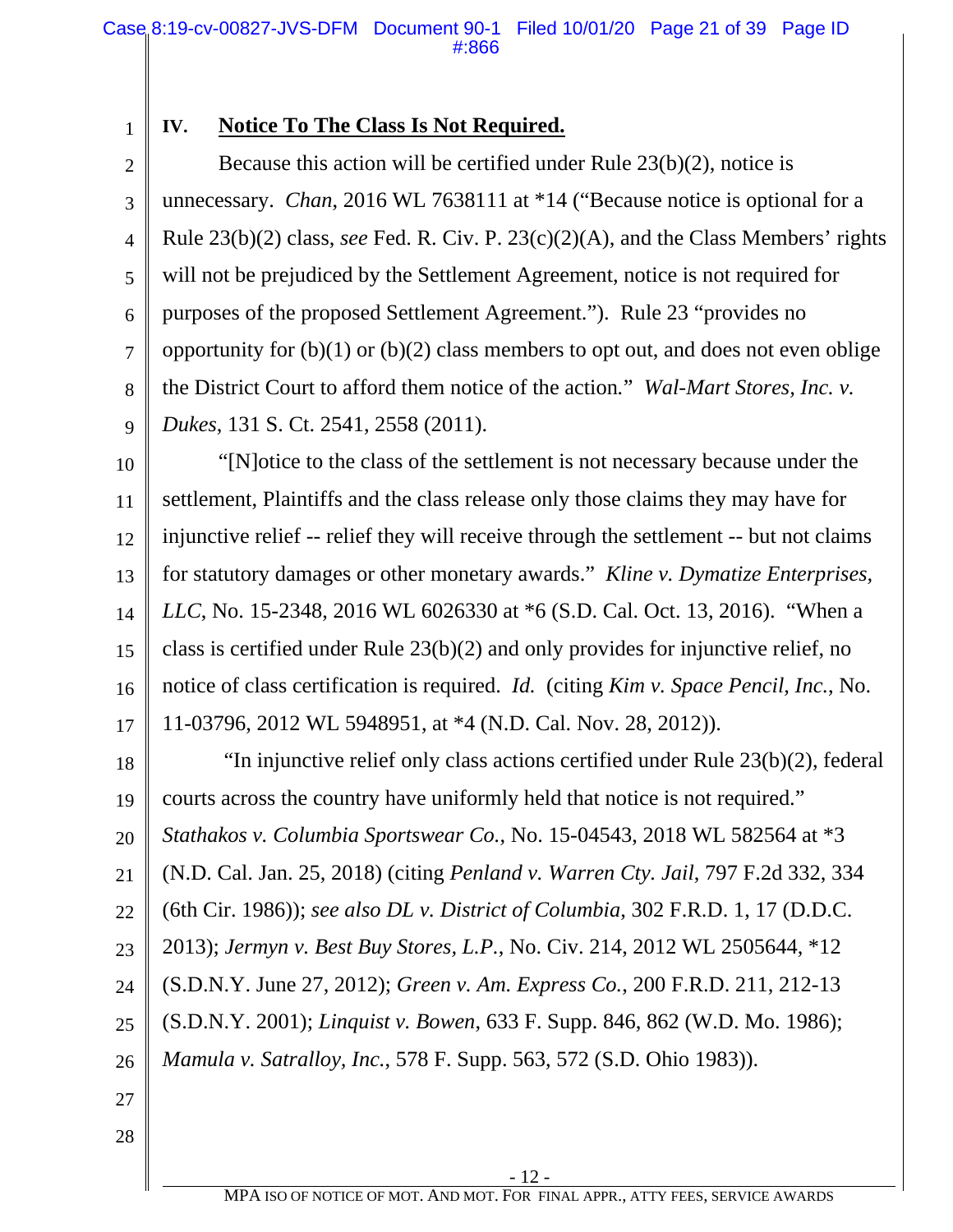|                | Case 8:19-cv-00827-JVS-DFM Document 90-1 Filed 10/01/20 Page 22 of 39 Page ID<br>#:867                                                                                                                                     |
|----------------|----------------------------------------------------------------------------------------------------------------------------------------------------------------------------------------------------------------------------|
|                |                                                                                                                                                                                                                            |
| 1              | As Judge Rogers explained:                                                                                                                                                                                                 |
| $\overline{2}$ | Unlike a Rule $23(b)(3)$ class where notice is mandatory, Rule $23(c)(2)$                                                                                                                                                  |
| 3              | states that, "[f] or any class certified under Rule $23(b)(1)$ or $(b)(2)$ , the<br>court may direct appropriate notice to the class." Fed. R. Civ. P.                                                                     |
| 4              | $23(c)(2)$ . Because of this, courts typically require less notice in Rule<br>$23(b)(2)$ actions, as their outcomes do not truly bind class members<br>and there is no option for class members to opt out Here, the terms |
| 5              | of the Agreement provide for injunctive relief only and further<br>expressly preserve the rights of the class to bring claims for monetary                                                                                 |
| 6              | relief.                                                                                                                                                                                                                    |
| 7              | <i>Stathakos</i> , 2018 WL 582564, at *3-4 (quotations omitted). The Settlement                                                                                                                                            |
| 8              | Agreement here also explicitly provides that class members do not release any                                                                                                                                              |
| 9              | monetary claims they might have and it expressly preserves the rights of the class to                                                                                                                                      |
| 10             | bring claims for monetary relief. Settlement Agreement 15.                                                                                                                                                                 |
| 11             | Therefore, Plaintiffs respectfully request that the Court approve the                                                                                                                                                      |
| 12             | Settlement without requiring that notice be issued to class members. See Chan,                                                                                                                                             |
| 13             | 2016 WL 7638111 at *13-14 (holding that notice was unnecessary for settlement in                                                                                                                                           |
| 14             | a Rule $23(b)(2)$ action because "notice is optional for a Rule $23(b)(2)$ class" and "the                                                                                                                                 |
| 15             | Class Members' rights [would] not be prejudiced[.]"; Kline, 2016 WL 6026330, at                                                                                                                                            |
| 16             | *6 (holding that "no notice of class certification is required when a class I                                                                                                                                              |
| 17             | certified under Rule $23(b)(2)$ and only provides for injunctive relief."); Lilly v.                                                                                                                                       |
| 18             | Jamba Juice Co., No. 13-02998, 2015 WL 2062858, at *3 (N.D. Cal. May 4, 2015)                                                                                                                                              |
| 19             | (approving of a class action settlement under Rule $23(b)(2)$ and finding notice                                                                                                                                           |
| 20             | unnecessary).                                                                                                                                                                                                              |
| 21             | <b>The Court Should Approve Settlement.</b><br>V.                                                                                                                                                                          |
| 22             | "The Ninth Circuit has declared that a strong judicial policy favors                                                                                                                                                       |
| 23             | settlement of class actions." Litty v. Merrill Lynch & Co., No. 14-0425, 2015 WL                                                                                                                                           |
| 24             | 4698475, at *8 (C.D. Cal. Apr. 27, 2015) (citing Class Plaintiffs v. City of Seattle,                                                                                                                                      |
| 25             | 955 F.2d 1268, 1276 (9th Cir. 1992). This applies "particularly where complex                                                                                                                                              |
| 26             | class action litigation is concerned." Class Plaintiffs, 955 F.2d at 1276 (citing                                                                                                                                          |
| 27             | Officers for Justice v. Civil Serv. Comm'n of City & Cty. of San Francisco, 688                                                                                                                                            |
| 28             | F.2d 615, 625 (9th Cir. 1982)). Indeed, "rejection of a settlement creates not only                                                                                                                                        |
|                | $-13-$                                                                                                                                                                                                                     |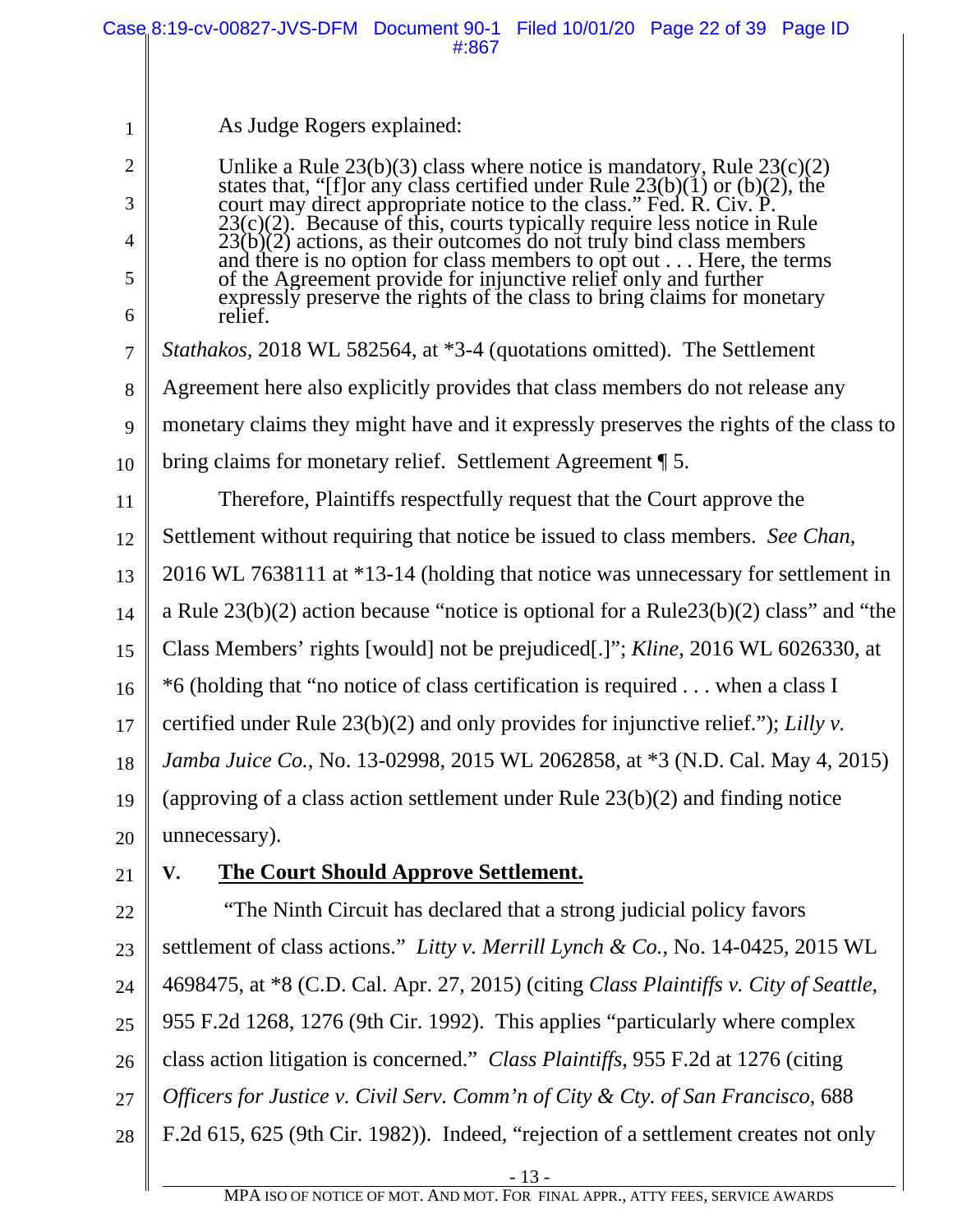1 2 3 delay but also a state of uncertainty on all sides, with whatever gains were potentially achieved for the putative class put at risk." *Staton v. Boeing Co.*, 327 F.3d 938, 952 (9th Cir. 2003).

4 5 6 7 8 9 10 11 12 13 14 15 16 17 18 19 20 21 22 23 24 25 26 27 28 Courts asked to approve a class action settlement determine whether it is fair, reasonable, and adequate. "In making this determination, a court typically considers the following factors: '(1) the strength of the plaintiff's case; (2) the risk, expense, complexity, and likely duration of further litigation; (3) the risk of maintaining class action status throughout the trial; (4) the amount offered in settlement; (5) the extent of discovery completed and the stage of the proceedings; (6) the experience and views of counsel; (7) the presence of a governmental participant; and (8) the reaction of the class members of the proposed settlement.'" *Churchill Village, L.L.C. v. General Electric*, 361 F.3d 566, 575 (9th Cir. 2004)); *see also Moreno v. San Francisco Bay Area Rapid Transit Dist.*, No. 17-02911, 2019 WL 343472, at \*3 (N.D. Cal. Jan. 28, 2019) (quoting same in approving Rule 23(b)(2) injunctive relief only settlement). "The court need not consider all of these factors, or may consider others." *Id.* (citing *In re Bluetooth Headset Prods. Liab. Litig.*, 654 F.3d 935, 942 (9th Cir. 2011).4 *See also Stathakos,* 2018 WL 582564, at \*4 (approving injunctive relief only class settlement based on same factors and *citing Hanlon,* 150 F.3d at 1026). Courts in the Ninth Circuit have consistently held that a settlement involving injunctive relief is fair, adequate, and reasonable where the parties' injunctive relief settlement "stops the allegedly unlawful practices, bars Defendant from similar practices in the future, and does not prevent class members from seeking <sup>4</sup> As Magistrate Judge Corley noted, "[i]n considering whether a class action settlement agreement is fair, adequate, and reasonable courts typically also examine whether the settlement agreement was the result of collusion between the parties. *Bluetooth*, 654 F.3d at 947. However, the Bluetooth collusion analysis does not apply where, as here, the settlement is for injunctive relief purposes only and class members do not release any monetary claims." *Moreno*, (citing cases). Of course, the proposed Settlement here is not the result of collusion. To the contrary, the Parties used an experienced mediator, and even then they were unable to resolve this case for many weeks after that mediation.

MPA ISO OF NOTICE OF MOT. AND MOT. FOR FINAL APPR., ATTY FEES, SERVICE AWARDS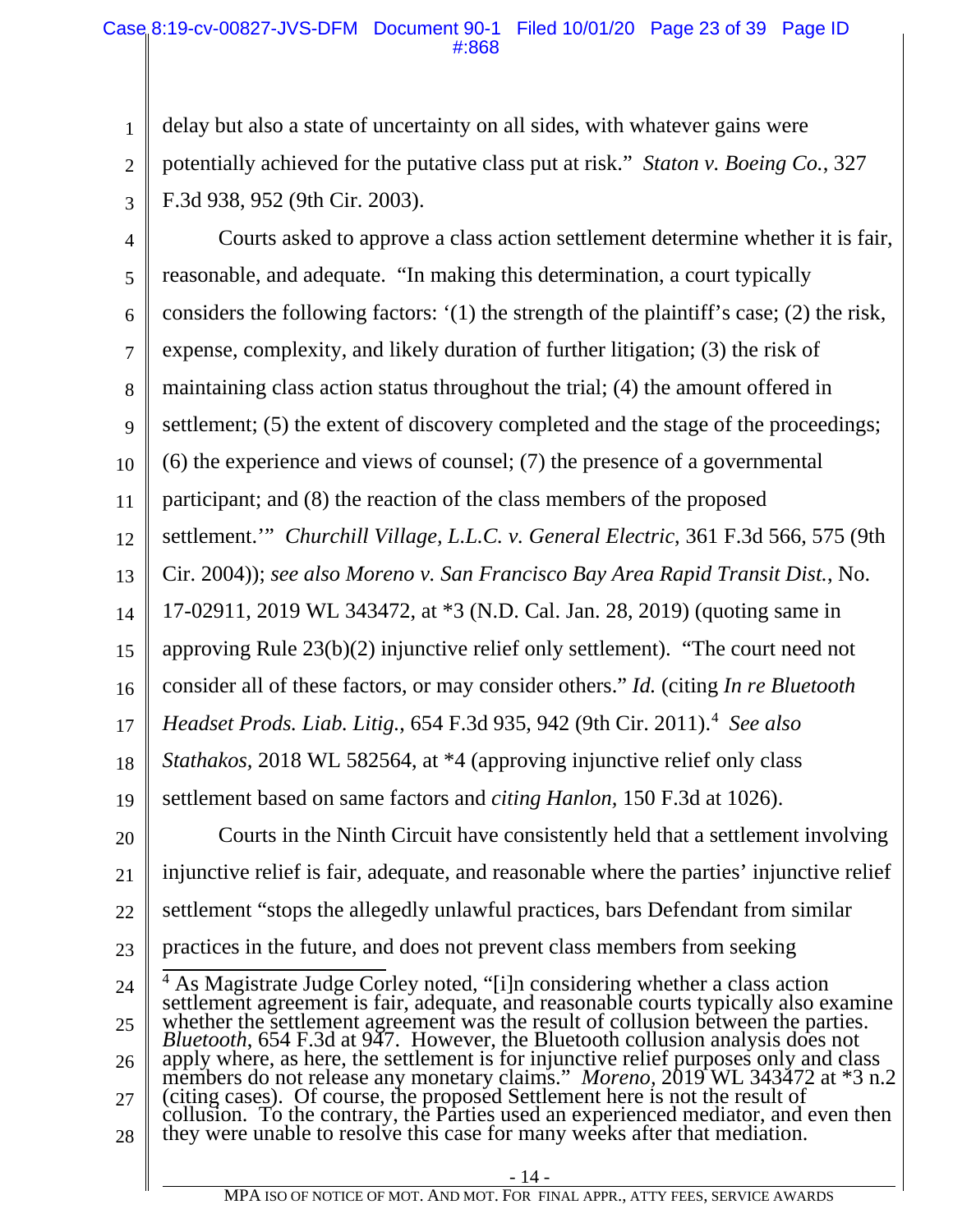1 [monetary] legal recourse." *Grant v. Capital Mgmt. Servs., L.P.*, No. 10-2471,

2 3 4 5 6 7 8 2014 WL 888665, at \*4 (S.D. Cal. Mar. 5, 2014) (approving injunctive relief only settlement); *Stathakos*, 2018 WL 582564 at \*4 (same); *Chan v. Sutter Health Sacramento Sierra Region*, No. 15-02004, 2017 WL 819903, at \*5 (C.D. Cal. Feb. 14, 2017) ("Although the Settlement does not include monetary relief for the class, it stops Defendant's allegedly unlawful practices, bars Defendant from similar practices in the future, and does not prevent the class members from seeking legal recourse."). The Settlement here does precisely that.

9

#### **A. The Strength of Plaintiffs' Case**

10 11 12 13 14 15 16 17 18 19 20 21 22 23 24 25 26 27 28 To prevail on their claims, Plaintiffs would have to prove that a reasonable consumer would be deceived by Defendant's mAh representations. As Judge Rogers noted, "any time that liability hinges on reasonableness, a favorable verdict cannot be certain. Because of the uncertainty of the recovery or injunctive relief after trial, this factor weighs in favor of approval." *Stathakos*, 2018 WL 582564, at \*5; *Lilly*, 2015 WL 2062858, at \*3 (same). This issue was hotly contested by both sides. Had the case proceeded to trial, Defendant would likely have claimed that consumers understood the current language on the packaging to refer to the capacity of the internal batteries, and not the pack as a whole. Defendant also would have argued that the representations at issue were not material, and that consumers buying decisions were influenced by myriad other factors. Further, Defendant would have argued that any consumer misunderstanding about the mAh was cured by other representations on the packaging which were more salient to consumers' purchasing decisions, specifically, Defendant would have relied heavily on the packages' device-specific representations about the numbers of hours of use a consumer could expect from the product if the consumer was engaged in certain specified activities (talking on the phone, surfing the web, etc.). Plaintiff would have presented evidence about the ubiquitous nature of representations about mAh, likely an economic analysis, and information about the placement and importance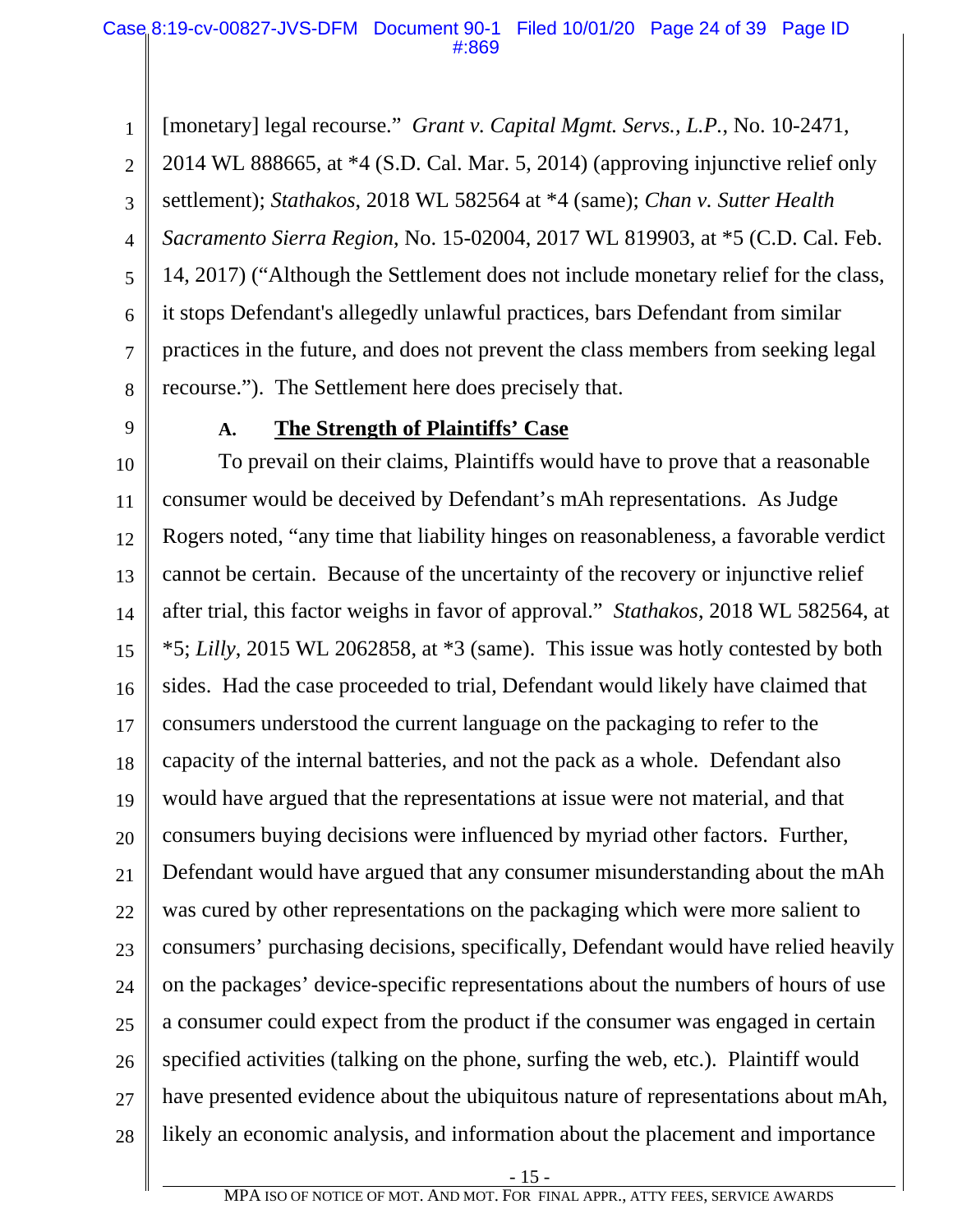1 2 3 of the representations on the packaging. But, ultimately, the question of whether a reasonable consumer would have been misled would have been one for a finder of fact.

4 5 6 7 8 9 10 11 12 13 14 15 16 17 The novel nature of this litigation renders Plaintiffs' case all the more challenging. This case, filed on May 2, 2019, is among the first of its kind ever filed in the Ninth Circuit. Prior to November 2018, no consumer had ever brought a proposed class action alleging that a defendant misrepresented the mAh capacity of its power banks. Courts routinely recognize that "fact-intensive inquiries and developing case law present significant risks to Plaintiffs' claims and potential recovery." *Lilly*, 2015 WL 2062858, at \*3 (approving injunctive relief settlement and quoting *In re Wells Fargo Loan Processor Overtime Pay Litig.*, No. 07-1841, 2011 WL 3352460, at \*4 (N.D. Cal. Aug. 2, 2011)). To date, no fact finder has addressed whether a reasonable consumer would be deceived by mAh representations on Power Banks, and no court has addressed whether a class should be certified under Rule 23 in any class action against a power bank manufacturer, distributor, or seller (other than in connection with proposed settlements). This factor augers in favor of approving the Settlement Agreement.

18

### **B. The Risks Of Continued Litigation**

19 20 21 22 23 24 25 26 27 28 The risks, expense, complexity, and likely duration of litigation also weigh in favor of approving the Settlement, because the proposed injunctive relief would promptly result in relabeling Power Banks, and further litigation would be inevitable absent the Settlement Agreement. *See Chan*, 2017 WL 819903 at \*4 (holding that "an early settlement was appropriate in light of the risks, costs and uncertainty that would attend further litigation by the parties."); *see also Lilly*, 2015 WL 2062858, at \*3 (citing *Rodriguez v. W. Publ'g Corp.,* 563 F.3d 948, 966 (9th Cir. 2009)). In *Lilly*, a consumer protection class action in the Northern District, this factor weighed in favor of approving a settlement solely involving injunctive relief, because the "settlement will result in complete relabeling of the challenged products." *Id.* Here,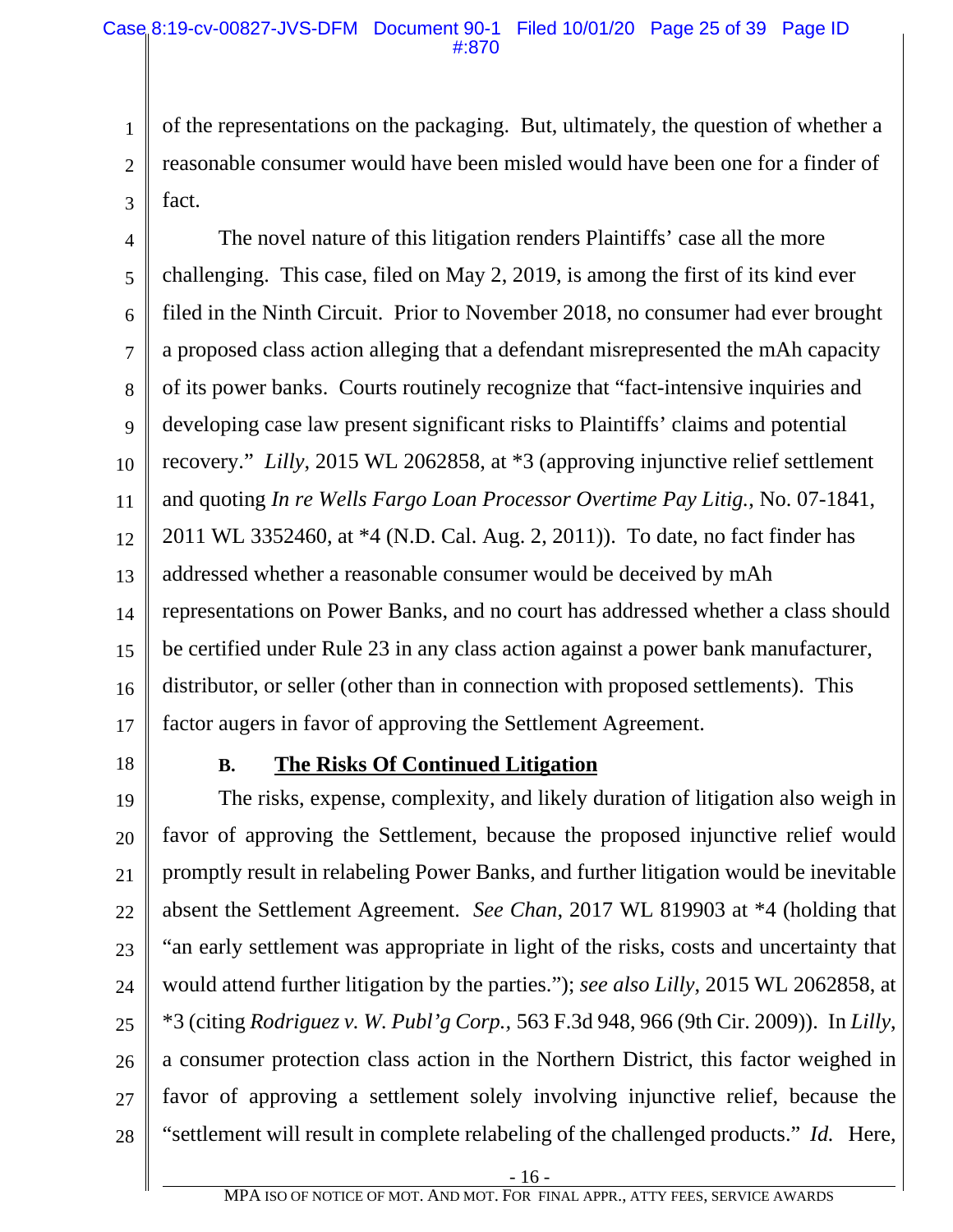1 2 3 4 as in *Lilly*, current and future Power Banks will reflect the agreed-upon modifications, while "continued litigation could not result in any greater injunctive relief to the class and would only deprive the class of immediate relief." *Id.* Accordingly, this factor supports approval of the Settlement.

5

#### **C. The Risks of Maintaining A Class Action Status Throughout Trial**

6 7 8 9 10 11 12 13 14 15 16 17 18 19 20 21 22 23 Courts also consider whether uncertainty remains as to class certification. Here, where Plaintiffs have yet to move for class certification, there is a substantial risk that the Court may not certify the class. *Chan*, 2017 WL 819903 at \*4 ("While both sides strongly believe in the merits of their respective cases, there are risks to both sides in continuing the Action. These risks included whether a motion for class certification would have been granted if contested by Defendant."); *see also Stevens v. Safeway Inc.*, No. 05-1988, 2008 WL 11496497, at \*6 (C.D. Cal. Feb. 25, 2008) ("Given the possibility that the court might have granted defendants' motion, and decertified the class, this factor weighs in favor of approval of the proposed settlement."); *Lazarin v. Pro Unlimited, Inc.*, No. 11-03609, 2013 WL 3541217, at \*7 (N.D. Cal. July 11, 2013) ("Named Plaintiffs contend that the claims in this case are appropriate for class certification, but Defendants would certainly have an argument against certification in the absence of this Settlement."); *Grant v. Capital Mgmt. Servs., L.P.*, No. 10-2471, 2014 WL 888665, at \*4 (S.D. Cal. Mar. 5, 2014) ("The scope and detail of the injunctive relief agreed upon in the settlement would also be at risk if the case proceeded to trial."). On the other hand, "the class settlement successfully removes these risks from the class members . . ." *Wells Fargo*, 2011 WL 3352460, at \*6;. Here, this factor also favors Settlement.

24

### **D. The Amount Offered In Settlement**

25 26 27 28 The Setttlement Agreement provides for significant and meaningful injunctive relief. See Settlement Agreement ¶ 2. Specifically, the Settlement holds that in circumstances where Mophie includes the mAh rating on its package, where the rating is determined based on the capacity of the internal battery, Mophie agrees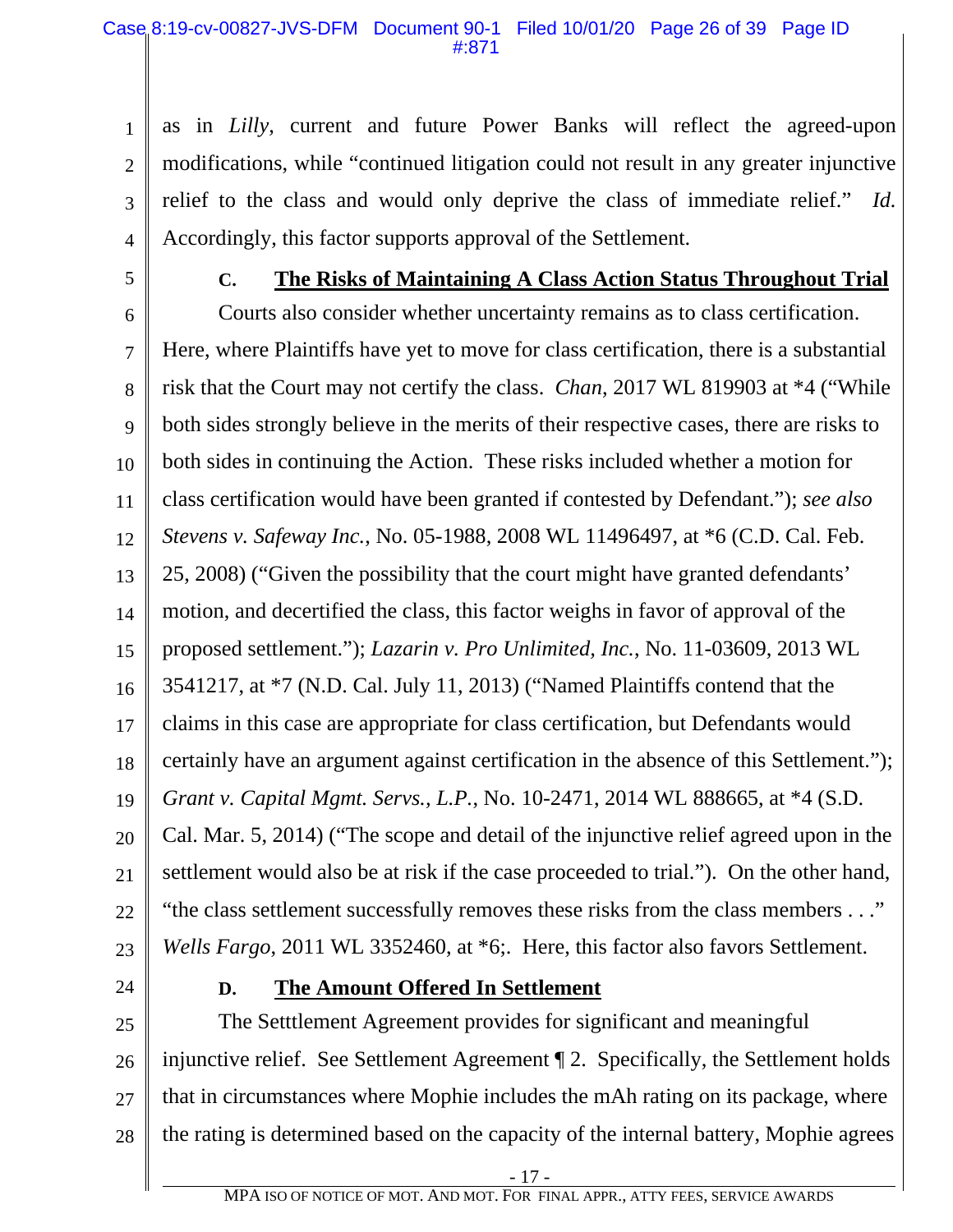1 2 3 4 5 6 to use the following or substantially similar language: "contains a XXXX mAh battery." Further, if Mophie references the mAh rating on its website for a product where the rating is determined based on the capacity of the internal battery, not later than 90 days or after the date of final approval of this settlement, Mophie will include the following or substantially similar language on the website for that product: "contains a XXXX mAh battery." Settlement Agreement ¶ 2.

7 8 9 10 11 12 13 14 15 16 17 This language provides significant value because it informs class members of the Power Banks' true capabilities. Unlike Defendant's "hours of use" representations, which Defendant uses to inform consumers how many hours of use they can expect for specific functions and which differ based on phone type and usage patterns, mAh ratings provide an objective measure of electrical output about which there is nothing vague or unclear. FAC  $\P$  2. The added language offers a more concrete and truthful representation of the Power Banks' capabilities. These changes make clear to consumers that the mAh ratings are based on the internal battery contained in each Power Bank, not the mAh the Power Bank itself is capable of producing. Accordingly, the injuctive relief provided is fair and reasonable for purposes of final approval.

18

### **E. The Extent Of Discovery And Stage Of The Proceedings**

19 20 21 22 23 24 25 26 27 28 This factor favors Settlement if "Plaintiffs conducted an extensive amount of formal discovery prior to the settlement agreement." *Lilly*, 2015 WL 2062858, at \*4. "The more the discovery completed, the more likely it is that the parties have "a clear view of the strengths and weaknesses of their cases." *Carter v. San Pasqual Fiduciary Trust Co.*, 2018 WL 6174767 at \*5 (C.D. Cal. 2018). Here, Plaintiffs engaged in extensive, formal discovery. The Parties served and responded to interrogatories, requests for production, and requests for admission, Plaintiffs were deposed, and their counsel deposed a corporate representative of Defendant under Rule  $30(b)(6)$ . Blankinship Decl.  $\P\P$  4-5. Plaintiff also consulted with an expert who tested Defendant's Power Banks to verify that they did not have the capacity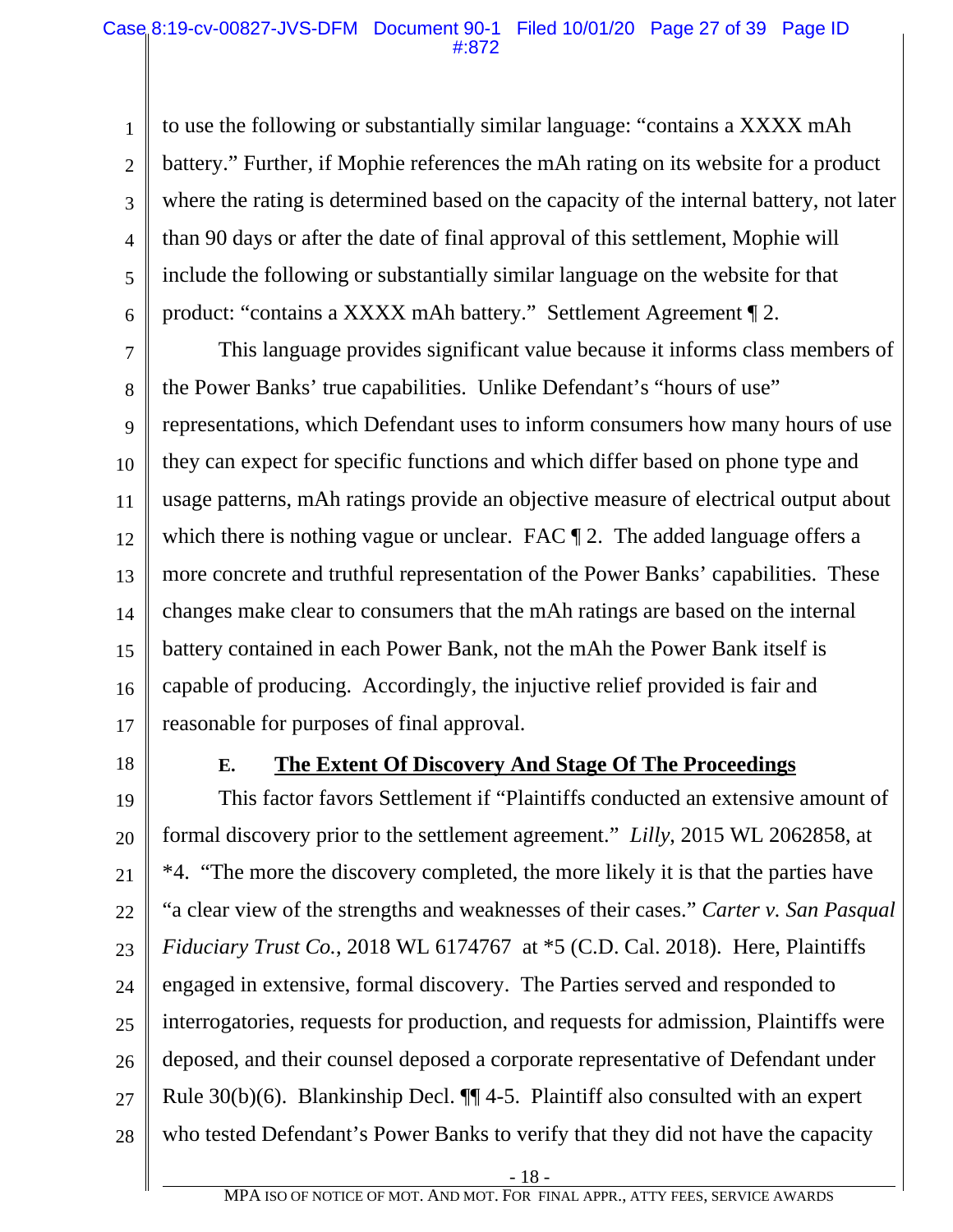1 2 3 4 5 6 7 8 9 10 11 12 13 14 15 16 17 of producing the promised mAh. FAC at ¶ 23. Thus, discovery in the case prior to settlement negotiations informed Plaintiffs' and Plaintiffs' counsel's understanding of the case and the Parties' decision to settle. Plaintiffs therefore have sufficiently developed an understanding of the strengths and weaknesses of the case. *See Chan*, 2017 WL 819903 at \*4 ("[T]he parties were in a position to assess the strengths and weaknesses of their arguments and evidence, and make an informed decision about the risks associated with proceeding to trial.") (further citations and quotations omitted) and *Grannan v. Alliant Law Grp., P.C.*, No. 10-02803, 2012 WL 216522, at  $*7$  (N.D. Cal. Jan. 24, 2012) (finding that the extent of discovery weighed in favor of granting approval of a settlement agreement where discovery consisted solely of the plaintiff subpoenaing documents, because "plaintiffs argue (and defendant does not oppose) that even this limited discovery gives them a clear view of the strengths and weaknesses of the case. While more extensive discovery could have been done, the information currently before the Court suggests that the Settlement represents a substantial benefit to plaintiffs, especially when compared with the risks of further litigation."). Accordingly, this factor also favors approval of the Settlement.

18 19

### **F. Counsels' Experience**

20 21 22 23 24 25 26 27 28 "The recommendations of plaintiffs' counsel should be given a presumption of reasonableness," because "[p]arties represented by competent counsel are better positioned than courts to produce a settlement that fairly reflects each party's expected outcome in litigation[.]" *Rodriguez*, 563 F.3d at 967 (further citations and internal quotations omitted). Thus, courts heavily consider the competence of counsel, which is demonstrated by "their experience in litigating similar consumer class actions." *Lilly*, 2015 WL 2062858, at \*4. Here, it is undisputed that Plaintiffs' counsel are experienced in litigating similar consumer class actions. FBFG is a leading class action law firm. It regularly prosecutes consumer claims,

- 19 -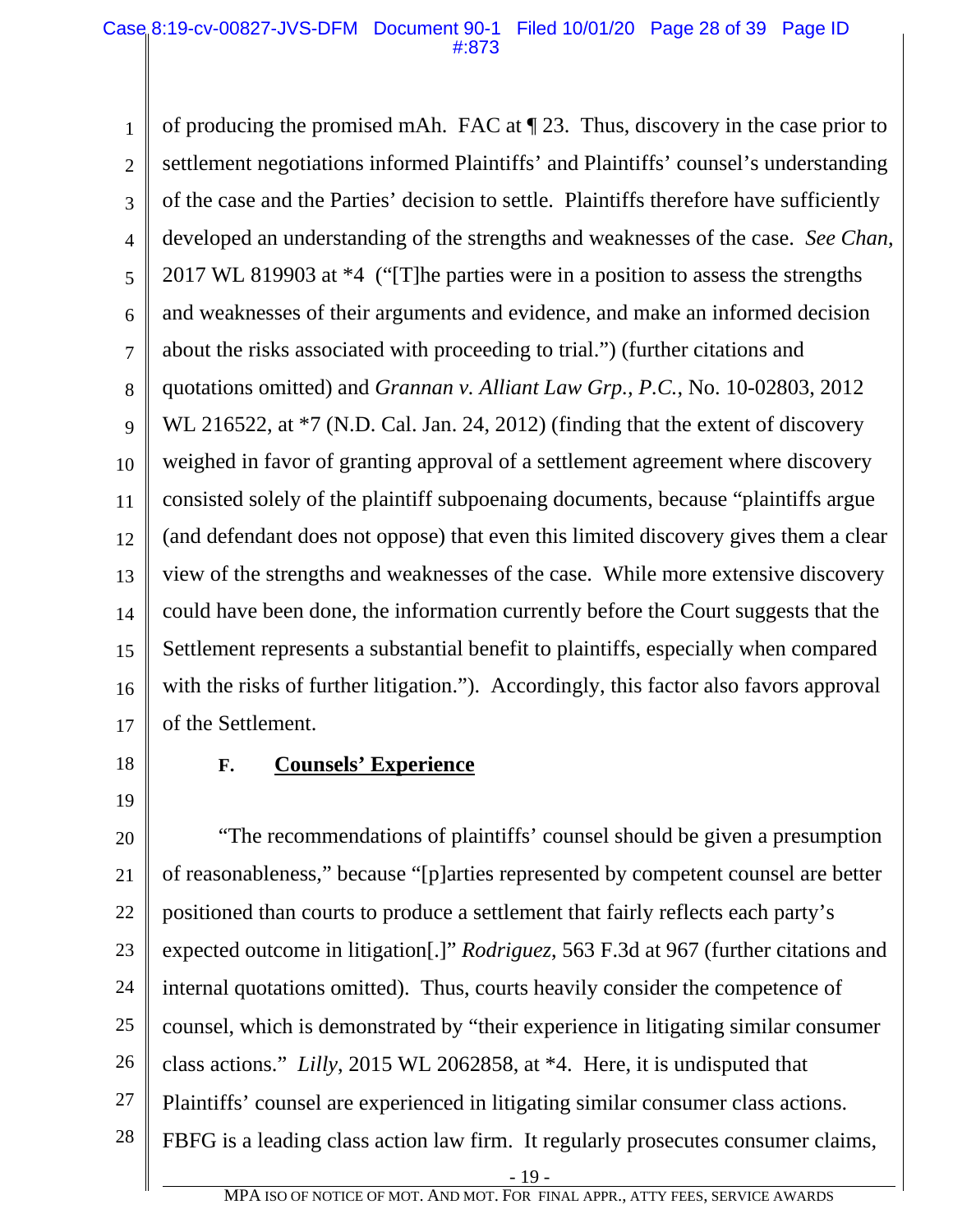1 2 3 4 5 6 7 8 9 10 11 12 13 14 15 16 and its attorneys are regularly appointed as class counsel in such actions. *See* Blankinship Decl. ¶ 14. Indeed, FBFG has and is currently prosecuting several different actions around the country alleging similar claims premised on misrepresentations regarding the mAh capacity of Power Banks from manufacturers, distributors, and sellers of Power Banks. *See Burgos et al v. Sunvalleytek International, Inc.*, No. 18-06910 (N.D. Cal.); *Hester v. Walmart, Inc.*, No. 18-05225 (W.D. Ark.); *Mancuso v. RFA Brands*, No. 18-0687 (W.D.N.Y.); *Hester v. Walmart, Inc.*, 18-05225 (W.D. Ark.); *Brady, et al. v. Anker Innovations Limited, et al.*, 18-11396; *Geske v. PNY Technologies, Inc.*, 19-05170 (N.D. Ill.). Berger Montague PC Berger Montague PC is also a nationally recognized law firm that has extensive experience in complex class action litigation, as is Brown, Neri, Smith & Khan LLP. *See* Drake Decl. ¶ 4 & Ex.A; Smith Decl. ¶ 4, Ex. A. Accordingly, the experience of Plaintiffs' counsel supports approval of the Settlement. *Chan*, 2017 WL 819903 at \*5 (holding that where "[c]lass [c]ounsel has substantial experience in class action litigation related to consumer protection statutes[,] . . . provides further support for approval.").

17

18

19

20

21

22

23

24

25

26

# **G. Additional Factors**

While courts may consider the opinion of the government, this factor is not weighed unless the government is a participant, which is not the case here. *See Lilly*, 2015 WL 2062858, at \*5 ("[N]o government participant is involved, so the court does not weigh this factor."); *Stathakos*, 2018 WL 582564, at \* 6 (same); *In re Heritage Bond Litig.*, No. 02-1475, 2005 WL 1594403, at \*11 (C.D. Cal. June 10, 2005) ("[T]here is no government participant in this class action. As a result, this factor does not apply to the [c]ourt's analysis.").

27

28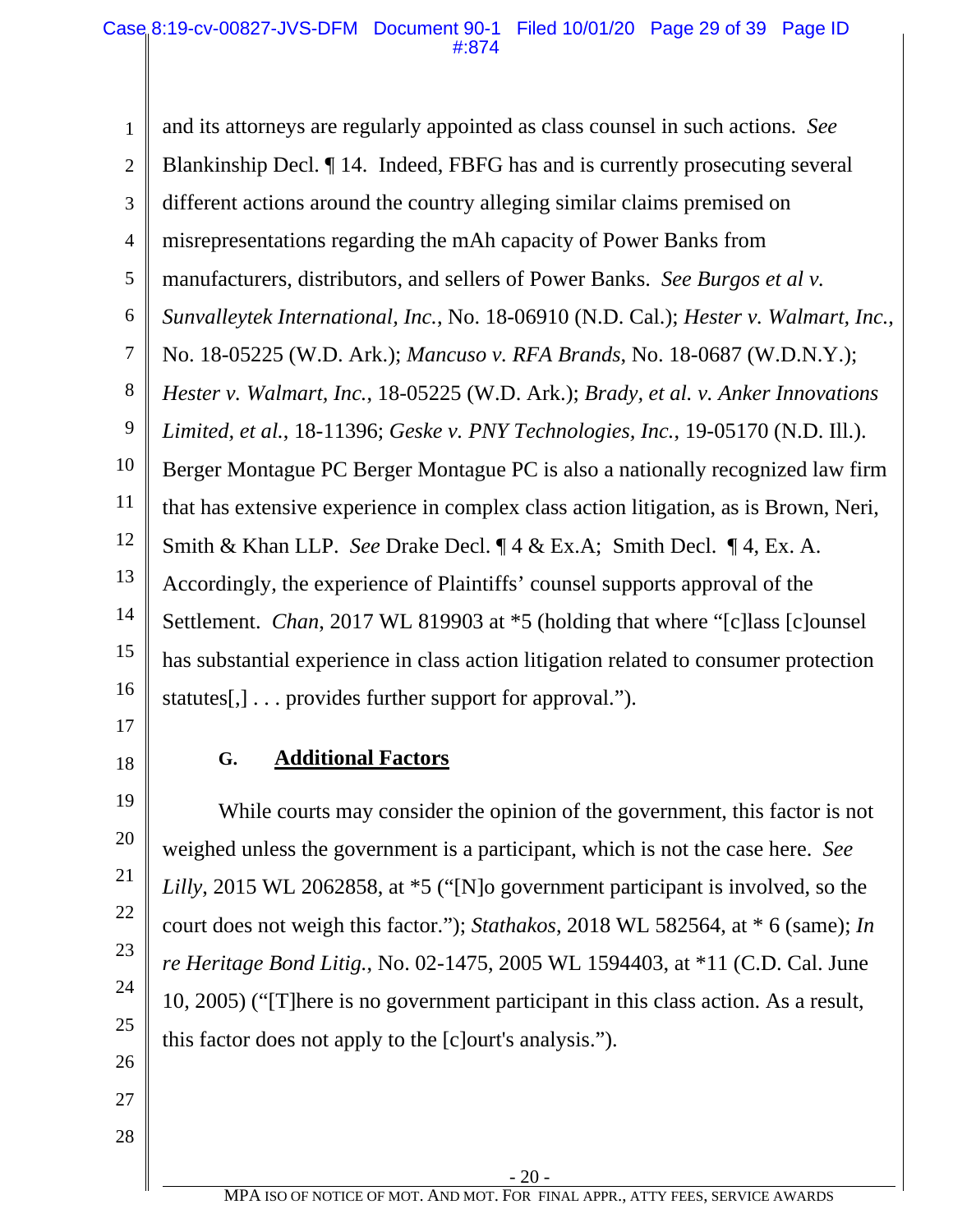| $\mathbf{1}$   | Similarly, because notice is not necessary (as discussed above), "the reaction                                      |
|----------------|---------------------------------------------------------------------------------------------------------------------|
| $\overline{2}$ | of the class is not considered in weighing the fairness factors. <i>Stathakos</i> , 2018 WL                         |
| 3              | 582564, at *6; Kim v. Space Pencil, Inc., No. 11-03796, 2012 WL 5948951, at *6                                      |
| $\overline{4}$ | (N.D. Cal. Nov. 28, 2012) ("The final factor, the reaction of class members is not                                  |
| 5              | relevant here because notice [sic] not required under Federal Rule of Civil                                         |
| 6              | Procedure $23(e)$ and there is no binding effect on the Class nor is there a release                                |
| 7              | being provided.").                                                                                                  |
| 8              | Accordingly, and as set forth above, all the relevant factors favor approval of                                     |
| 9              | the Settlement.                                                                                                     |
| 10             |                                                                                                                     |
| 11             | The Court Should Approve Plaintiffs'<br>VI.<br><b>Counsel's Request For \$325,000 In Attorneys' Fees And Costs.</b> |
| 12             |                                                                                                                     |
| 13             | "In a certified class action, the court may award reasonable attorney's fees                                        |
| 14             | and nontaxable costs that are authorized by law or by the parties' agreement." Fed.                                 |
| 15             | R. Civ. P. 23(h). When state substantive law applies, attorneys' fees are to be                                     |
| 16             | awarded in accordance with state law. Vizcaino v. Microsoft Corp., 290 F.3d 1043,                                   |
| 17             | 1047 (9th Cir. 2002). "California courts apply the lodestar method in class actions                                 |
| 18             | governed by California law." Lilly, 2015 WL 2062858, at *5 (citing Lealao v.                                        |
| 19             | Beneficial California, Inc., 82 Cal. App. 4th 19, 26 (2000) (applying California                                    |
| 20             | law); Meister v. Regents of Univ. of California, 67 Cal. App. 4th 437, 448-49                                       |
| 21             | (1998)). Similarly, under federal law, in "injunctive relief class actions, courts                                  |
| 22             | often use a lodestar calculation because there is no way to gauge the net value of                                  |
| 23             | the settlement or any percentage thereof." Lilly, 2015 WL 2062858, at *4.                                           |
| 24             | The lodestar calculation consists of the multiplication of the number of hours                                      |
| 25             | reasonably expended by a reasonable hourly rate. <i>Hanlon</i> , 150 F.3d at 1029;                                  |
| 26             | <i>Yeagley v. Wells Fargo &amp; Co.</i> , 365 F. App'x 886, 887 (9th Cir. 2010) (finding the                        |
| 27             | lodestar method to be appropriate in calculating attorney's fees where injunctive                                   |
| 28             | relief was sought and no common fund was created). Chan, 2017 WL 819903 at *6                                       |
|                |                                                                                                                     |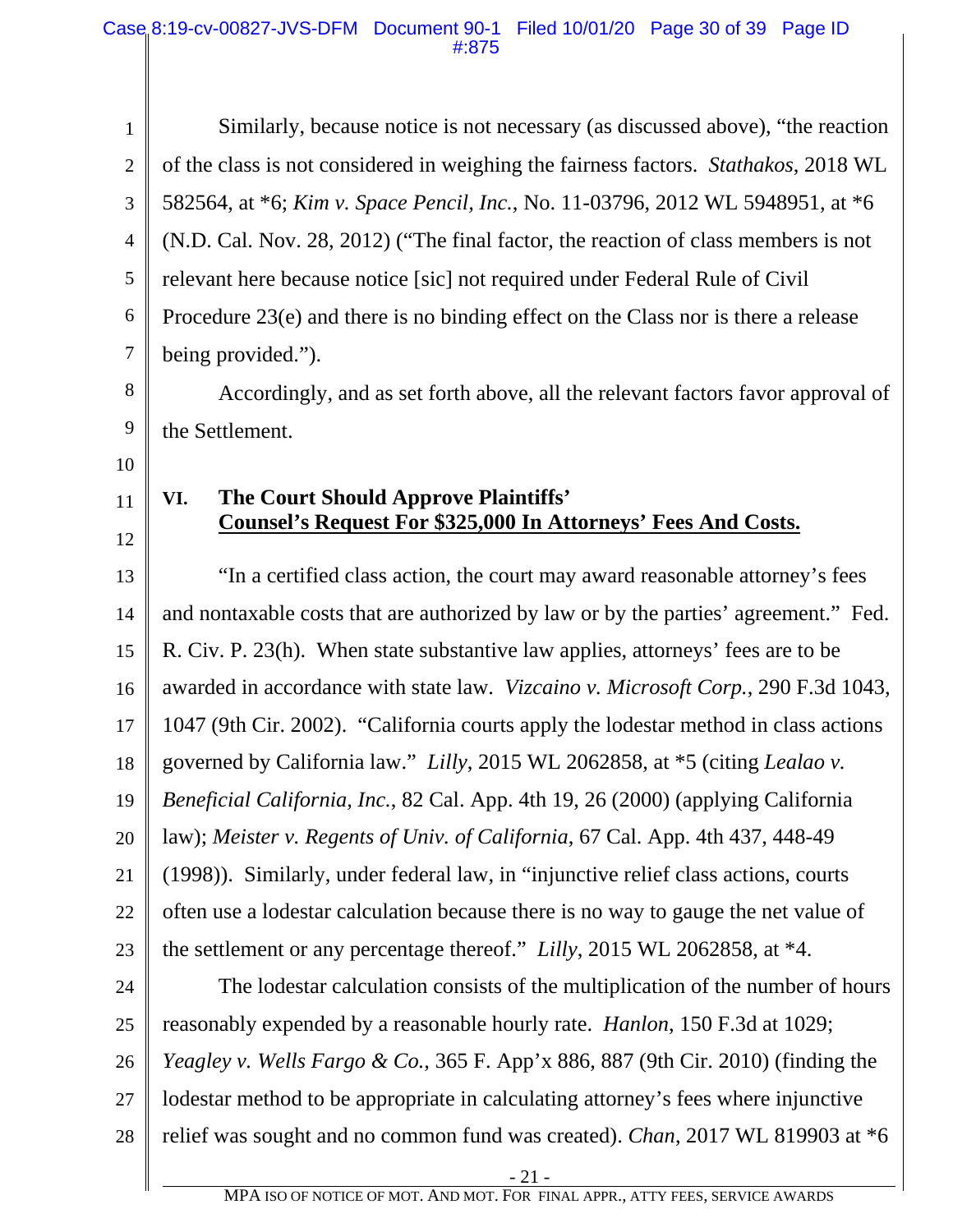1 2 3 4 5 6 ("To calculate fees under the lodestar method, a court multiplies the number of hours the prevailing party reasonably expended on the litigation (as supported by adequate documentation) by a reasonable hourly rate for the region and for the experience of the lawyer.") (citations and internal quotations omitted). Here, pursuant to the Settlement, Plaintiffs' counsel seek attorneys' fees and costs in the amount of \$325,000.00. Settlement Agreement ¶ 7.

7 8 9 10 11 12 13 14 15 16 17 18 19 20 21 22 23 24 25 26 27 28 Plaintiffs' counsels' hourly rates are reasonable. An hourly rate will be approved as long as "the requested rates are in line with those prevailing in the community for similar services of lawyers of reasonably comparable skill and reputation." *Miller v. Wise Co., Inc*., No. 17-0616, 2020 WL 1129863, at \*9 (C.D. Cal. Feb. 11, 2020) (citing *Jordan v. Multnomah Cty.*, 815 F.2d 1258, 1263 (9th Cir. 1987)). Here, counsels' hourly rates (which range from \$300 to \$850) are consistent with prevailing rates in the community of attorneys with similar levels of experience in complex commercial litigation. *See Good Morning to You Prods. Corp. v. Warner/Chappell Music, Inc.*, No. 13-4460, 2016 WL 6156076, at \*7 (C.D. Cal. Aug. 16, 2016) (finding reasonable hourly rates of up to \$820 per hour); *Perfect 10, Inc. v. Giganews, Inc.*, No. 11-07098, 2015 WL 1746484, at \*19-20 (C.D. Cal. Mar. 24, 2015) (approving as reasonable hourly rates ranging from \$350 for the lowest-paid associate to \$930 for the highest-paid partner); *Banas v. Volcano Corp*., 47 F. Supp. 3d 957, 965 (N.D. Cal. 2014) (finding rates ranging from \$355 to \$1,095 per hour for partners and associates were within the range of prevailing rates in the Northern District); *Miller*, 2020 WL 1129863, at \*9-10 (finding reasonable hourly rates of up to \$900 per hour for Class Counsel); *Vasquez v. Kraft Heinz Food Co.*, No. 16-2749, 2020 WL 1550234, at \*7 (S.D. Cal. Apr. 1, 2020) (finding reasonable rates of \$200 per hour, \$400 per hour, and \$900 for paralegals, junior attorneys, and experienced attorneys, respectively); *De Leon v. Rocah USA, Inc.*, No. 18-3725, 2020 WL 1531331, at \*15 (N.D. Cal. Mar. 31, 2020) ("Mr. Clark's standard litigation rate is \$800 per hour … Clark Law Group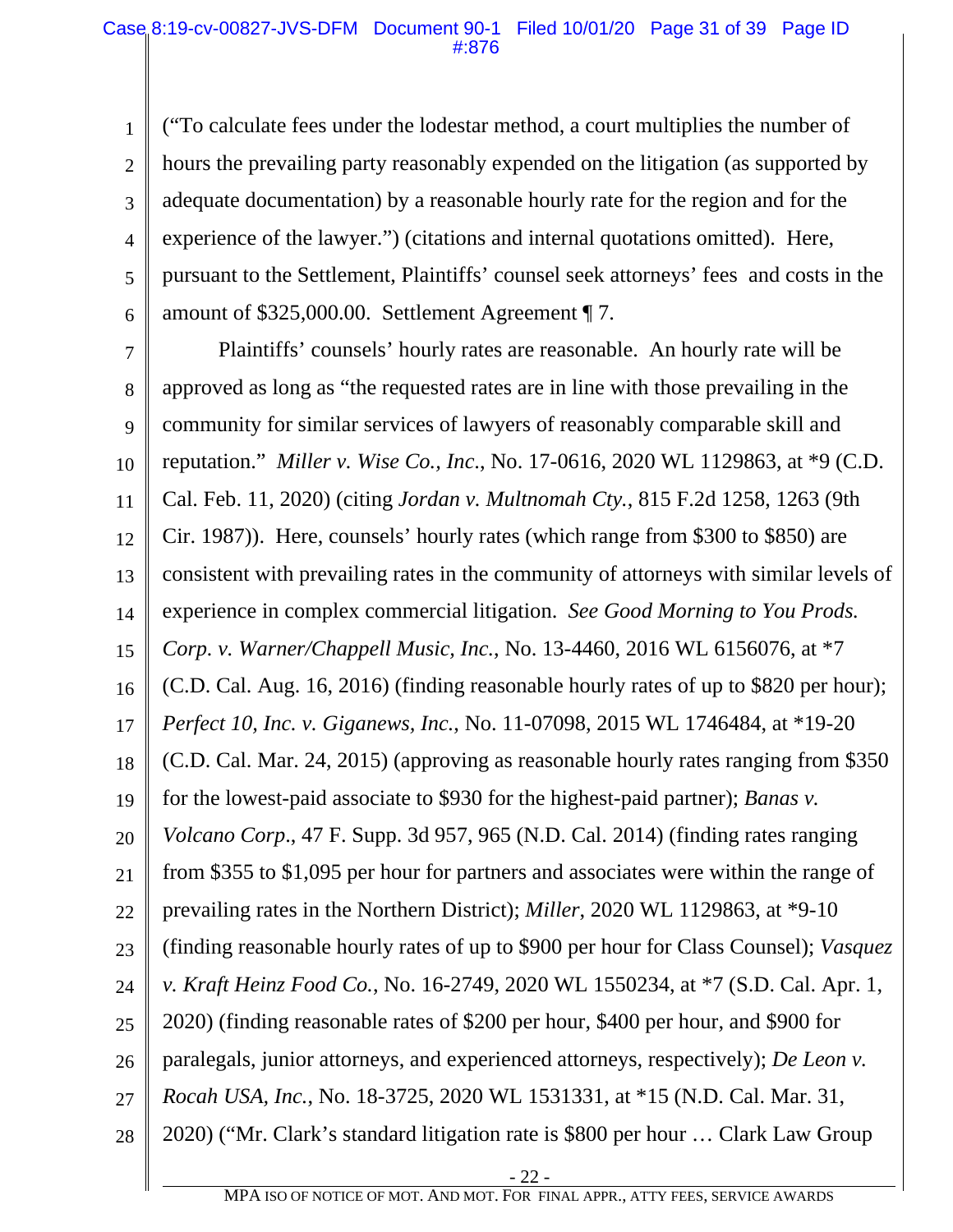1 2 3 4 5 6 7 8 9 10 11 12 13 14 15 16 attorneys Monique R. Rodriguez (California Bar admission 2015), Andrea Torres-Figueroa (California Bar admission 2017), and Paige D. Chretien (California Bar admission 2018) also worked on this case with hourly rates of \$475, \$415, and \$395 per hour, respectively."); *In re Magsafe Apple Power Adapter Litig.*, No. 09- 1911, 2015 WL 428105, at \*12 (N.D. Cal. Jan. 30, 2015) ("In the Bay Area, reasonable hourly rates for partners range from \$560 to \$800, for associates from \$285 to \$510, and for paralegals and litigation support staff from \$150 to \$240."); *Rose v. Bank of Am. Corp.*, No. 11-02390, 2014 WL 4273358, at \*12 (N.D. Cal. Aug. 29, 2014) (finding reasonable partners rates between \$350–\$775 per hour; associates at \$325–\$525 per hour; and paralegal rates between \$100–\$305 per hour*); In re High-Tech Employee Antitrust Litig.*, No. 11-02509, 2015 WL 5158730, at \*9 (N.D. Cal. Sept. 2, 2015) (finding reasonable senior attorneys' rates "from about \$ 490 to \$ 975" and more junior attorneys' rates "from about \$ 310 to  $$800$ "). As the declarations of Plaintiffs' counsel set forth, their rates are commensurate with their level of expertise and experience and match the prevailing

17 18 rates in the Central District of California. *See* Blankinship Decl. ¶ 10; Drake Decl.  $\P$  12; Smith Decl.  $\P$  8.

19 20 21 22 23 24 25 26 27 28 Indeed, FBFG has been awarded fees based on its standard hourly rates in numerous prior cases, including in California and the Ninth Circuit. *See, e.g.*, *IN RE: Zappos.com, Inc., Customer Data Sec. Breach Litig.*, No. 3:12-cv-00325, Dkt. No. 418 (D. Nev. Dec. 23, 2019) (approving fees including FBFG's hourly rates of \$850 for partners, \$350-\$575 for associates, and \$190 for professional staff); *Castillo, et al. v. Bank of the West*, No. CGC-16-551997 (Cal. Sup. Ct. Jul. 24, 2018); *St. Joseph Health Sys. Med. Info. Cases*, JCCP No. 4716 (Cal. Sup. Ct. Feb. 3, 2016); *Winstead v. ComplyRight, Inc.*, No. 1:18-cv-04990, Dkt. No. 101 (N.D. Ill. Oct. 7, 2019); *Hamlen v. Gateway Energy Svcs. Corp.*, No. 16-03526 (S.D.N.Y. 2019), Dkt. No. 141; *Goldemberg v. Johnson & Johnson Consumer Cos., Inc.*, No.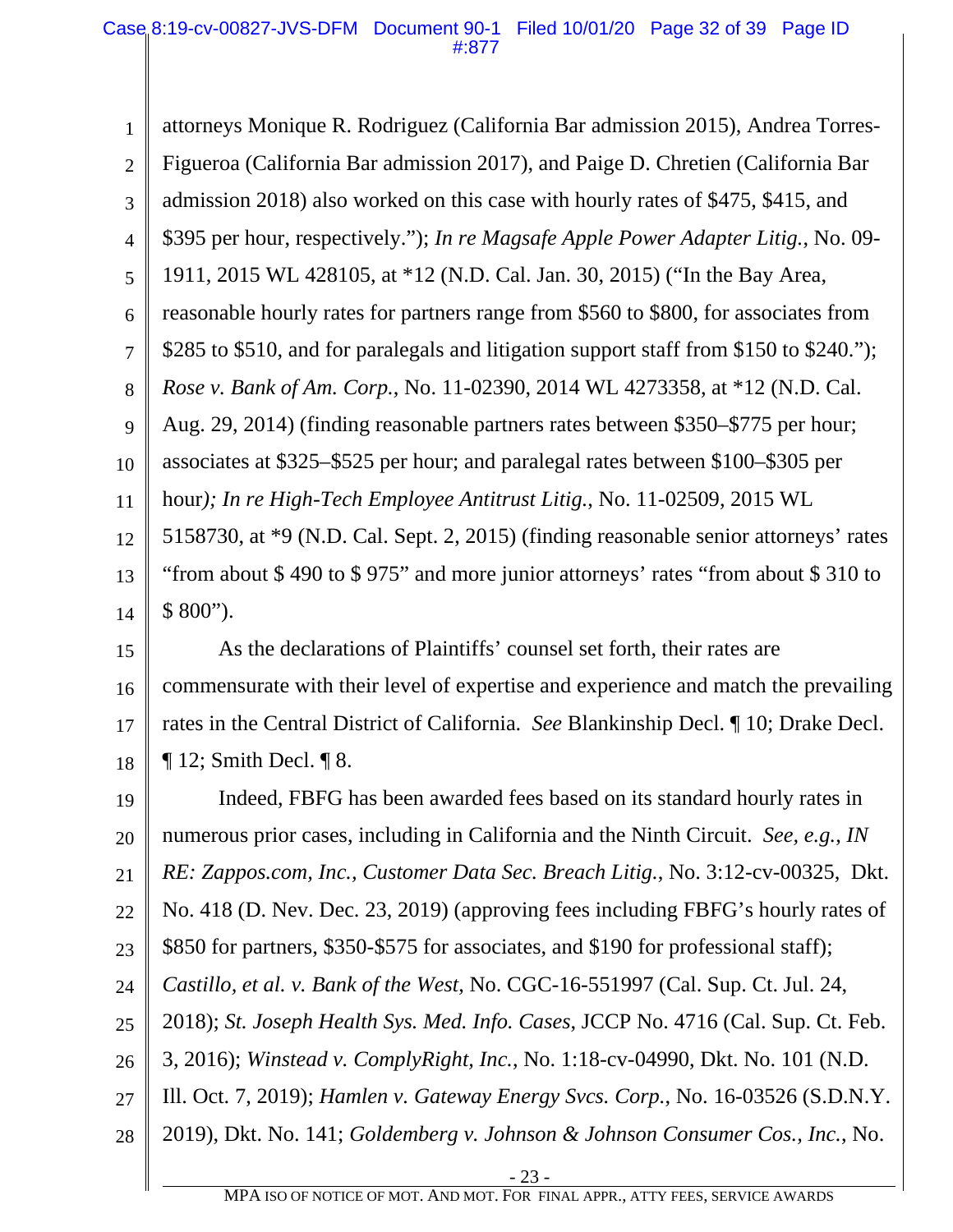1 2 3 13-3073 (S.D.N.Y. Nov. 1, 2017), Dkt. No. 132; *Villanueva v. Wells Fargo Bank*, N.A., No. 13-5429 (S.D.N.Y. Feb. 13, 2017), Dkt. No. 116; *Whittenburg v. Bank of America, N.A*., No. 14-947 (S.D.N.Y. July 20, 2016), Dkt. No. 119.

4 5 6 7 8 9 10 11 12 13 14 15 16 17 18 19 20 Similarly, the hourly rates for the attorneys and professional support staff at Berger Montague that are included in Drake Declaration at paragraph 12 are the same as the regular rates charged for their services in non-contingent matters and/or which have been accepted in other collective or class action litigation by district courts across the country, including courts in California. *See, e.g., Devlin v. Ferrandino & Son, Inc.*, No. 15-4976, 2016 WL 7178338, \*10 (E.D. Pa. Dec. 9, 2016) ("[T]he hourly rates for Class Counsel [including Berger Montague] are well within the range of what is reasonable and appropriate in this market."); *In re: Domestic Drywall Antitrust Litigation,* No. 2:13-md-2437-MMB, Dkt. No. 767 at 39 (E.D. Pa. July 17, 2018) (finding rates claimed by Berger Montague among others to be "well within the range of rates charged by counsel in this district in complex cases"); *In re: CertainTeed Fiber Cement Siding Litig.*, No. 2:11-md-02270-TON (E.D. Pa. Mar. 20, 2014); *Howell v. Checkr, Inc.*, No. 3:17-cv-04305- SK (N.D. Cal. Dec. 13, 2018); *Lee v. The Hertz Corp.*, No. CGC-15-547520 (Cal. Super. Ct., San Fran. Cnty. Aug. 30, 2019); *Douglas v. Dice.com*, No. 2018-1-CV-331732 (Cal. Super. Ct., Santa Clara Cnty., Aug. 6, 2019). The same is true for the attorneys at Brown, Neri, Smith & Kahn. *See* Smith Decl. ¶ 4.

21 22 23 24 Plaintiffs' counsel worked efficiently and diligently in pursuing this novel matter. Below is a table identifying each FBFG attorney and paralegal who worked on the case, their billing rates, year of graduation from law school, and the total number of hours billed in prosecution of this Litigation.

25 26

27

28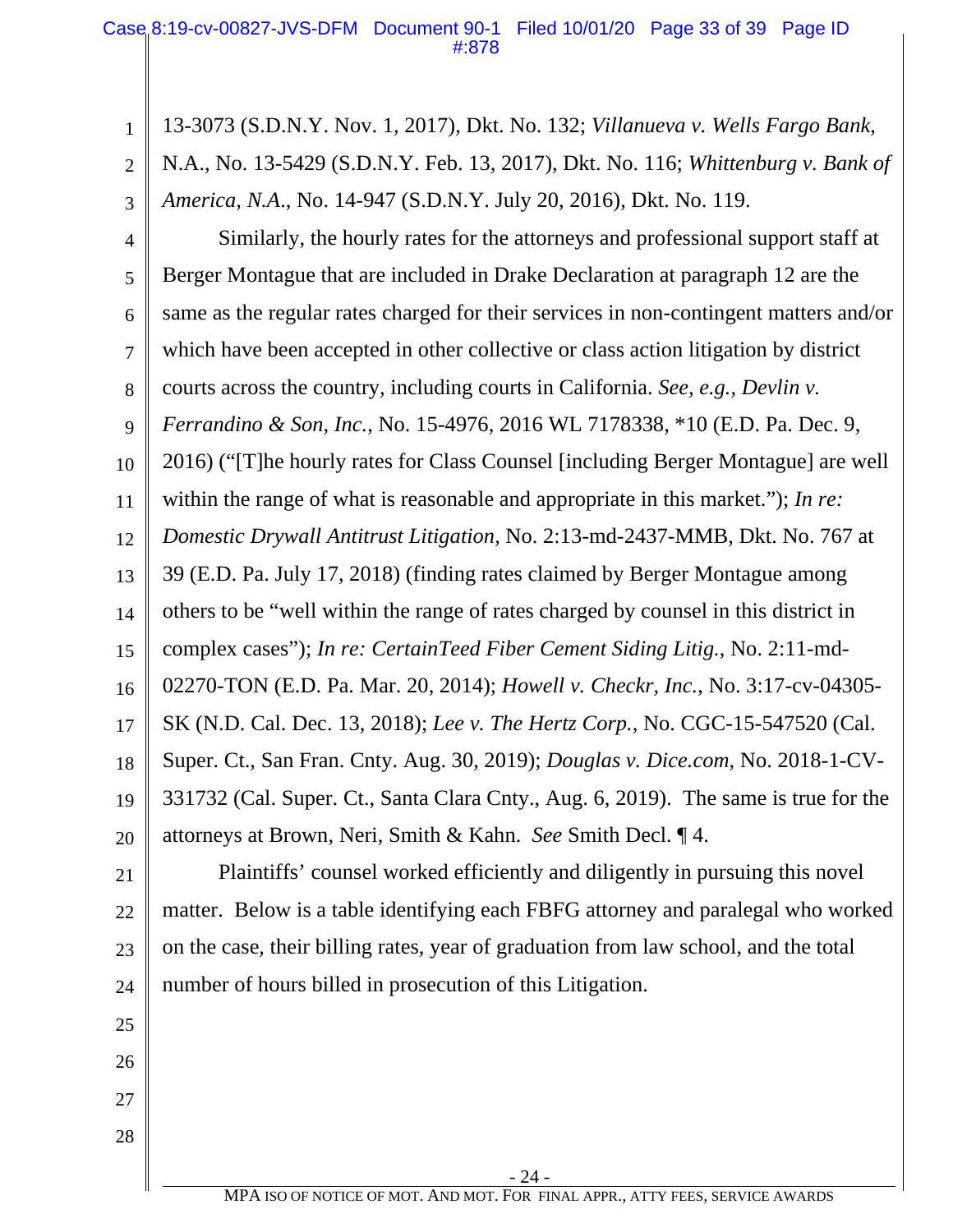Case 8:19-cv-00827-JVS-DFM Document 90-1 Filed 10/01/20 Page 34 of 39 Page ID

#:879

| <b>Attorney/Staff</b>                             | <b>Years of</b> | <b>Billing Rate   Total Hrs.</b> |              | Lodestar    |
|---------------------------------------------------|-----------------|----------------------------------|--------------|-------------|
|                                                   |                 |                                  |              |             |
| D. Greg<br>Blankinship                            | 18              | \$850                            | 285.1        | \$242,335   |
| (Partner)                                         |                 |                                  |              |             |
| Earl Kirkland<br>(Associate)                      | 7               | \$450                            | 103          | \$46,350    |
| <b>Scott Terrell</b><br>(Associate)               | 7               | \$450                            | 102.05       | \$45,922.50 |
| Sami Ahmad                                        | 2               | \$300                            | 148.6        | \$44,580    |
| (Associate)<br>Sara Bonaiuto                      | 2               | \$300                            | 26.2         | \$7,860     |
| (Associate)<br>Evelyn Ozuna                       | N/A             | \$190                            | 59.1         | \$5865      |
| (Paralegal)                                       |                 | <b>Berger Montague P.C.</b>      |              |             |
| Albanese, John                                    | $\overline{6}$  | \$485                            | 4.3          | \$2,085.50  |
| G (Associate)                                     |                 |                                  |              |             |
| Caplan,<br>Zachary D                              | 9               | \$510                            | 0.7          | \$357       |
| (Associate)<br>Drake, E.                          | 19              | \$760                            | 171.6        | \$130,416   |
| Michelle<br>(Shareholder)                         |                 |                                  |              |             |
| Fox, Barry J.<br>(Software                        | N/A             | \$83.49                          | $\cdot$ 7    | \$58.44     |
| <u>Engineer)</u><br>Gebo, Rachel<br>(Case Intake) | N/A             | \$250                            | 52.2         | \$13,050    |
| Hashmall,                                         | 11              | \$540                            | 408.1        | \$220,374   |
| Joseph C<br>(Associate)                           |                 |                                  |              |             |
| Hibray, Jean K                                    | N/A             | \$305                            | 151.4        | \$46,177    |
| (Paralegal)<br>Kahana, Peter R<br>(Shareholder)   | 40              | \$820                            | 0.9          | \$738       |
| Kiener, Ariana                                    | N/A             | \$355                            | 9.2          | \$3,266     |
| B (Law Clerk)<br>Lechtzin, Eric<br>(Attorney)     | 29              | \$680                            | 2.4          | \$1,632     |
| McCollum,<br>Sandy                                | N/A             | \$57.5                           | 6            | \$345       |
| (Litigation<br>Support)                           |                 |                                  |              |             |
| Paul, Russell D<br>(Shareholder)                  | 30              | \$720                            | $\mathbf{I}$ | \$720       |
| Rajendran,<br>Arun                                | N/A             | \$43                             | 4.2          | \$180.6     |
| (Litigation<br>Support)                           |                 |                                  |              |             |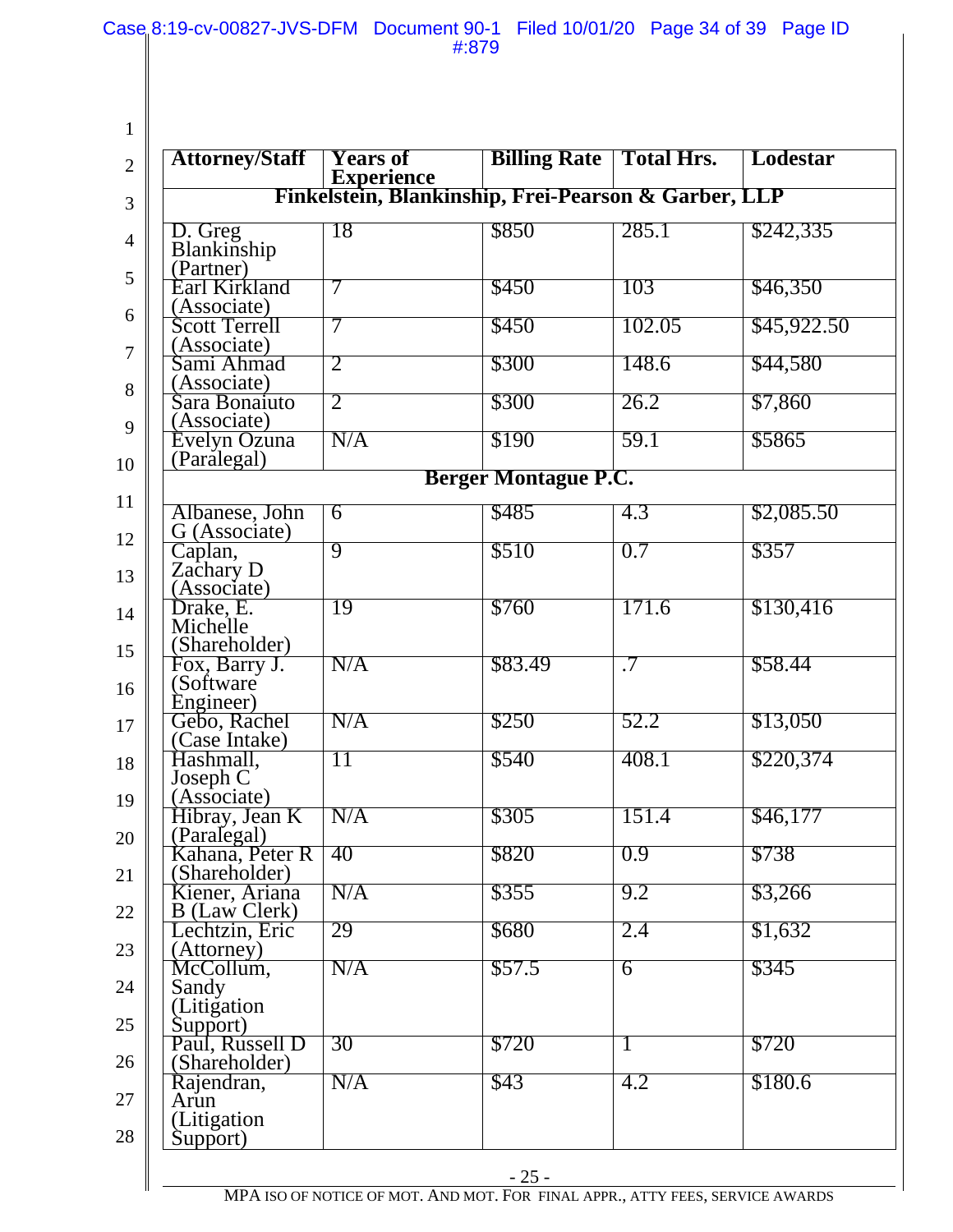|                  | #380                                                                                                                                                                                                                                                                                                                                                                                                                                                                                                                                      |     |                                                                                  |      |                                                                             |  |
|------------------|-------------------------------------------------------------------------------------------------------------------------------------------------------------------------------------------------------------------------------------------------------------------------------------------------------------------------------------------------------------------------------------------------------------------------------------------------------------------------------------------------------------------------------------------|-----|----------------------------------------------------------------------------------|------|-----------------------------------------------------------------------------|--|
|                  |                                                                                                                                                                                                                                                                                                                                                                                                                                                                                                                                           |     |                                                                                  |      |                                                                             |  |
| $\mathbf{1}$     | Sarvady,<br>Jocelyn (Legal<br>Assistant)                                                                                                                                                                                                                                                                                                                                                                                                                                                                                                  | N/A | \$255                                                                            | 44.1 | \$11,245.50                                                                 |  |
| $\mathbf{2}$     | Stein, Mark R.                                                                                                                                                                                                                                                                                                                                                                                                                                                                                                                            | N/A | \$345                                                                            | 9.5  | \$3,277.5                                                                   |  |
| 3                | (Research)<br>Stock, Arthur<br>M (Attorney)                                                                                                                                                                                                                                                                                                                                                                                                                                                                                               | 28  | \$685                                                                            | 0.6  | \$411                                                                       |  |
| $\overline{4}$   | Twersky,<br>Martin I                                                                                                                                                                                                                                                                                                                                                                                                                                                                                                                      | 40  | \$820                                                                            | 2.7  | \$2,214                                                                     |  |
| 5                | (Shareholder)<br>Walker, Daniel                                                                                                                                                                                                                                                                                                                                                                                                                                                                                                           | 14  | \$645                                                                            | 0.5  | \$322.50                                                                    |  |
| 6                | J (Shareholder)<br>Xiong, Mai                                                                                                                                                                                                                                                                                                                                                                                                                                                                                                             | N/A | \$290                                                                            | 74.8 | \$21,692                                                                    |  |
| $\boldsymbol{7}$ | (Paralegal)                                                                                                                                                                                                                                                                                                                                                                                                                                                                                                                               |     |                                                                                  |      |                                                                             |  |
| 8                | Brown, Neri, Smith & Khan LLP                                                                                                                                                                                                                                                                                                                                                                                                                                                                                                             |     |                                                                                  |      |                                                                             |  |
| 9                | Nathan M.<br><b>Smith (Partner</b>                                                                                                                                                                                                                                                                                                                                                                                                                                                                                                        | 16  | \$700                                                                            | 10.7 | \$7,490                                                                     |  |
| 10               | Nona<br>Yegazarian                                                                                                                                                                                                                                                                                                                                                                                                                                                                                                                        | 3   | \$350                                                                            | 49.3 | \$17,255                                                                    |  |
| 11               | Total: \$876,219.54                                                                                                                                                                                                                                                                                                                                                                                                                                                                                                                       |     |                                                                                  |      |                                                                             |  |
| 12               |                                                                                                                                                                                                                                                                                                                                                                                                                                                                                                                                           |     |                                                                                  |      |                                                                             |  |
| 13               | Attached as Exhibit 2 to the Blankinship Declaration is a table that<br>summarizes the total time expended on various types of tasks by each attorney. See<br>also Drake Decl. ¶ 12.<br>In addition, Plaintiffs' counsel are not seeking a multiplier on their lodestar<br>even though they would be entitled to one given the novelty of this Litigation and<br>the superlative result achieved by the Settlement. See Vizcaino, 290 F.3d at 1051 n.<br>6 (noting awards with multipliers are often issued); Edwards v. First Am. Corp., |     |                                                                                  |      |                                                                             |  |
| 14               |                                                                                                                                                                                                                                                                                                                                                                                                                                                                                                                                           |     |                                                                                  |      |                                                                             |  |
| 15               |                                                                                                                                                                                                                                                                                                                                                                                                                                                                                                                                           |     |                                                                                  |      |                                                                             |  |
| 16               |                                                                                                                                                                                                                                                                                                                                                                                                                                                                                                                                           |     |                                                                                  |      |                                                                             |  |
| 17               |                                                                                                                                                                                                                                                                                                                                                                                                                                                                                                                                           |     |                                                                                  |      |                                                                             |  |
| 18               |                                                                                                                                                                                                                                                                                                                                                                                                                                                                                                                                           |     |                                                                                  |      |                                                                             |  |
| 19               |                                                                                                                                                                                                                                                                                                                                                                                                                                                                                                                                           |     |                                                                                  |      |                                                                             |  |
| 20               |                                                                                                                                                                                                                                                                                                                                                                                                                                                                                                                                           |     | No. 07-03796, 2016 WL 8999934, at *2 (C.D. Cal. Oct. 4, 2016) (holding that "the |      |                                                                             |  |
| 21               | lodestar method takes into account counsel's reasonable hours and counsel's                                                                                                                                                                                                                                                                                                                                                                                                                                                               |     |                                                                                  |      |                                                                             |  |
| $22\,$           | reasonable hourly rate and, if necessary, a multiplier thought to compensate for                                                                                                                                                                                                                                                                                                                                                                                                                                                          |     |                                                                                  |      |                                                                             |  |
| 23               | various factors."); In re HP Power Plug and Graphic Card Litig., No. C06-2254                                                                                                                                                                                                                                                                                                                                                                                                                                                             |     |                                                                                  |      |                                                                             |  |
| 24               | RMW, 2008 WL 2697192 (N.D. Cal. Jul. 7, 2008) (awarding a 1.24 multiplier); <i>In</i>                                                                                                                                                                                                                                                                                                                                                                                                                                                     |     |                                                                                  |      |                                                                             |  |
|                  |                                                                                                                                                                                                                                                                                                                                                                                                                                                                                                                                           |     |                                                                                  |      | re Myford Touch Consumer Litig., No. 13-03072, 2019 WL 6877477, at *1 (N.D. |  |
| $25\,$           | Cal. Dec. 17, 2019) ("The Ninth Circuit has observed that lode star multipliers                                                                                                                                                                                                                                                                                                                                                                                                                                                           |     |                                                                                  |      |                                                                             |  |
| 26               | ranging from one to four are frequently awarded in complex class action cases.);                                                                                                                                                                                                                                                                                                                                                                                                                                                          |     |                                                                                  |      |                                                                             |  |
| 27               | Buccellato v. AT & T Operations, Inc., No. C10-00463, 2011 WL 3348055, at *2                                                                                                                                                                                                                                                                                                                                                                                                                                                              |     |                                                                                  |      |                                                                             |  |
| 28               |                                                                                                                                                                                                                                                                                                                                                                                                                                                                                                                                           |     |                                                                                  |      |                                                                             |  |

#### Case 8:19-cv-00827-JVS-DFM Document 90-1 Filed 10/01/20 Page 35 of 39 Page ID #:880

 $\overline{1}$ 

- 26 -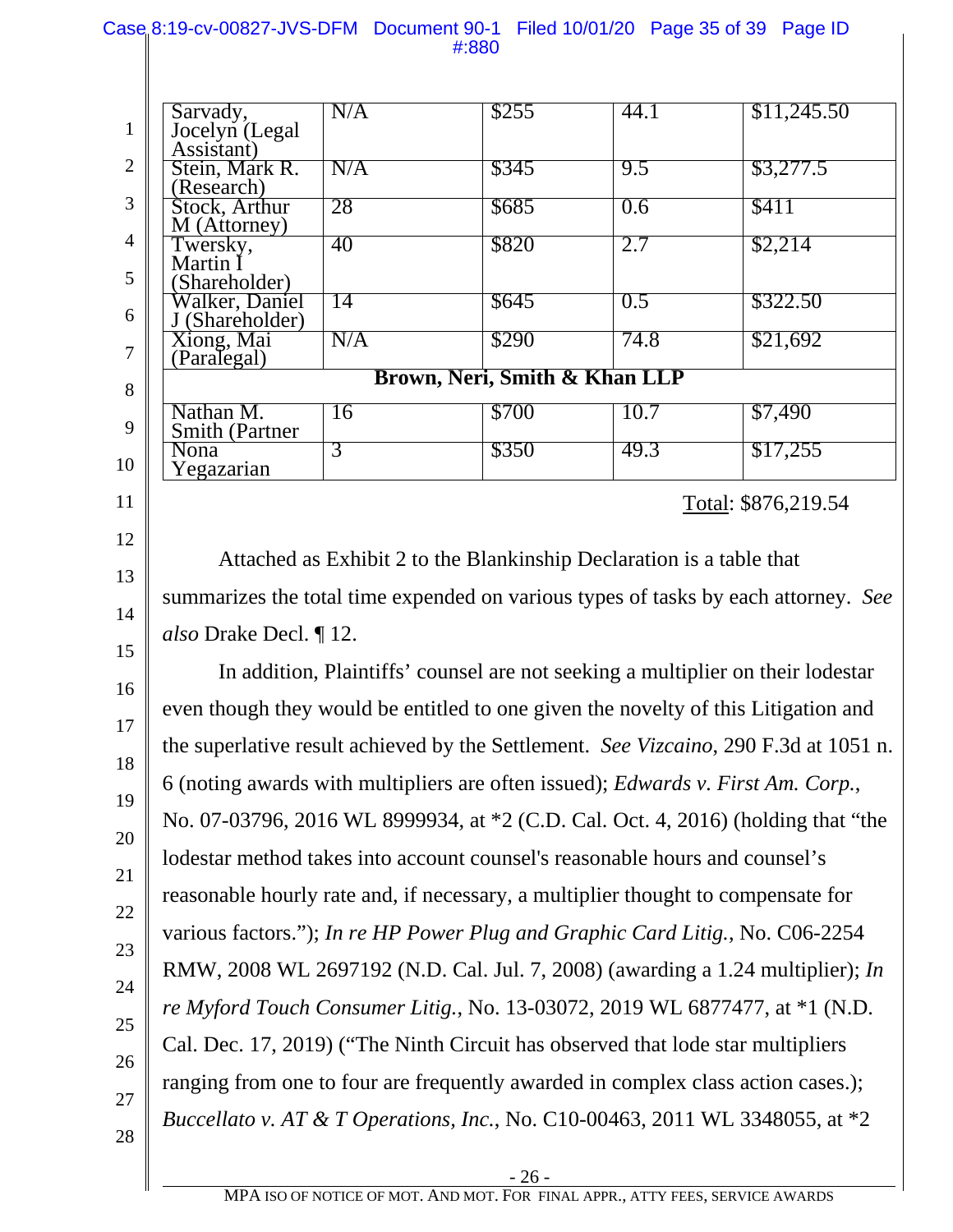1 2 3 (N.D. Cal. June 30, 2011) (awarding 4.3 multiplier). Applying counsel's hourly rates to the hours expensed yields a lodestar of \$876,219.54, and therefore an award of \$325,000.00 is fair and reasonable.

4 5 6 7 8 9 10 11 12 13 14 15 16 17 18 19 20 21 22 23 24 25 26 27 28 Indeed, this amount is more than reasonable as it encompasses counsels' expenses of \$145,449.86 as well. These expenses were reasonably incurred and necessary to the prosecution of this Action. *See* Blankinship Decl. ¶ 13. In fact, FBFG incurred \$24,727.25, Berger Montague P.C. incurred \$116,309.66, and Brown, Neri, Smith & Khan LLP incurred \$ 4,412.95. *See* Blankinship Decl. ¶ 13; Drake Decl. If 13 & Ex. C. Smith Decl. If 10. An attorney is entitled to "recover as part of the award of attorney's fees those out-of-pocket expenses that would normally be charged to a fee-paying client." *Harris v. Marhoefer,* 24 F.3d 16, 19 (9th Cir. 1994). To support an expense award, Plaintiffs need only file an "itemized list of their expenses by category and the total amount advanced for each category in order for the Court to assess whether the expenses are reasonable." *Lilly*, 2015 WL 2062858, at \*6; *see also In re Ceradyne, Inc*., No. 06-919, 2009 WL 10671494, at \*7 (C.D. Cal. June 9, 2009) ("The summary tables provide a sufficient breakdown of how expenses were generally incurred."); *see also Brown v. CVS Pharmacy, Inc.*, No. 15-7631, 2017 WL 3494297, at \*9 (C.D. Cal. Apr. 24, 2017) ("Attorneys are typically permitted to recover their reasonable expenses that would typically be billed to paying clients in non-contingency matters[.] Here, [p]laintiff has provided the [c]ourt with a record of all costs incurred to date in this litigation[.] The Court is satisfied that these costs are reasonable, and therefore, the Court grants Plaintiff's motion for costs."). *Chan*, 2017 WL 819903 at \*6 ("These [expense] amounts are supported by [d]eclarations from [c]lass [c]ounsel, and include costs for filing fee, service of process, subpoena fees, payment to the neutral, travel and parking; Veritext; CAFA notice; printing; and payments for the work of identifying wireless phone numbers. . . These costs are appropriate and reasonable[.]"). The itemized lists are attached as Exhibit 3 to the Blankinship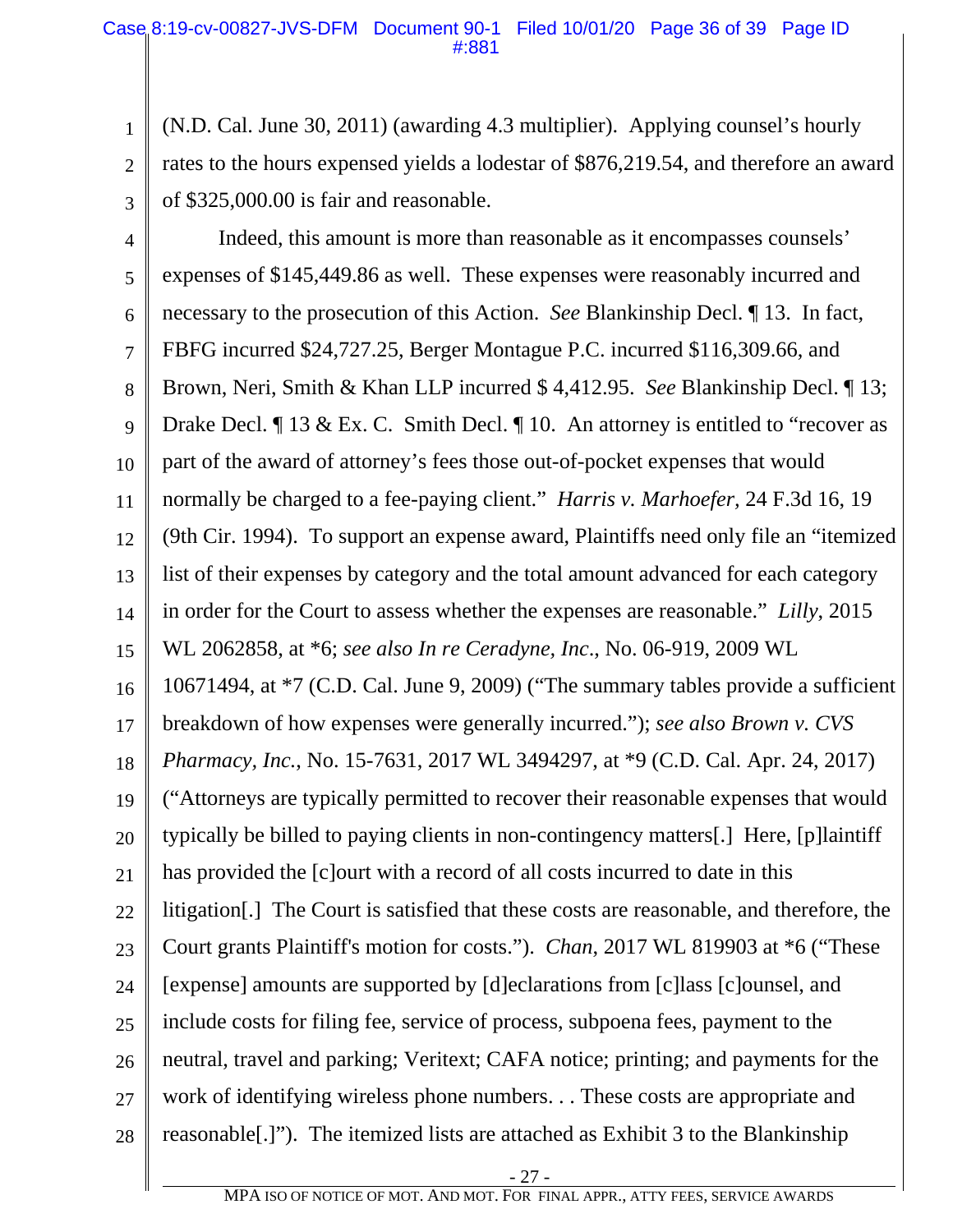1 Decl., Exhibit C to the Drake Decl., and Exhibit D to the Smith Decl.

2 3 4 5 6 7 8 9 10 11 12 13 In this Circuit, "reasonable expenses, [even] though greater than taxable costs, may be proper." *Harris*, 24 F.3d at 20. Reimbursement of litigation expenses is warranted whenever "[t]here is no showing or suggestion that the expenses incurred were excessive or unnecessary." *Miller*, 2020 WL 1129863, at \* 13. Here, "all [expenses] are ones commonly and necessarily incurred in the litigation of claims like those asserted in this action." *Id.*; *Lilly*, 2015 WL 2062858, at \*6 ("Roughly half of class counsel's expenses (\$7,118.30) stemmed from mediation fees, which the Court finds reasonable in light of the expert mediator hired to assist in settlement negotiations and the successful result of the negotiations. Similarly, the Court finds reasonable the requested travel costs, document expenses, research costs, and filing fees. Based on the declarations of counsel, the Court awards the requested legal expenses of \$14,326.87.").

14 15 16 17 18 19 20 21 22 23 Here, all the expenses were reasonable and necessary to the prosecution of this litigation and are of the type that law firms typically bill to their clients and that courts typically approve for reimbursement. These expenses include travel related to court appearances, a mediation, three depositions, research costs, and filing fees. *See Rodriguez v. Bumble Bee Foods, LLC*, No. 17-2447, 2018 WL 1920256, at \*8 (S.D. Cal. Apr. 24, 2018) ("Class Counsel's expenses include[d] filing fees, mailing costs, meals, airfare, and Uber transportation costs," and the Court found that Class Counsel's out-of-pocket costs were "reasonably incurred in connection with the prosecution of th[e] litigation, were advanced by Class Counsel for the benefit of the class, and should be reimbursed in full in the amount requested.").

24

#### **VII. The Court Should Approve Plaintiffs' Service Awards.**

25 26 27 28 Class Counsel respectfully requests that the Court approve the payment of incentive awards to named Plaintiffs Mr. Young and Mr. Dolar in the amount of five thousand dollars (\$5,000) each. Pursuant to the Settlement, Defendant has agreed to not object to Plaintiffs' request for these awards. Settlement Agreement ¶

- 28 -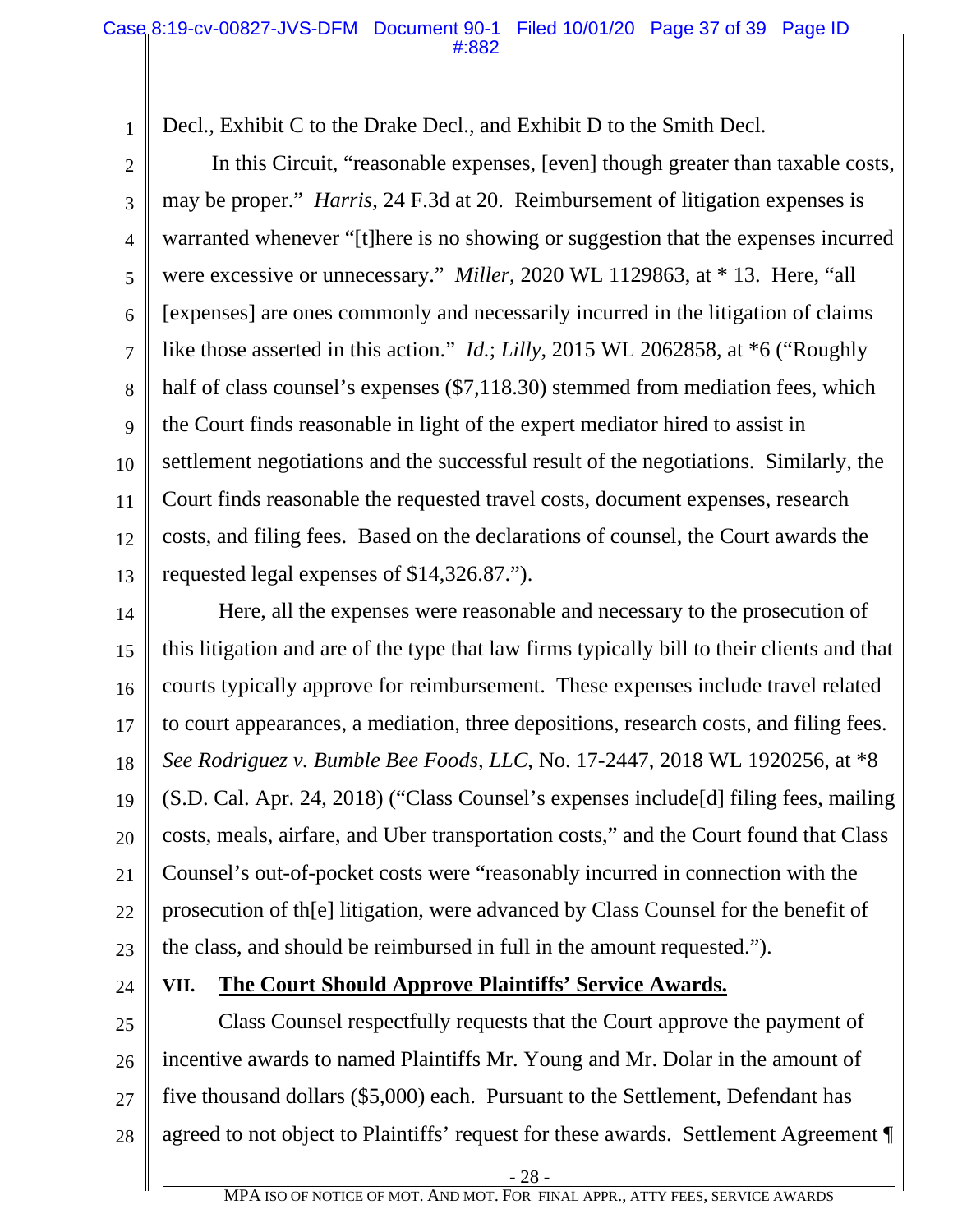1 2 3 4 5 6 7 8 7. The requested payments are well deserved and fall well within the range of incentive awards approved in prior cases. "[N]amed plaintiffs, as opposed to designated class members who are not named plaintiffs, are eligible for reasonable incentive payments." *Staton*, 327 F.3d at 977. They "are intended to compensate class representatives for work done on behalf of the class, to make up for financial or reputational risk undertaken in bringing the action, and, sometimes, to recognize their willingness to act as a private attorney general." *Rodriguez*, 563 F.3d at 958- 59 (internal citation omitted).

9 10 11 12 13 14 15 16 17 18 19 20 21 22 23 In the Central District of California, and the Ninth Circuit more generally, a service award of \$5,000 is presumptively reasonable. *In re Toys R Us-Delaware, Inc.--Fair & Accurate Credit Transactions Act (FACTA) Litig.*, 295 F.R.D. 438, 470 (C.D. Cal. 2014) (holding that incentive awards of \$5,000 to each named plaintiff "are consistent with the amount courts typically award as incentive payments."); *In re Mego Fin. Corp. Sec. Litig.*, 213 F.3d 454, 463 (9th Cir. 2000) (approving a \$5,000 incentive award for each class representative); *see also Dyer v. Wells Fargo Bank, N.A.*, 303 F.R.D. 326, 335 (N.D. Cal. 2014) ("In this circuit … \$5,000 is presumptively reasonable"); *Harris v. Vector* Marketing Corp., No. C-08- 5198, 2012 WL 381202, at \*7 (N.D. Cal. Feb. 6, 2012) ("Several courts in this District have indicated that incentive payments of \$10,000 or \$25,000 are quite high and/or that, as a general matter, \$5,000 is a reasonable amount.") (citations omitted); *Madenlian v. Flax USA, Inc.*, No. 13-1748, 2015 WL 13754685, at \*6 (C.D. Cal. Mar. 16, 2015) (finding that "an incentive award in the amount of \$5,000 is fair, adequate, and reasonable.").

24 25 26 27 28 Plaintiffs' request of \$5,000 each should be granted. Plaintiffs each reviewed, and discussed with Plaintiffs' counsel, the pleadings and discovery demands, they assisted in responding to those requests, and they sat for lengthy depositions. Blankinship Decl. ¶ 8. Plaintiffs also conferred with Class Counsel regarding the settlement negotiations, and always encouraged Class Counsel to

- 29 -